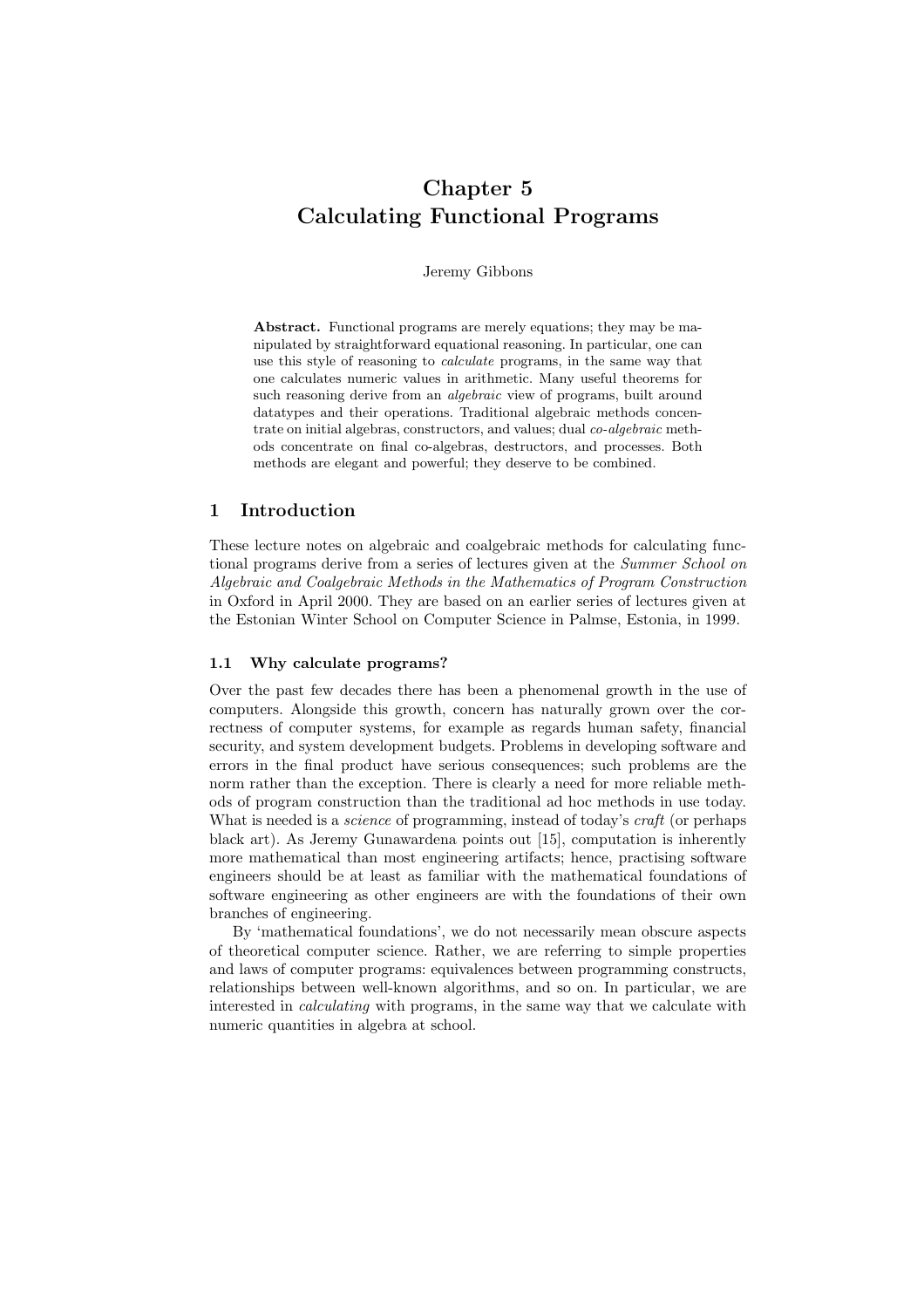#### **1.2 Functional programming**

One particularly appropriate framework for program calculation is functional programming, simply because the absence of side-effects ensures *referential trans-* $\mathit{parentcy}$  — all that matters of any expression is the value it denotes, not any other characteristic such as the method by which it computed, the time taken to evaluate it, the number of characters used to express it, and so on. Expressions in a functional programming language behave as they do in ordinary mathematics, in the sense that an expression in a given context may be replaced with a different expression yielding the same value, without changing its meaning in the surrounding context. This makes calculations much more straightforward.

Functional programming is programming with *expressions*, which denote values, as opposed to *statements*, which denote actions. A program consists of a collection of *equations* defining new functions. For example, here is a simple functional program:

square  $x = x * x$ 

This program defines the function square. The fact that it is written as an equation implies that any occurrence of an expression square x is equivalent to the expression  $x * x$ , whatever the expression x.

### **1.3 Universal properties**

Suppose one has to define a function satisfying a given specification. Two approaches to solving this problem spring to mind. One, the *explicit approach*, is to provide an implementation of the function. The other, the *implicit approach*, is to provide a property that completely characterizes the function. Such a property is known as a *universal property*. The implicit approach is less direct, and requires more machinery, but turns out to be more convenient for calculating with. Universal properties are a central theme of these lectures.

## **1.3.1 Example: fork**

Given two functions  $f: A \to B$  (which from an A computes a B) and  $q: A \to C$ (which from an A computes a C), consider the problem of constructing a function of type  $A \rightarrow B \times C$  (which from an A computes both a B and a C). We will write this induced function 'fork  $(f, q)$ '. We will think of fork itself as a *higher-order* operator, taking functions to functions.

# **1.3.2 Solution using explicit approach**

The explicit approach to constructing this function fork consists of providing an implementation

fork  $(f, q)$   $a = (f, a, q, a)$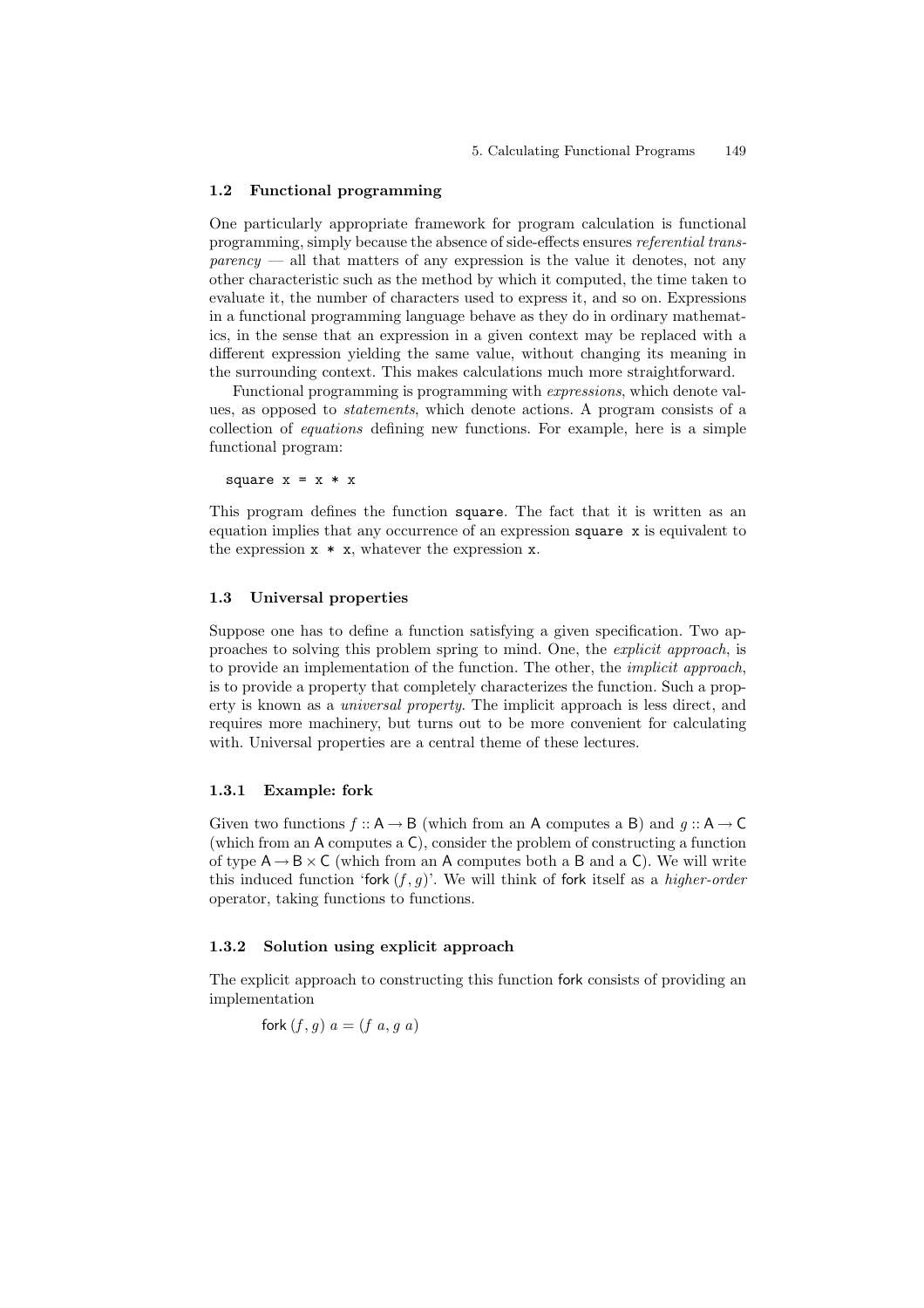That is, applying the function fork $(f, g)$  to the argument *a* yields the pair whose left component is *f a* and whose right component is *g a*. Now the existence of a solution to the problem is 'obvious'. (Actually, the existence of solutions to equations like this is a central theme in semantics of functional programming, but that is beyond the scope of these lectures.) However, proofs of properties of the function can be rather laborious, as we show below.

### **1.3.3 Projections eliminate fork**

#### We claim that

exl  $\circ$  fork  $(f, g) = f$ exr  $\circ$  fork  $(f, g) = g$ 

where exl and exr are the pair *projections* or *destructors*, yielding the left and right components of a pair respectively. (Here, ◦ is function composition; exl ◦ fork  $(f, g)$  is the composition of the two functions exl and fork  $(f, g)$ , so that

$$
(\text{exl} \circ \text{fork} (f, g)) a = \text{exl} (\text{fork} (f, g) a)
$$

for any *a*.) The proof of the first property is as follows:

$$
\begin{aligned}\n(\text{exl} \circ \text{fork} \,(f,g)) \, a \\
&= \quad \{ \text{composition} \} \\
\text{exl} \, (\text{fork} \,(f,g) \, a) \\
&= \quad \{ \text{fork} \} \\
\text{exl} \, (f \, a, g \, a) \\
&= \quad \{ \, \text{exl} \} \\
f \, a\n\end{aligned}
$$

and so  $ext{exl} \circ \text{fork}(f, g) = f$  as required. The proof of the second property is similar.

# **1.3.4 Any pair-forming function is a fork**

We claim that, for pair-forming *h* (that is,  $h$  ::  $A \rightarrow B \times C$ ),

fork  $(\text{exl} \circ h, \text{exr} \circ h) = h$ 

To prove this, assume an arbitrary *a*, and suppose that  $h a = (b, c)$  for some particular *b* and *c*; then

$$
fork (exl \circ h, exr \circ h) a
$$
  
= {fork, composition}  

$$
(exl (h a), exr (h a))
$$
  
= {h}  

$$
(exl (b, c), exr (b, c))
$$
  
= {exl, exr}  

$$
(b, c)
$$
  
= {h}  

$$
h a
$$

as required.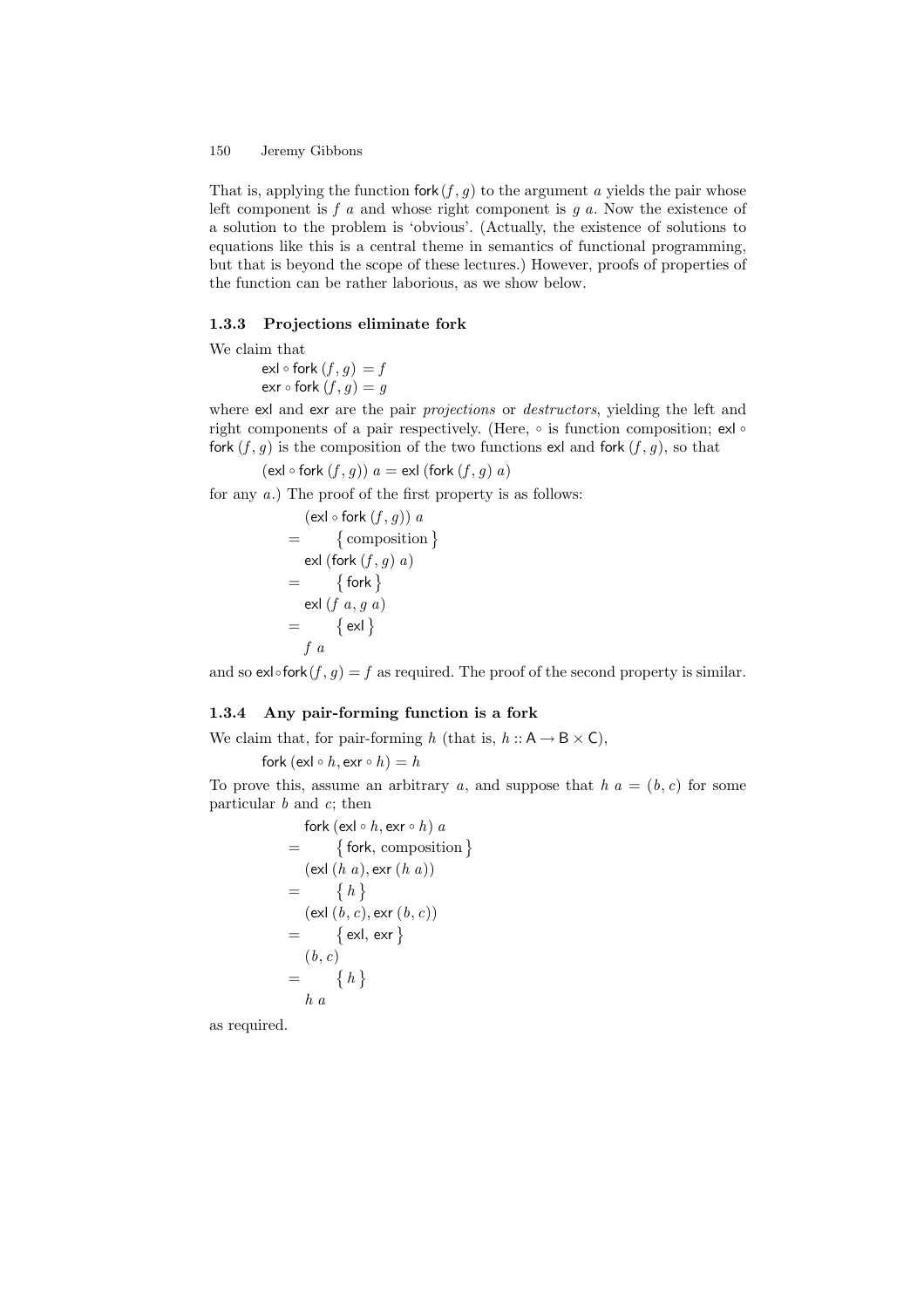# **1.3.5 Identity function is a fork**

We claim that

fork  $(exl, exr) = id$ 

The proof:

$$
fork (exl, exr) (a, b)
$$
\n
$$
= { fork }
$$
\n
$$
(exl (a, b), exr (a, b))
$$
\n
$$
= { exl, exr }
$$
\n
$$
(a, b)
$$
\n
$$
= { (a, b) }
$$
\n
$$
id (a, b)
$$

# **1.3.6 Solution using implicit approach**

The implicit approach to constructing the function fork consists of observing that fork  $(f, g)$  is *uniquely determined* by the fact that it returns the pair with components given by  $f$  and  $g$ . That is, fork  $(f, g)$  is the unique solution of the equations

exl  $\circ h = f$ exr  $\circ h = q$ 

in the unknown *h*. Equivalently, we have the *universal property of fork*

 $h =$  fork  $(f, q) \Leftrightarrow$  exl ◦  $h = f \wedge$  exr ◦  $h = q$ 

It is perhaps not immediately obvious that the system of two equations above has a unique solution (we address this problem later). But, once we can justify the universal property, calculations with forks become much more straightforward, as we illustrate below.

# **1.3.7 Projections eliminate fork**

For the claim

exl ∘ fork  $(f, g) = f$ exr  $\circ$  fork  $(f, g) = g$ 

we have the proof

$$
\begin{aligned}\n\text{exl} \circ \text{fork}(f,g) &= f \ \land \ \text{exr} \circ \text{fork}(f,g) = g \\
&\leftrightarrow \quad \left\{\text{universal property, letting } h = \text{fork}(f,g) \right\} \\
\text{fork}(f,g) &= \text{fork}(f,g)\n\end{aligned}
$$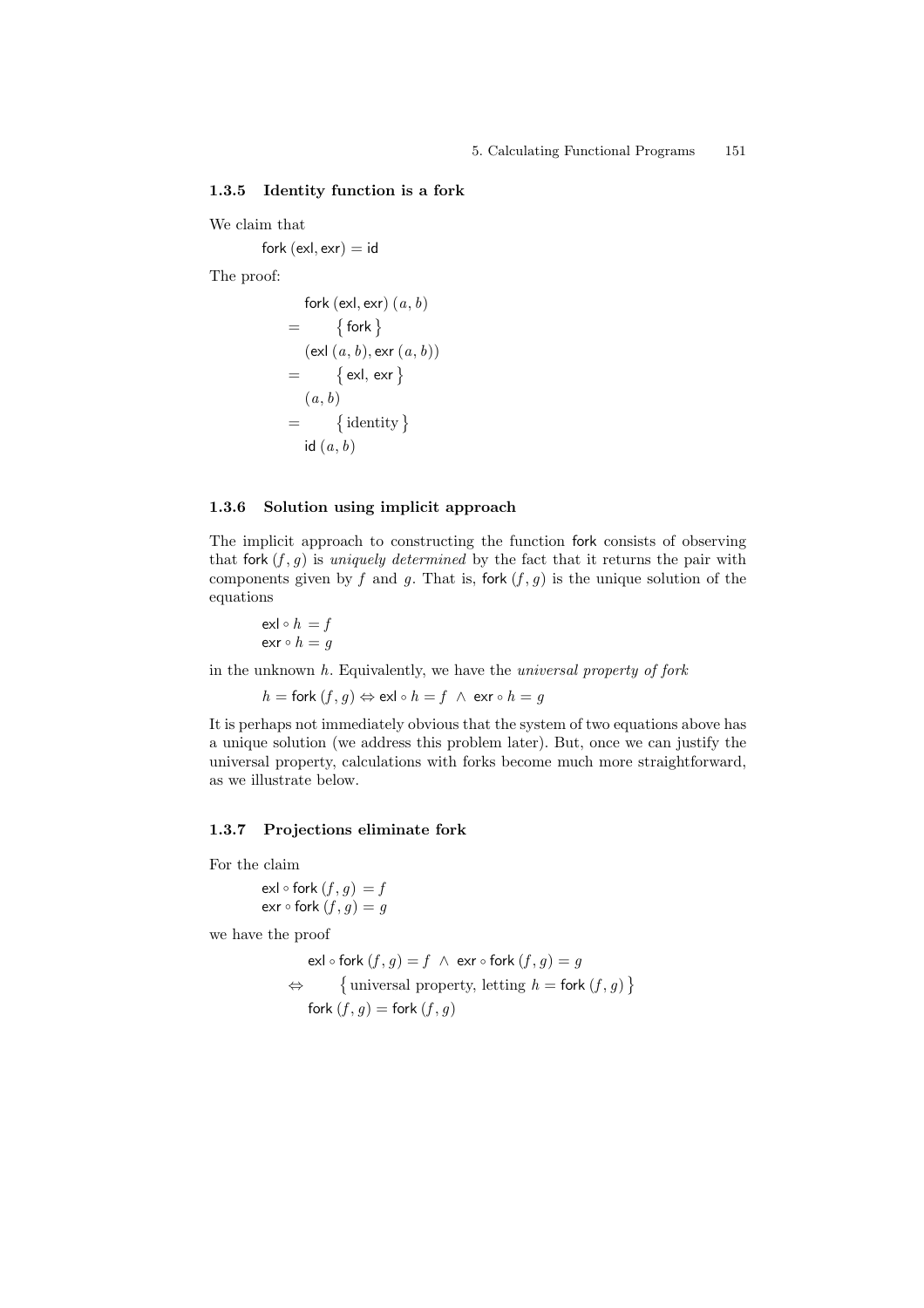# **1.3.8 Any pair-forming function is a fork**

For the claim that, for pair-forming *h*,

fork  $(\text{exl} \circ h, \text{exr} \circ h) = h$ 

we have the proof

 $h =$  fork (exl ∘ *h*, exr ∘ *h*)  $\Leftrightarrow$  {universal property, letting  $f = \text{exl} \circ h$  and  $g = \text{exr} \circ h$ } exl ∘ *h* = exl ∘ *h* ∧ exr ∘ *h* = exr ∘ *h* 

# **1.3.9 Identity function is a fork**

For the claim that

fork  $(exl, exr) = id$ 

we have the proof

 $id =$  fork  $(exl, exr)$ 

 $\Leftrightarrow$  {universal property, letting  $f = \text{exl}$  and  $g = \text{exr}$ } exl ∘ id = exl ∧ exr ∘ id = exr

The gain is even more impressive for recursive functions, where the explicit approach requires inductive proofs that the implicit approach avoids. We will see many examples of such gains throughout these lectures.

### **1.4 The categorical approach to datatypes**

In these lectures we will be using category theory as an organizing principle. For our purposes, the use of category theory can be summarized in three slogans:

- *A model of computation is represented by a category.*
- *Types and programs in the model are represented by the objects and arrows of that category.*
- *A type constructor in the model is represented by a functor on that category.*

We will not rely on any deep results of category theory; we will only be using the theory to obtain a streamlined notation.

# **1.4.1 Definition of a category**

A *category* C consists of a collection Obj(C) of *objects* and a collection Arr(C) of *arrows*, such that

- each arrow f in  $Arr(C)$  has a *source*  $src(f)$  and a *target*  $tgt(f)$ , both objects in  $Obj(\mathcal{C})$  (we write '*f* :  $src(f) \rightarrow \text{tgt}(f)$ ');
- for every object A in  $Obj(\mathcal{C})$  there is an *identity arrow*  $id_A : A \rightarrow A$ ;
- arrows  $g : A \to B$  and  $f : B \to C$  compose to form an arrow  $f \circ g : A \to C$ ;
- composition is associative:  $f \circ (g \circ h) = (f \circ g) \circ h;$
- the appropriate identity arrows are units: for arrow  $f : A \rightarrow B$ , we have  $f \circ id_A = f = id_B \circ f.$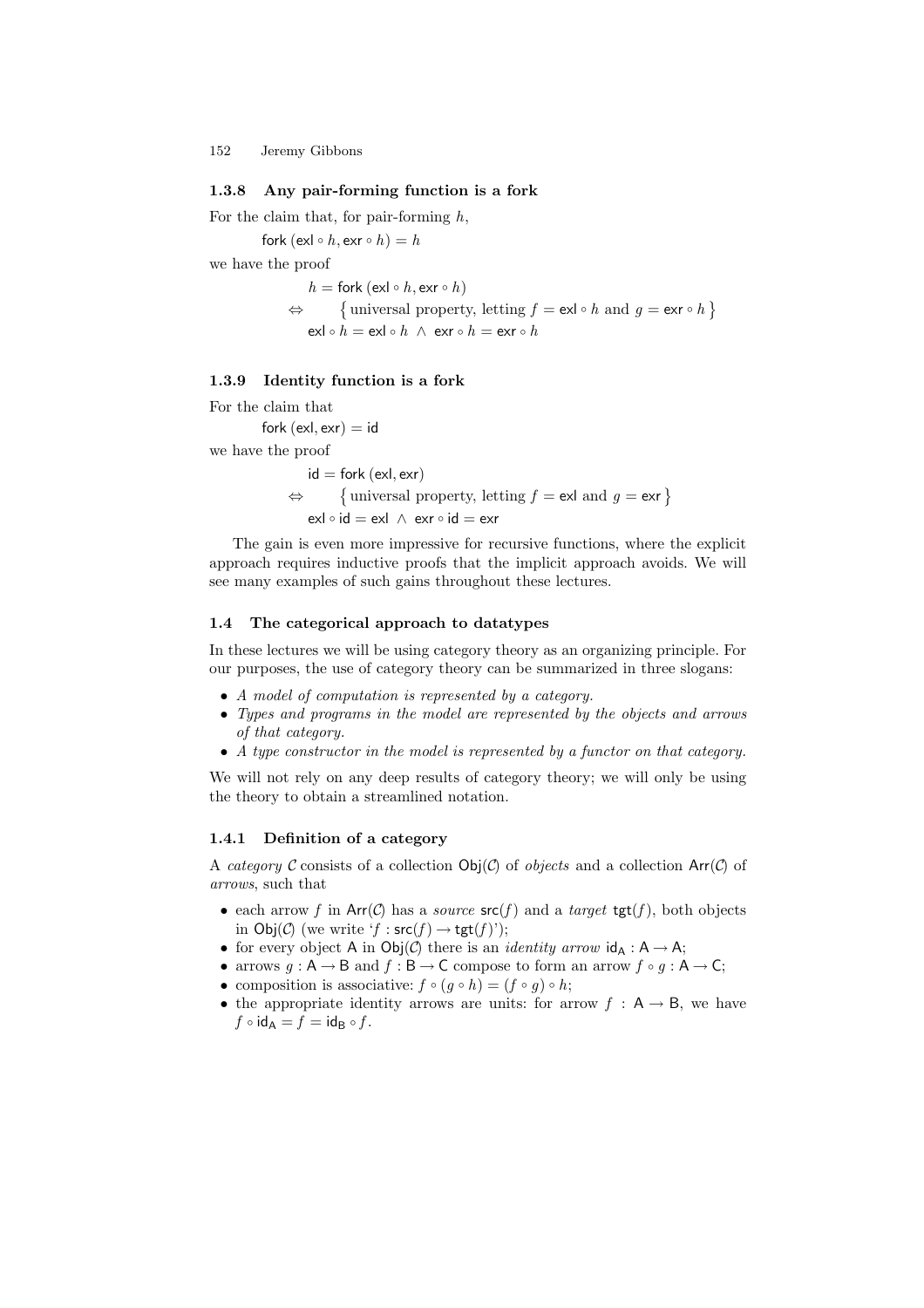### **1.4.2 An example category:** *Set*

The category S*et* of sets and total functions is defined as follows.

- The objects Obj(S*et*) are sets of values, or *types*.
- The arrows  $f : A \rightarrow B$  in  $Arr(Set)$  are total functions equipped with domain A and range B.
- The identity arrows are the identity functions  $\mathsf{id}_A a = a$ .
- Composition of arrows is functional composition:  $(f \circ g)$   $a = f(g a)$ .

For example, addition is an arrow from the object  $Int \times Int$  (the set of pairs of integers) to the object Int (the set of integers).

#### **1.4.3 Definition of a functor**

An *(endo)-functor* F is an operation on the objects and arrows of a category:

- F A is an object of  $C$  when A is an object of  $C$ ;
- F  $f$  is an arrow of  $C$  when  $f$  is an arrow of  $C$ .

which respects source and target:

$$
\mathsf{F} f : \mathsf{F}(\mathsf{src}(f)) \to \mathsf{F}(\mathsf{tgt}(f))
$$

respects composition:

 $F(f \circ g) = F f \circ F g$ 

and respects identities:

 $F id_A = id_{FA}$ 

# **1.4.4 An example functor in** *Set***: Pair**

The S*et* functor Pair is defined as follows.

- On objects, Pair  $A = \{(a_1, a_2) | a_1 \in A, a_2 \in A\}.$
- On arrows,  $(\text{Pair } f)(a_1, a_2) = (f a_1, f a_2).$

We should check that the properties are satisfied (Exercise 1.7.1):

- source and target: Pair  $f :$  Pair  $A \rightarrow$  Pair B when  $f : A \rightarrow B$ ;
- composition: Pair  $(f \circ g) =$  Pair  $f \circ$  Pair  $g$ ;
- identities: Pair  $id_A = id_{Pair A}$ .

# **1.4.5 More functors**

See Exercise 1.7.2 for the proofs that the following are functors.

**Identity functor:** The simplest functor Id is defined by

 $Id A = A$ Id  $f = f$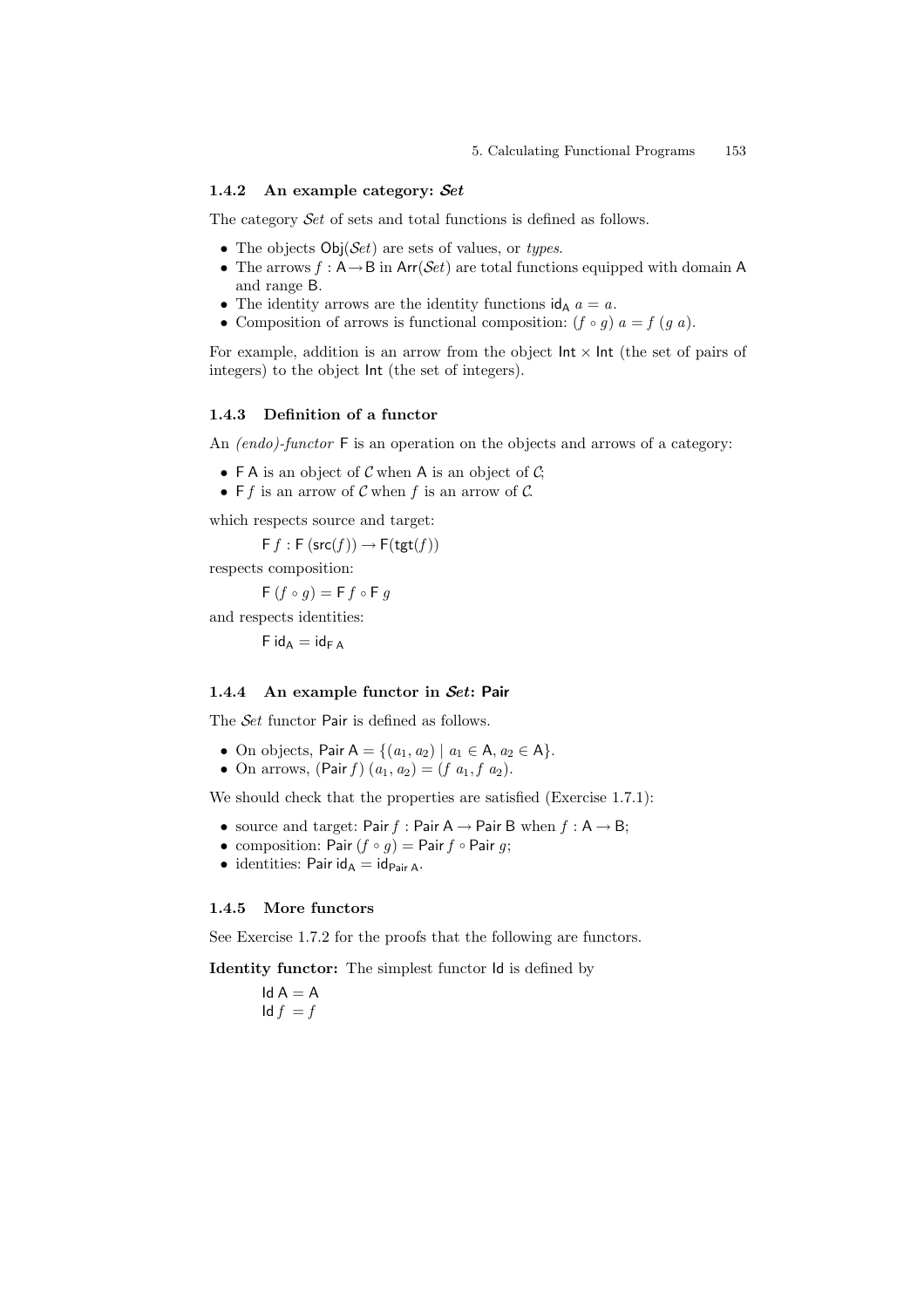**Constant functor:** The next most simple is the constant functor B for object B, defined by

 $BA = B$  $\underline{B} f = id_{B}$ 

- List functor: On an object A, this functor yields List A, the type of finite sequences of values all of type A; on arrows, List*f* : ListA→ListB when *f* : A→B 'maps' *f* over a sequence.
- Composition of functors: For functors F and G, functor F ∘ G is defined by  $(F \circ G) A = F(G A)$

$$
(\mathsf{F} \circ \mathsf{G})f = \mathsf{F}(\mathsf{G}f)
$$

# **1.4.6 Binary functors**

The notion of a functor may be generalized to functors of more than one argument. A *bifunctor* F is a binary operation on the objects and arrows of a category which respects source and target:

 $F(f, g) : F(\text{src}(f), \text{src}(g)) \rightarrow F(\text{tgt}(f), \text{tgt}(g))$ 

respects composition:

 $F(f \circ g, h \circ k) = F(f, h) \circ F(g, k)$ 

and respects identities:

 $F(id_A, id_B) = id_{F(A,B)}$ 

# **1.4.7 Examples of bifunctors**

See Exercise 1.7.3 for the proofs that the following are bifunctors.

**Product:** (a generalization of Pair)

 $A \times B = \{(a, b) | a \in A, b \in B\}$  $(f \times g)(a, b) = (f \ a, g \ b)$ 

**Projection functors:**

$$
\mathsf{A} \ll \mathsf{B} = \mathsf{A}
$$
  

$$
f \ll g = f
$$

# **1.4.8 Making monofunctors out of bifunctors**

Here are two ways of constructing a monofunctor (that is, a functor of a single argument) from a bifunctor.

**Sectioning:** for bifunctor ⊕ and object A, functor (A⊕) is defined by

$$
(A \oplus) B = A \oplus B
$$
  

$$
(A \oplus) f = id_1 \oplus f_2
$$

- $(A \oplus)f = id_A \oplus f$
- (so  $(A \ll) = \underline{A}$ , for example), and similarly in the other argument.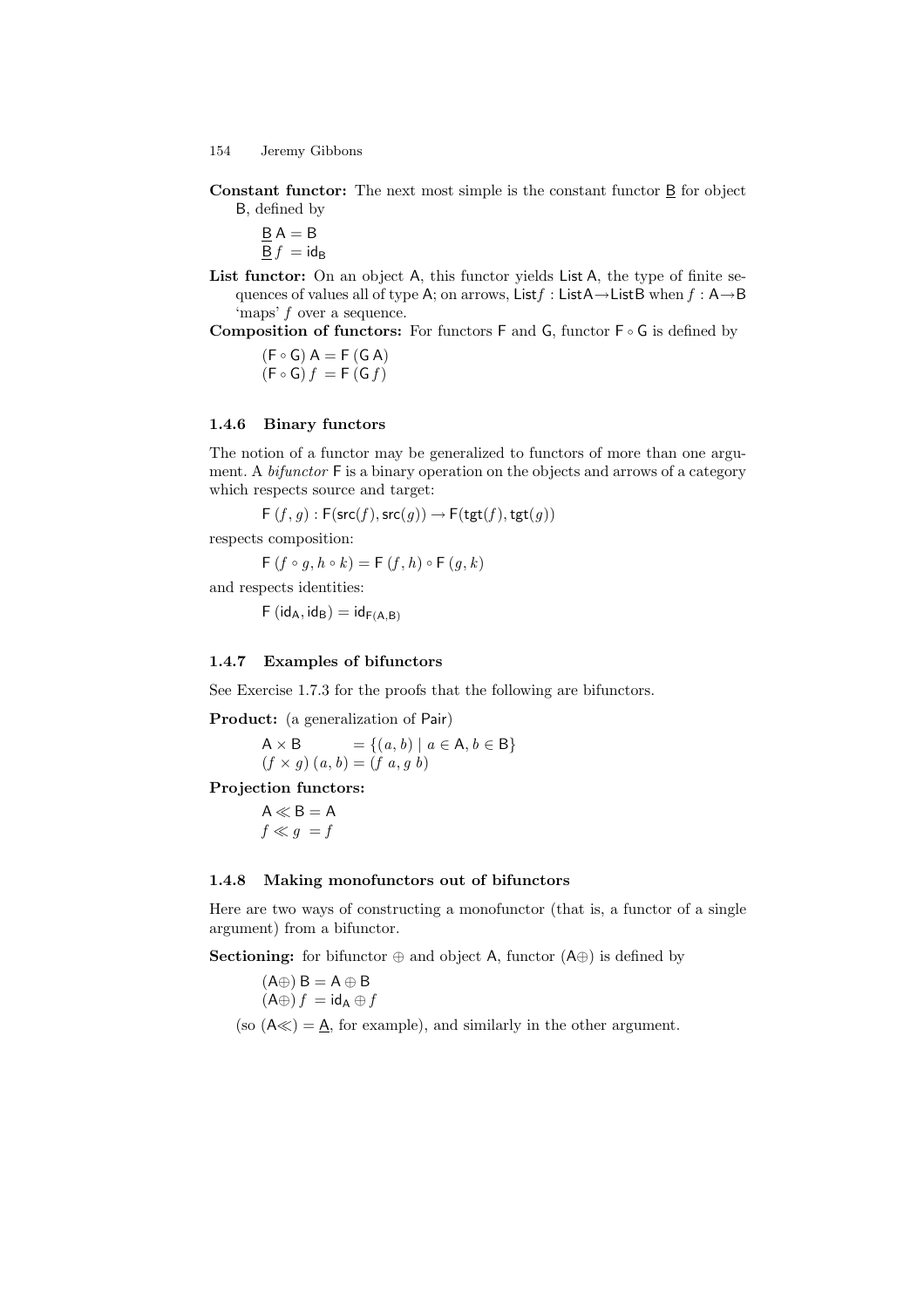**Lifting:** for bifunctor  $\oplus$  and monofunctors **F** and **G**, functor **F** $\oplus$ **G** is defined by

$$
(\mathsf{F} \,\hat{\oplus}\, \mathsf{G})\,\mathsf{A} = \mathsf{F}\,\mathsf{A} \oplus \mathsf{G}\,\mathsf{A} (\mathsf{F} \,\hat{\oplus}\, \mathsf{G})\,f = \mathsf{F}\,f \oplus \mathsf{G}\,f
$$

See Exercise 1.7.4 for the proofs that these do indeed define functors.

#### **1.5 The pair calculus**

The pair calculus is an elegant theory of operators on pairs. We have already seen the product bifunctor, one of the two main ingredients of the calculus. The other main ingredient is the *coproduct* bifunctor, the dual of the product, obtained by 'turning all the arrows around' in the definition of product. Along with universal properties, duality is another central theme of these lectures.

#### **1.5.1 Product bifunctor**

As we saw above, product  $\times$  forms a bifunctor; in Set, for types A and B, the type  $A \times B$  consists of pairs  $(a, b)$  where  $a :: A$  and  $b :: B$ . We saw earlier the product destructors  $ext{exl}::A \times B \rightarrow A$  and  $ext{exr}::A \times B \rightarrow B$ . We also saw the product *morphisms* ('forks')  $f \triangle g :: A \rightarrow B \times C$  when  $f :: A \rightarrow B$  and  $g :: A \rightarrow C$ , defined by the *universal property*

 $h = f \triangle g \Leftrightarrow \mathsf{exl} \circ h = f \ \wedge \ \mathsf{exr} \circ h = g$ 

(Some would write ' $\langle f, g \rangle$ ' where we now write ' $f \triangle g'$ .) Now we can define product *map* (that is, the action of the product bifunctor on arrows) using fork:

 $f \times g = (f \circ \mathsf{exl}) \wedge (g \circ \mathsf{exr})$ 

Here are some properties of fork and product:

```
ext{exl} \circ (f \triangle g) = f
\mathsf{exr} \circ (f \triangle g) = g
(\mathsf{exl} \circ h) \wedge (\mathsf{exr} \circ h) = hext{exr} = id(f \times g) \circ (h \triangle k) = (f \circ h) \triangle (g \circ k)id \times id = id
(f \times g) \circ (h \times k) = (f \circ h) \times (g \circ k)(f \triangle g) \circ h = (f \circ h) \triangle (g \circ h)
```
The proofs are simple consequences of the universal property. We have seen some proofs already; see also Exercise 1.7.5.

# **1.5.2 Coproduct bifunctor**

We define the  $\mathcal{S}et$  bifunctor  $+$  on objects by

 $A + B = \{ \text{inl } a \mid a \in A \} \cup \{ \text{inr } b \mid b \in B \}$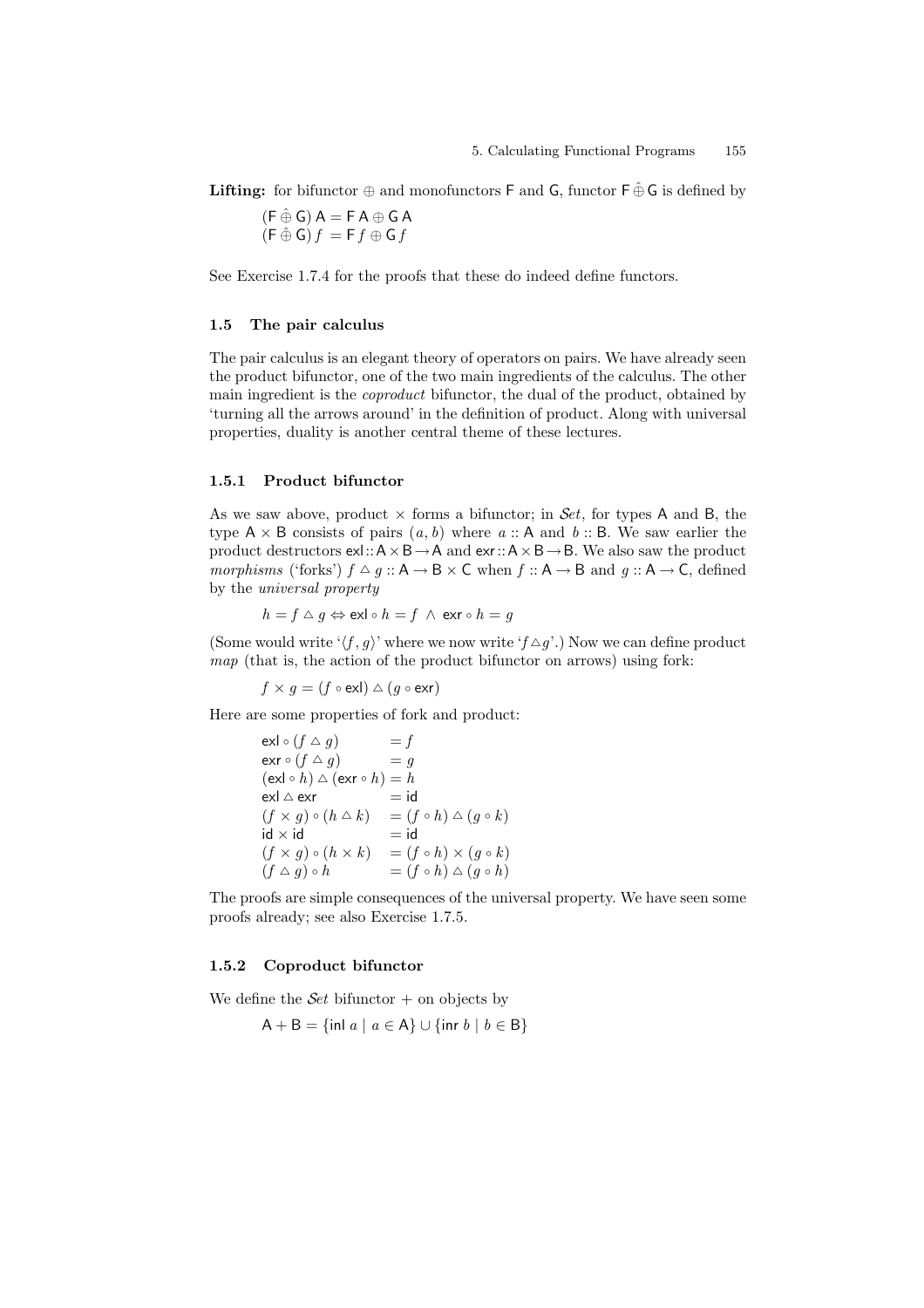The intention here is that inl and inr are injections such that inl *a* and inr *b* are distinct, even when  $a = b$ ; thus, coproduct gives a disjoint union. (For example, one might define inl and inr by

$$
inl a = (0, a)
$$
  
inr b = (1, b)

but we will not assume any particular definition.) The coproduct *constructors* are the functions inl ::  $A \rightarrow A + B$  and inr ::  $B \rightarrow A + B$ . We define the coproduct *morphisms* ('joins')  $f \nabla q :: A + B \rightarrow C$  when  $f :: A \rightarrow C$  and  $q :: B \rightarrow C$ , by the *universal property*

$$
h = f \bigtriangledown g \Leftrightarrow h \circ \mathsf{inl} = f \ \wedge \ h \circ \mathsf{inr} = g
$$

(Some would write ' $[f, g]$ ' where we write ' $f \nabla g$ '.) We can now define coproduct map using a join:

$$
f + g = (\mathsf{inl} \circ f) \vee (\mathsf{inr} \circ g)
$$

Here are some properties of join and coproduct:

```
(f \vee g) \circ \text{inl} = f<br>
(f \vee g) \circ \text{inr} = g
(f \vee g) \circ \mathsf{inr}(h \circ \text{inl}) \vee (h \circ \text{inr}) = h\mathsf{inl} \triangledown \mathsf{inr} = id
(f \vee g) \circ (h + k) = (f \circ h) \vee (g \circ k)id + id = id(f + g) \circ (h + k) = (f \circ h) + (g \circ k)h \circ (f \vee g) = (h \circ f) \vee (h \circ g)
```
See Exercise 1.7.5 for the proofs.

# **1.5.3 Duality**

Notice that each of the above properties of join and coproduct is the dual of a property of fork and product, obtained by reversing the order of composition and by exchanging products, forks, and destructors for coproducts, joins and constructors. Duality gives a 'looking-glass world', in which everything is the mirror image of something in the 'everyday' world.

### **1.5.4 Exchange law**

Here is a law relating products and coproducts, a bridge between the everyday world and the looking-glass world:

$$
(f \triangle g) \triangledown (h \triangle j) = (f \triangledown h) \triangle (g \triangledown j)
$$
  
\n
$$
\Leftrightarrow \{ \text{universal property of } \triangle \}
$$
  
\n
$$
\text{exl} \circ ((f \triangle g) \triangledown (h \triangle j)) = f \triangledown h \wedge
$$
  
\n
$$
\text{exr} \circ ((f \triangle g) \triangledown (h \triangle j)) = g \triangledown j
$$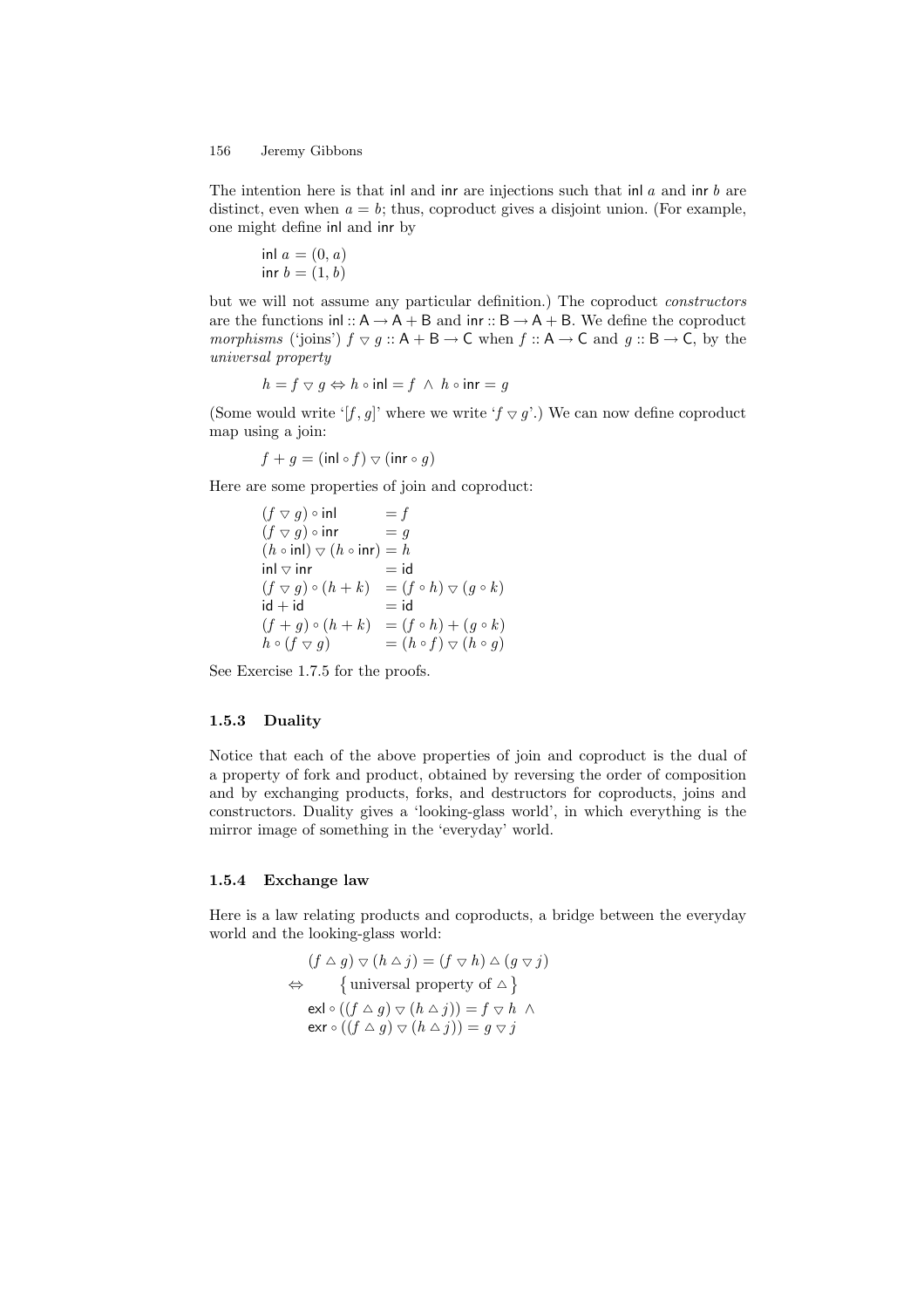$$
\Leftrightarrow \{ \text{composition distributes over join} \}
$$
  
\n
$$
(\text{exl} \circ (f \triangle g)) \triangledown (\text{exl} \circ (h \triangle j)) = f \triangledown h \wedge
$$
  
\n
$$
(\text{exr} \circ (f \triangle g)) \triangledown (\text{exr} \circ (h \triangle j)) = g \triangledown j
$$
  
\n
$$
\Leftrightarrow \{ \text{projections eliminate forks} \}
$$
  
\ntrue

In fact, there is also a dual proof, using the universal property of joins (Exercise 1.7.6); one might think of it as a proof from the other side of the lookingglass.

### **1.5.5 Distributivity**

In Set, the objects  $A \times (B + C)$  and  $(A \times B) + (A \times C)$  are isomorphic. We say that S*et* is a *distributive category*. The isomorphism in one direction,

undistl ::  $(A \times B) + (A \times C) \rightarrow A \times (B + C)$ 

is easy to write, in two different ways (Exercise 1.7.7):

undistl =  $(exl \vee exl) \triangle (exr + exr)$  $=$  (id  $\times$  inl)  $\triangledown$  (id  $\times$  inr)

We could also have defined it in a pointwise style:

undistl  $(\text{inl } (a, b)) = (a, \text{inl } b)$ undistl (inr  $(a, c)$ ) =  $(a, \text{inr } c)$ 

The inverse operation

distl ::  $A \times (B + C) \rightarrow (A \times B) + (A \times C)$ 

is straightforward to define in a pointwise style:

distl  $(a, \text{inl } b) = \text{inl } (a, b)$ distl  $(a, \text{inr } c) = \text{inr } (a, c)$ 

Moreover, these two functions are indeed inverses, as is easy to verify.

However, this inverse cannot be defined in a pointfree style in terms of the product and coproduct operations alone. (Indeed, some categories have products and coproducts, and hence a function undistl as defined above, but no inverse function distl, and so are not distributive categories. Typically, such categories do not support definitions in a pointwise style. The category R*el* of sets and binary relations is an example.)

# **1.5.6 Booleans and conditionals**

In a distributive category, we can model the datatype of booleans by

 $Bool = 1 + 1$ true  $=$  inl  $()$ false  $=$  inr  $()$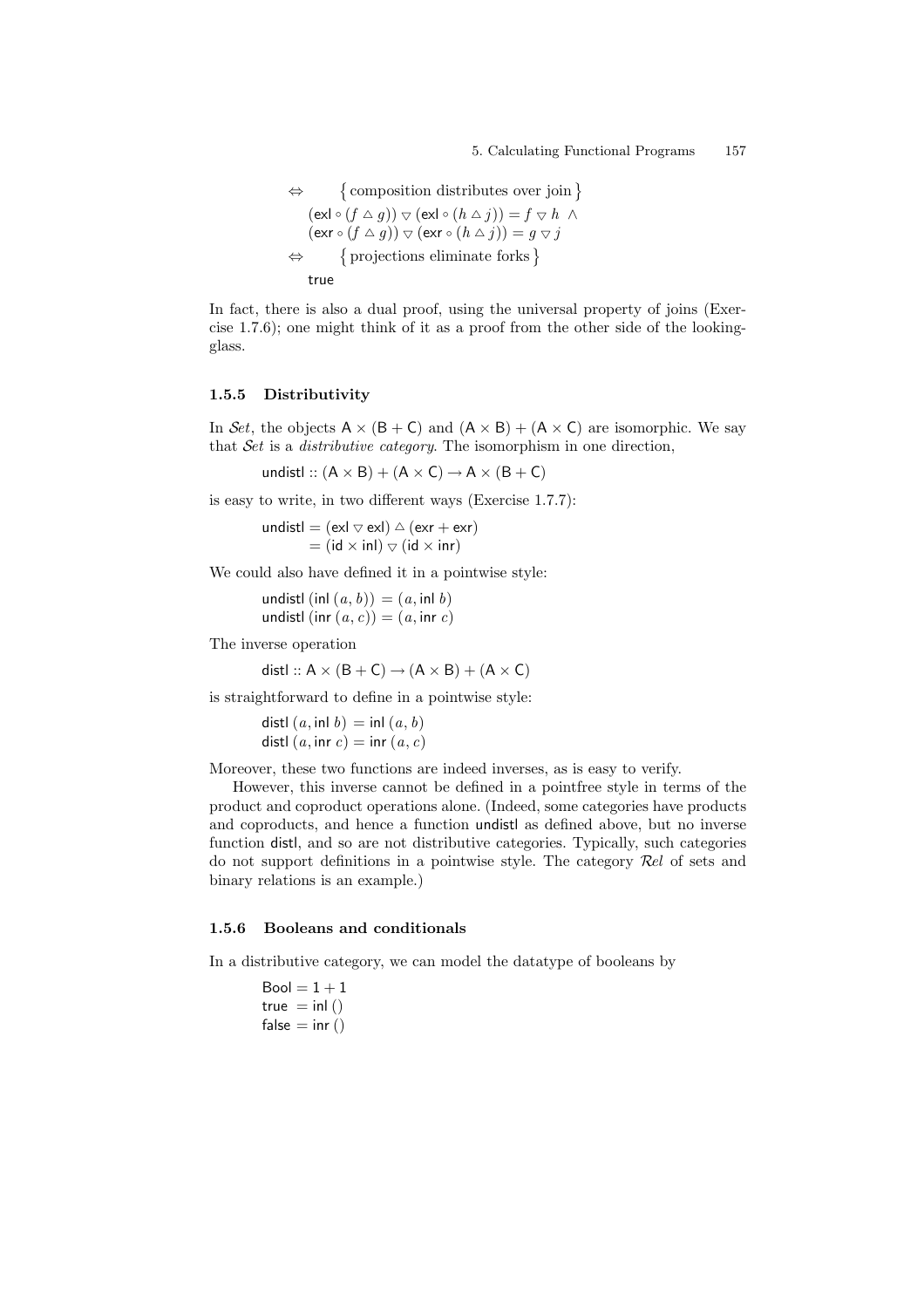where () is the unique element of the unit type 1. For predicate  $p$  :: A  $\rightarrow$  Bool, we define the *guard*

 $p? :: A \rightarrow (A + A)$  $p?=(\mathsf{exl}+\mathsf{exl})\circ\mathsf{distl}\circ(\mathsf{id}\mathbin{\scriptstyle{\triangle}} p)$ 

or, in an equivalent pointwise form,

 $p$ ?  $x = \text{inl } x$ , if  $p x$  $=$  inr *x*, otherwise

We can then define the conditional

IF *p* THEN *f* ELSE  $q = (f \vee q) \circ p$ ?

# **1.6 Bibliographic notes**

The *program calculation* field is a flourishing branch of programming methodology. One recent textbook (based on a theory of relations rather than functions, but similar in spirit to the material presented in these lectures) is [4]. Also relevant are the proceedings of the *Mathematics of Program Construction* conferences [39, 2, 30, 21]. There are many good books on *functional programming*; we recommend [5] in particular. The classic reference for *category theory* is [23], but this is rather heavy going for non-mathematicians; for a computing perspective, we recommend [8, 9, 31, 45].

The observation that *universal properties* are very convenient for calculating programs was made originally by Backhouse [1]. The *categorical approach to datatypes* dates back to the ADJ group [13, 14] in the 1970's, but was brought back into fashion by Hagino [16, 17] and Malcolm [24, 25]. The *pair calculus* is probably folklore, but our presentation of it was inspired by Malcolm's thesis. The claim that *distributive categories* are the appropriate venue for discussing datatypes is championed mainly by Walters [44–46].

# **1.7 Exercises**

- 1. Check that Pair (as defined in  $\S1.4.4$ ) does indeed satisfy the properties required of a functor.
- 2. Check that operations claimed in §1.4.5 to be functors (identity, constant, list, composition) satisfy the necessary properties.
- 3. Check that operations claimed in §1.4.7 to be bifunctors ( $\times$ ,  $\ll$ ) satisfy the necessary properties.
- 4. Check that sectioning and lifting operations claimed in §1.4.8 to construct monofunctors from bifunctors satisfy the necessary properties.
- 5. Prove the properties of product (from §1.5.1) and of coproduct (from §1.5.2) using the corresponding universal properties.
- 6. Prove the exchange law from §1.5.4

$$
(f \triangle g) \triangledown (h \triangle j) = (f \triangledown h) \triangle (g \triangledown j)
$$

using the universal property of joins (instead of the universal property of forks).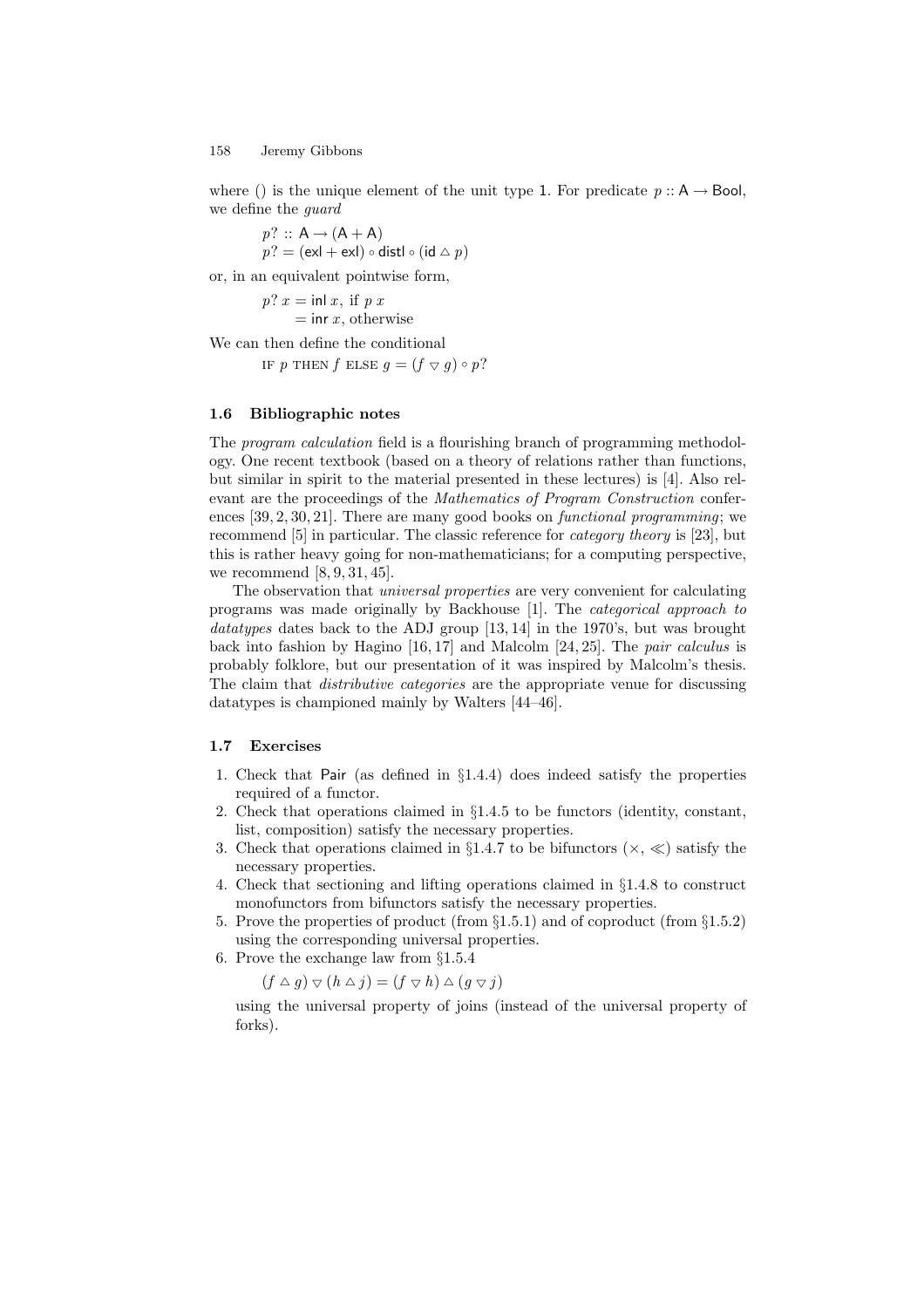7. Prove the equivalence of the two characterizations of undistl from §1.5.5:

 $(\text{exl} \vee \text{exl}) \wedge (\text{exr} + \text{exr}) = (\text{id} \times \text{inl}) \vee (\text{id} \times \text{inr})$ 

In fact, there are two different proofs, one for each universal property. 8. Prove the following properties of conditionals:

```
h \circ \text{IF } p \text{ THEN } f \text{ ELSE } g = IF p THEN h \circ f \text{ ELSE } h \circ g<br>(IF p THEN f \text{ ELSE } q) ∘ h = IF p ∘ h THEN f \circ h ELSE q
                                        = IF p \circ h THEN f \circ h ELSE q \circ hIF p THEN f ELSE f = fIF not \circ p THEN f ELSE g = IF p THEN g ELSE f
IF const true THEN f ELSE q = fIF p THEN (IF q THEN f ELSE g) = IF q THEN (IF p THEN f ELSE h)
     ELSE (IF q THEN h ELSE j)
                                                 ELSE (IF p THEN q ELSE j)
```
(Here, not is negation of booleans, and const is the function such that const  $a b = a$  for any  $b$ .)

# **2 Recursive datatypes in the category** *Set*

The pair calculus is elegant, but not very powerful; descriptive power comes with recursive datatypes. In this section we will discuss a simple first approximation to what we really want, namely recursive datatypes in the category S*et*. We will construct monomorphic and polymorphic datatypes, and their duals. However, there are inherent limitations in working within the category S*et*, which we will remedy in Section 3.

# **2.1 Overview**

The Haskell-style recursive datatype definitions

data IntList = Nil | Cons Int IntList data List  $a = Nil | Cons a (List a)$ 

(one monomorphic, one polymorphic) give for free:

- a 'map' operator;
- a 'fold' (like join for coproducts), to consume a data structure;
- an 'unfold' (like fork for products), to generate a data structure;
- universal properties for fold and unfold;
- a number of theorems about fold and unfold.

Actually, we will discover that we cannot simultaneously achieve all of these goals in  $Set$ , which will motivate the move to another category,  $C_{p0}$ , in Section 3.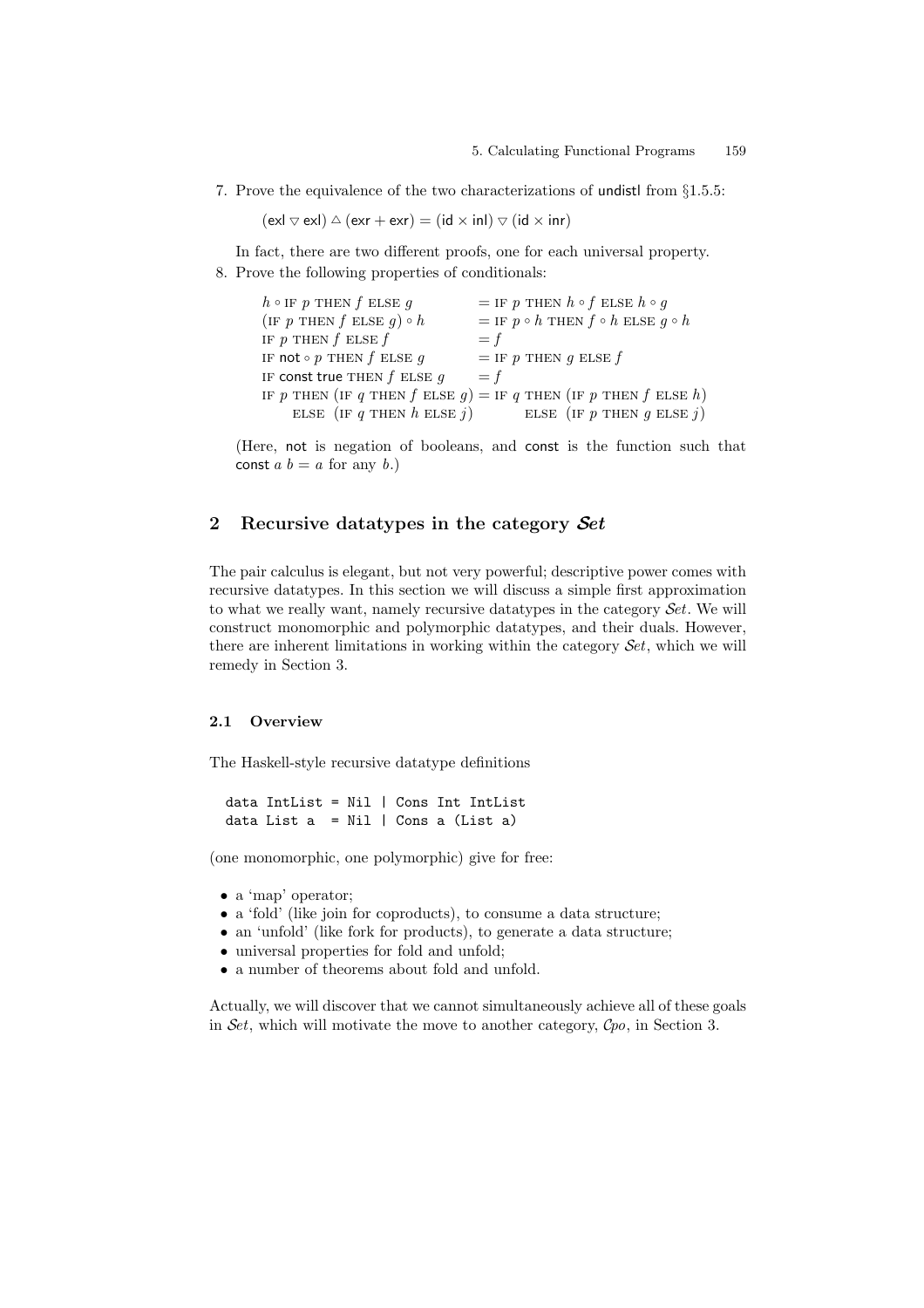#### **2.2 Monomorphic datatypes**

We consider first the case of monomorphic datatypes. The first problem is to identify a common form, encompassing all the datatype declarations in which we are interested. Consider the Haskell-style datatype definition

```
data IntList = Nil | Cons Int IntList
```
This defines two constructors

*Nil* :: IntList  $Cons::Int \rightarrow (IntList \rightarrow IntList)$ 

Different datatype definitions, of course, will introduce different constructors. This raises some problems for a general theory:

- there may be arbitrarily many constructors;
- the constructors may be constants or functions;
- the constructor functions may be of arbitrary arities.

How can we circumvent these problems, and unify all datatype definitions into a common form?

# **2.2.1 Unifying constructors**

The third problem identified above, constructors of arbitrary arities, can be resolved by 'uncurrying' the constructor functions; that is, by tupling the arguments together using products. For example, the binary *Cons* constructor for lists introduced above is equivalent to the unary constructor

 $Cons::Int \times IntList \rightarrow IntList$ 

The second problem, that some constructors may be constants rather than functions, can be resolved by treating a constant constructor such as *Nil* as a function from the unit type 1:

 $Nil :: 1 \rightarrow$  IntList

Now the first problem, of an arbitrary number of constructors, may be resolved by taking the join of the existing collection of unary constructor functions (because they all share a common target, the defined type):

 $Nil \triangledown Cons :: 1 + (Int \times IntList) \rightarrow IntList$ 

This yields a single constructor  $Nil \nabla \text{Cons.}$  Being a constructor for the defined type Intlist, its target type is that type. Its source type  $1 + (\text{Int} \times \text{IntList})$  is some type expression involving the target type IntList — in fact, some functor applied to IntList.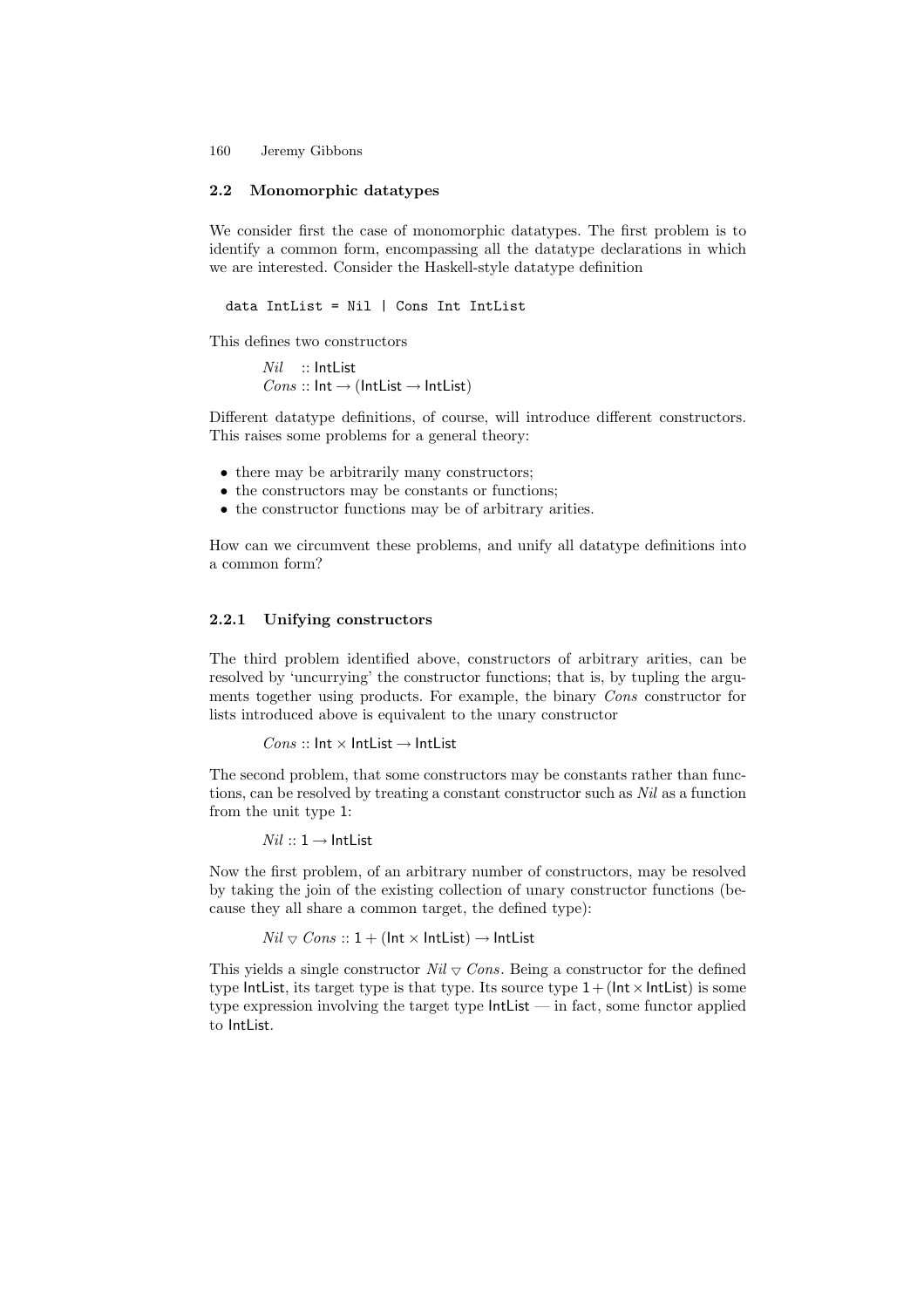#### **2.2.2 Datatype definitions**

Therefore, it suffices to consider datatypes T with a single unified constructor  $in_{\mathsf{T}}$ ::  $\mathsf{F} \mathsf{T} \to \mathsf{T}$  for some functor F. We write

 $T =$  data  $F$ 

For example, for Intlist, the functor is  $F_{\text{IntList}}$ , where

 $F_{\text{Intl ist}} X = 1 + (\text{Int} \times X)$ 

That is,

 $F_{\text{IntList}} = \underline{1} + (\text{Int } \hat{\times} \text{Id})$ 

so we could define

 $IntList = DATA (1 + (Int \hat{\times} Id))$ 

# **2.3 Folds**

We have identified a common form for all monomorphic datatype definitions. However, datatypes are not much use without functions over them. It is now widely accepted that program structure should, where possible, reflect data structure [18]. Accordingly, we should identify a program structure that reflects the data structure of monomorphic datatypes. It turns out that the right kind of structure is one of *homomorphisms* between *algebras*, which we explore in this section.

### **2.3.1 Fixpoints**

The definition  $T = DATA F'$  defines T to be a *fixpoint* of the functor F; that is, T is isomorphic to FT. In one direction, the isomorphism is given by  $in_{T}$ :FT $\rightarrow$ T. In the other direction, we suppose an inverse  $out_{\mathsf{T}}$  ::  $\mathsf{T} \to \mathsf{F} \mathsf{T}$ . (In fact, we see how to define  $out_{\mathsf{T}}$  shortly.)

However, to say that the datatype definition  $\mathcal{T} = \text{DATA } F$  defines T to be a fixpoint of the functor F does not completely determine T, as a functor may have more than one fixpoint. For example, the types 'finite sequences of integers' and 'finite and infinite sequences of integers' are both fixpoints of the functor  $F<sub>Int</sub>$ <sub>ist</sub> (Exercise 2.9.3). Informally, what we want is the 'least fixpoint', that is, the 'smallest such type' — finite rather than finite-and-infinite sequences of integers. How can we formalize this idea?

### **2.3.2 Algebras**

We define an F-algebra to be a pair  $(A, f)$  such that  $f : F A \rightarrow A$ . Thus, the datatype definition  $T = \text{DATA } F$  defines  $(T, \text{in}_T)$  to be an F-algebra. For example, (Intlist,  $Nil \nabla Cons$ ) is an  $F_{\text{Intlist}}$ -algebra. However, F-algebras are not unique either. For example, ( $Int, zero \triangledown plus$ ) is another  $F_{IntList}$ -algebra (Exercise 2.9.4), where *zero*::1→Int and *plus* ::Int×Int→Int; that is, *zeroplus* ::1+(Int×Int)→Int.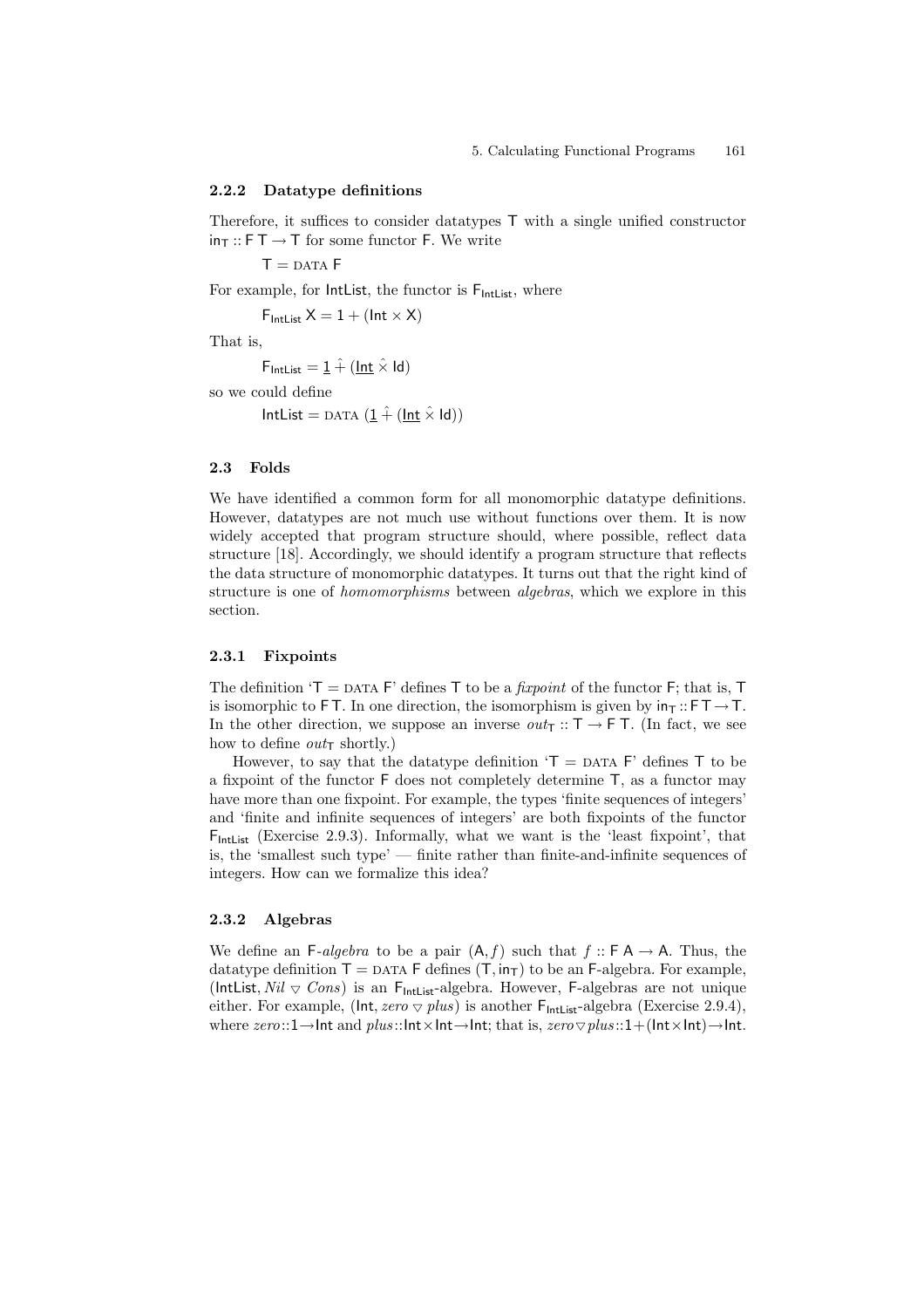### **2.3.3 Homomorphisms**

A *homomorphism* between F-algebras  $(A, f)$  and  $(B, g)$  is a function  $h : A \rightarrow B$ such that

*h* ◦  $f = g ∘ F h$ 

Pictorially,



For example, the function  $sum$  :: IntList  $\rightarrow$  Int, which sums an IntList,

 $sum(Nil()$  = 0  $sum (Cons (a, x)) = a + sum x$ 

is a homomorphism from (Intlist,  $Nil \nabla Cons$ ) to (Int, *zero*  $\nabla plus$ ), because

 $sum \circ (Nil \triangledown Cons) = (zero \triangledown plus) \circ \mathsf{F}_{\mathsf{IntList}} sum$ 

(see Exercise 2.9.5).

### **2.3.4 Initial algebras**

We say that an F-algebra  $(A, f)$  is *initial* if, for any F-algebra  $(B, g)$ , there is a unique homomorphism from  $(A, f)$  to  $(B, g)$ . Then the datatype definition 'T = DATA F' defines  $(T, \text{in}_T)$  to be 'the' initial F-algebra. There may be more than one initial algebra, but all initial algebras are equivalent (Exercise 2.9.6); thus, it does not really matter which one we pick.

# **2.3.5 Existence of initial algebras**

It is well-known that for *polynomial* F (built out of identity and constant functors using product and coproduct) on many categories including S*et* and R*el*, initial algebras always exist. Malcolm [24] shows existence also for *regular* F (adding fixpoints), allowing us to define *mutually recursive* datatypes such as

```
data IntTree = Node Int IntForest
data IntForest = Empty | ConsF IntTree IntForest
```
# **2.3.6 Definition of folds**

Suppose that  $(T, \text{in}_T)$  is the initial F-algebra. Then there is a unique homomorphism to any F-algebra  $(B, f)$  — that is, for any such f, there exists a unique *h* such that  $h \circ \text{in}_{\mathcal{T}} = f \circ F h$ . We would like a notation for 'the unique solution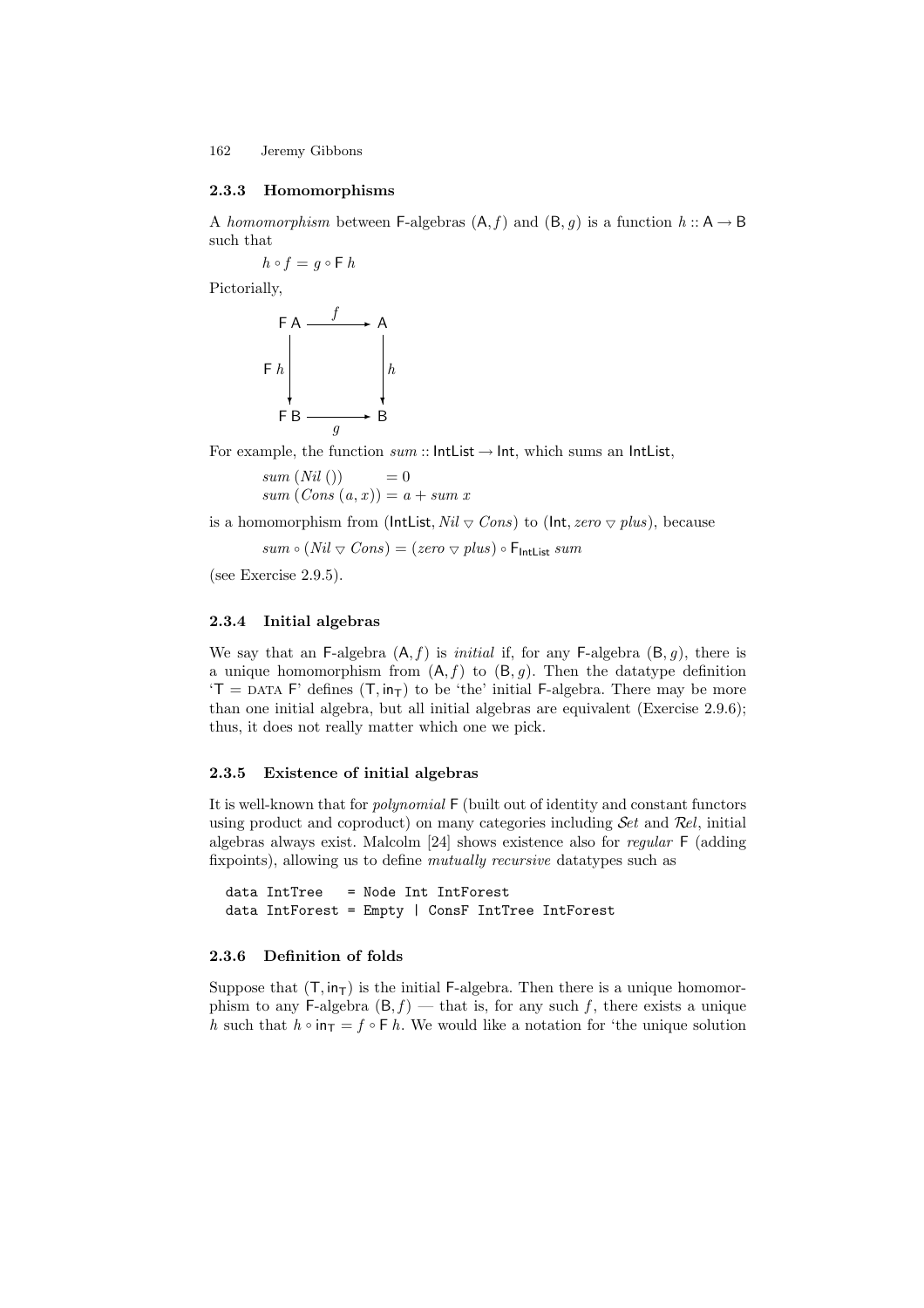*h* of this equation involving *f* '; we write 'fold<sub>T</sub> *f*' for this unique solution. Thus, fold<sub>T</sub> *f* has type  $T \rightarrow B$  when *f* :: F B  $\rightarrow$  B. Pictorially,



Uniqueness provides the universal property

 $h = \text{fold}_{\mathsf{T}} f \Leftrightarrow h \circ \text{in}_{\mathsf{T}} = f \circ \mathsf{F} h$ 

### **2.4 Polymorphic datatypes**

The type IntList has the 'base type' Int built in: it cannot be used for lists of booleans, lists of strings, and so on. We would like *polymorphic* datatypes, parameterized by an arbitrary base type A: lists of As, trees of As, and so on. For example, the Haskell-style type definition

data List  $a = Nil | Cons a (List a)$ 

defines a type List A for each type A; now List is a type *constructor*, whereas IntList is just a type.

# **2.4.1 Using bifunctors**

The essential idea in constructing polymorphic datatypes is to use a bifunctor ⊕. A polymorphic type  $\mathsf T$  is then defined by sectioning  $\oplus$  with the type parameter as one argument, and then taking the fixpoint:

 $TA = DATA (A \oplus)$ 

Now the constructor has type

 $in_{T A}$  ::  $A \oplus T A \rightarrow T A$ 

though usually we will write just  $\mathsf{in}_{\mathsf{T}}$  as a polymorphic function, omitting the A. For example, we can define a polymorphic list type by

List  $A = \text{DATA} (A \oplus)$ 

where

 $A \oplus B = 1 + (A \times B)$ 

Equivalently, we could write

List  $A =$  DATA  $(1 + (A \times Id))$ 

without naming the bifunctor.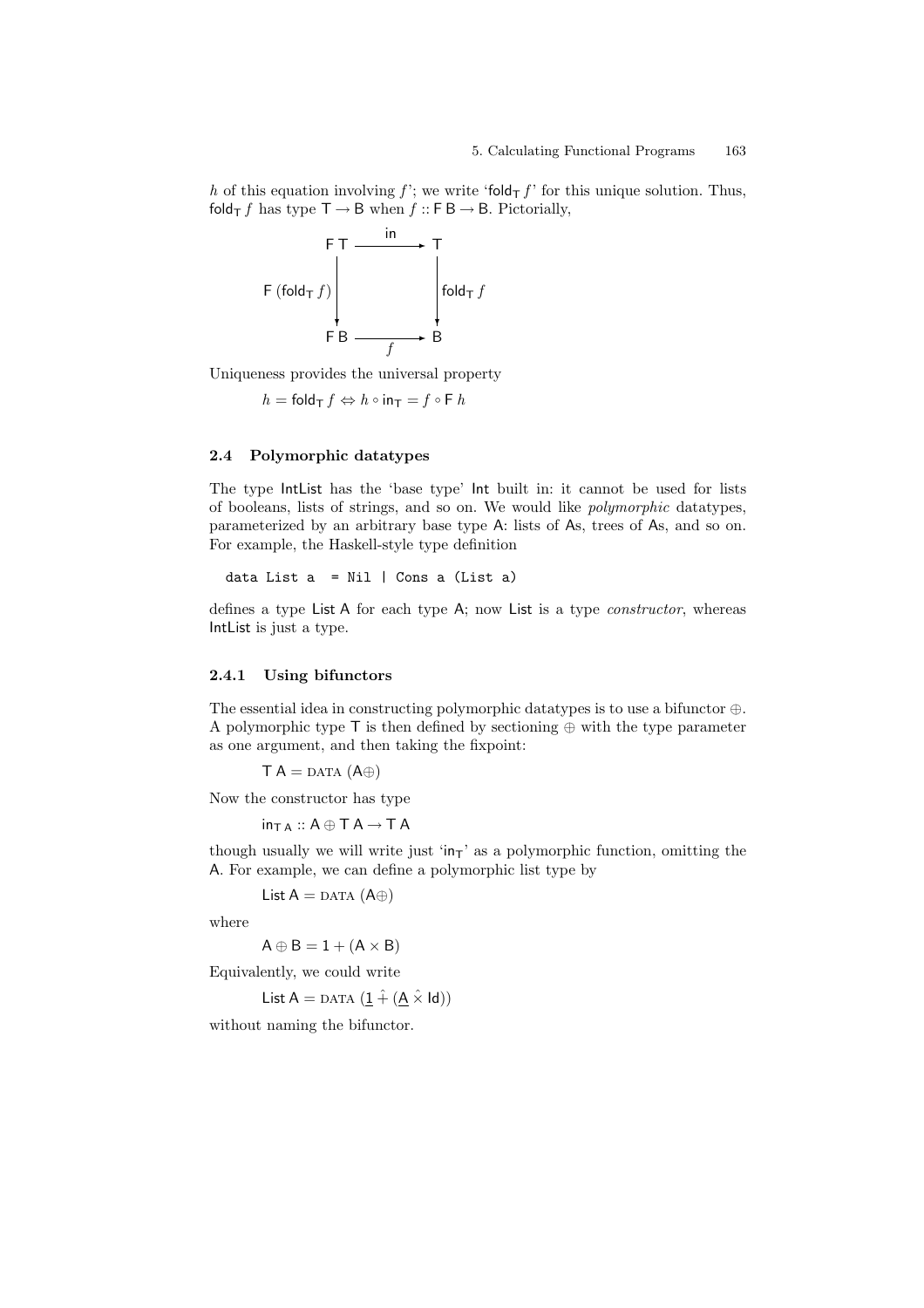#### **2.4.2 Polymorphic folds**

Folds over monomorphic datatypes generalize in a straightforward fashion to polymorphic datatypes. The datatype definition

 $TA = DATA (A \oplus)$ 

defines (T A,  $in_{\tau}$ ) to be the initial (A⊕)-algebra; therefore there exists a unique homomorphism  $\text{fold}_{T \mid A} f$  to any other  $(A \oplus)$ -algebra  $(B, f)$ . (Again, we will usually write just 'fold<sub>T</sub>  $f$ ', leaving the fold operator polymorphic in A.) The fold fold<sub>T</sub>  $f$ has type  $TA \rightarrow B$  when  $f : A \oplus B \rightarrow B$ ; pictorially,

$$
A \oplus TA \xrightarrow{\text{in}_{T}} TA
$$
\n
$$
\text{id} \oplus \text{fold}_{T} f \downarrow \qquad \qquad \text{fold}_{T} f
$$
\n
$$
A \oplus B \xrightarrow{f} B
$$

Uniqueness gives the universal property

$$
h=\operatorname{fold}\nolimits_\mathsf{T} f \Leftrightarrow h\circ\operatorname{in}\nolimits_\mathsf{T}=f\circ(\operatorname{id}\nolimits\oplus h)
$$

# **2.4.3 Making it a functor: map**

The datatype definition  $TA = DATA (A \oplus)$  makes T a type constructor, an operation on types. This suggests that perhaps we can make T a functor: all we need is a corresponding operation on functions  $T f$  with type  $T A \rightarrow T B$  when  $f: A \to B$  (satisfying the functor laws). We define  $T f = \text{fold}_{T,A} (\text{in}_{T,B} \circ (f \oplus \text{id})).$ Pictorially,



(We should check that this does indeed satisfy the requirements for being a functor; see Exercise 2.9.7.) For historical reasons, we will write ' $\text{map}_{T} f'$  rather than  $\mathcal{T} f$ .

#### **2.5 Properties of folds**

There are a number of general theorems about folds that arise as simple consequences of the universal property. These include: an *evaluation rule*, which shows 'one step of evaluation' of a fold; an exact *fusion law*, which states when a function can be fused with a fold; a *weak fusion law*, a simpler but weaker corollary of the exact fusion law; the *identity law*, which states that the identity function is a fold; and a definition of the *destructor* of a datatype as a fold.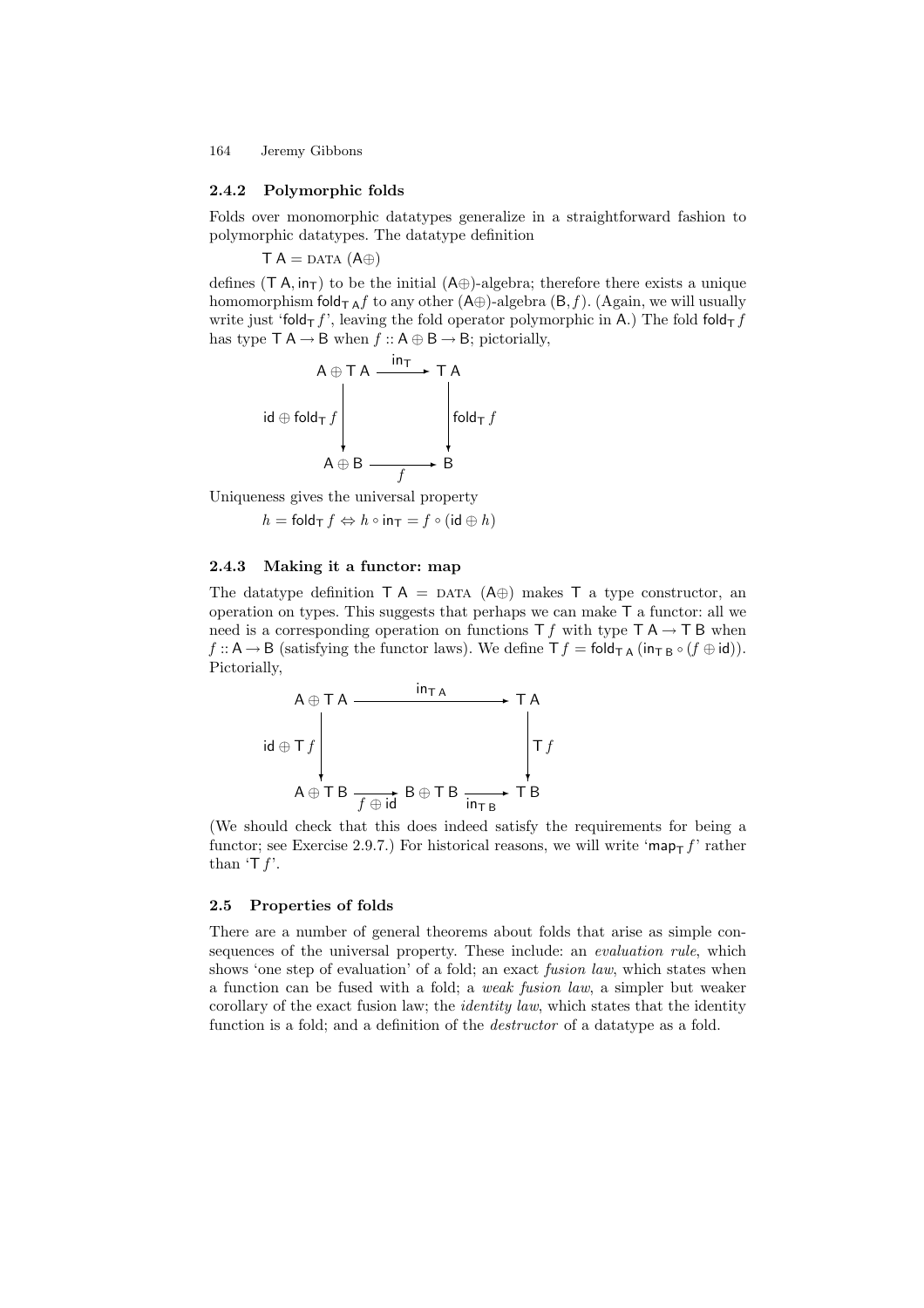### **2.5.1 Evaluation rule**

The evaluation rule describes the composition of a fold and the constructors of its type; informally, it gives 'one step of evaluation' of the fold.

$$
\begin{aligned}\n\text{fold}_{\mathsf{T}} f \circ \mathsf{in}_{\mathsf{T}} \\
&= \{ \text{universal property, letting } h = \text{fold} f \} \\
f \circ \mathsf{F} \left( \text{fold}_{\mathsf{T}} f \right)\n\end{aligned}
$$

## **2.5.2 Fusion (exact version)**

*Fusion laws* for folds are of the form

 $h \circ \text{fold}_{\mathsf{T}} f = \text{fold}_{\mathsf{T}} g \Leftrightarrow \dots$ 

(or sometimes with the composition the other way around). They give conditions under which one can *fuse* two computations, one a fold, to yield a single monolithic computation. In this case, we have

$$
h \circ \text{fold}_{T} f = \text{fold}_{T} g
$$
\n
$$
\Leftrightarrow \{ \text{universal property} \}
$$
\n
$$
h \circ \text{fold}_{T} f \circ \text{in}_{T} = g \circ F (h \circ \text{fold}_{T} f)
$$
\n
$$
\Leftrightarrow \{ \text{functors} \}
$$
\n
$$
h \circ \text{fold}_{T} f \circ \text{in}_{T} = g \circ F h \circ F (\text{fold}_{T} f)
$$
\n
$$
\Leftrightarrow \{ \text{evaluation rule} \}
$$
\n
$$
h \circ f \circ F (\text{fold}_{T} f) = g \circ F h \circ F (\text{fold}_{T} f)
$$

# **2.5.3 Fusion (weaker version)**

The above fusion law is an equivalence, so it is as strong as possible. However, it is a little unwieldy, because the premise (the last line in the calculation above) is rather long. Here is a fusion law with a simpler but stronger premise (which therefore is a weaker law).

$$
h \circ \text{fold}_{T} f = \text{fold}_{T} g
$$
  
\n
$$
\Leftrightarrow \{ \text{exact fusion} \}
$$
  
\n
$$
h \circ f \circ \text{F} (\text{fold}_{T} f) = g \circ \text{F} h \circ \text{F} (\text{fold}_{T} f)
$$
  
\n
$$
\Leftrightarrow \{ \text{Leibniz} \}
$$
  
\n
$$
h \circ f = g \circ \text{F} h
$$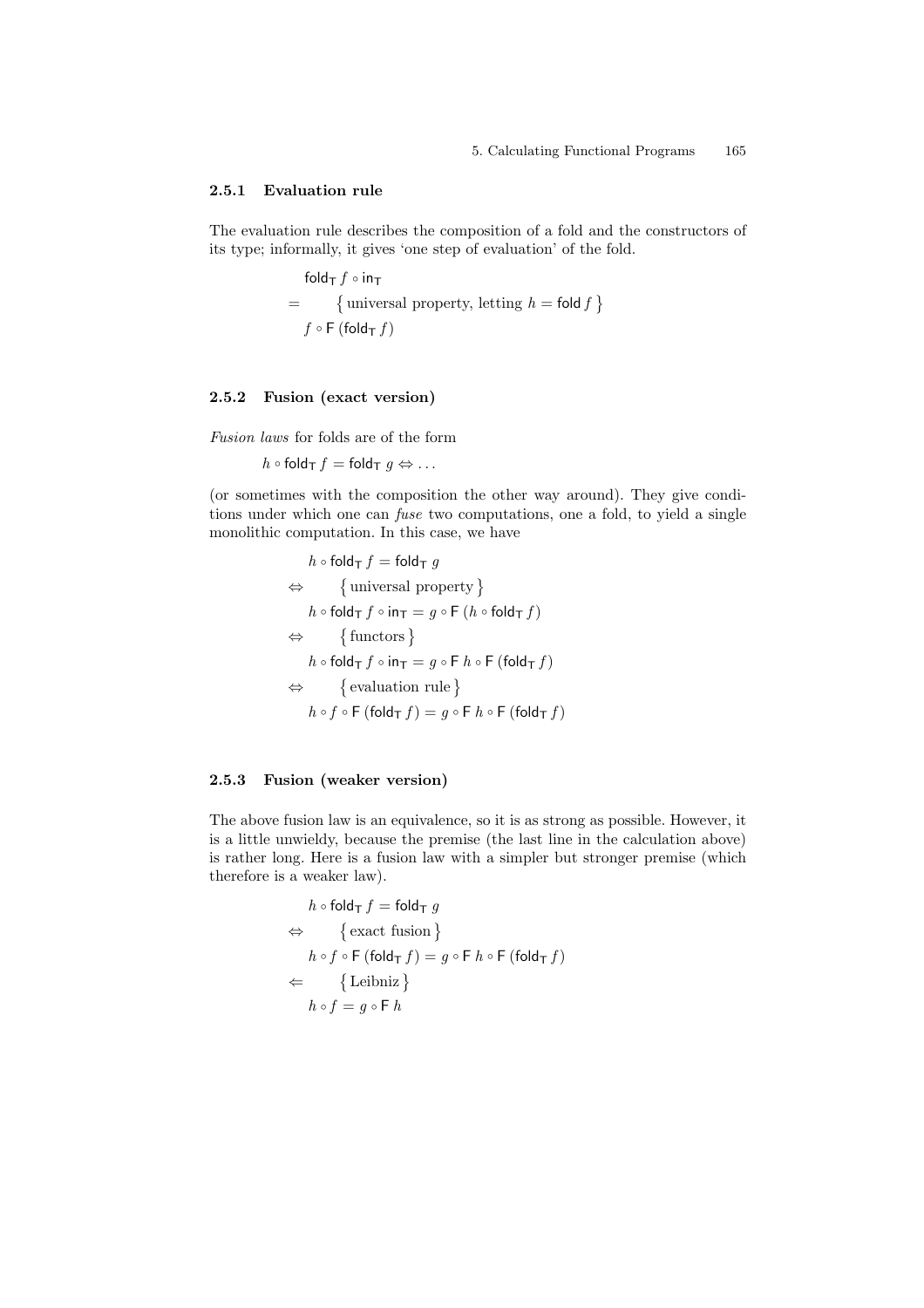# **2.5.4 Identity**

The identity function id is a fold:

```
id = fold_T f⇔ {universal property}
  id \circ in_T = f \circ F id
⇔ {identity}
  f = \mathsf{in}_{\mathsf{T}}
```
That is, fold<sub>T</sub> in<sub>T</sub> = id.

# **2.5.5 Destructors**

Also, the destructor  $out_\mathsf{T}$  of a datatype, the inverse of the constructor  $in_\mathsf{T}$ , can be written as a fold; this is known as *Lambek's Lemma*.

$$
\mathsf{in}_{\mathsf{T}} \circ \mathsf{fold}_{\mathsf{T}} f = \mathsf{id}
$$
\n
$$
\Leftrightarrow \{ \mathsf{identity} \text{ as a fold} \}
$$
\n
$$
\mathsf{in}_{\mathsf{T}} \circ \mathsf{fold}_{\mathsf{T}} f = \mathsf{fold}_{\mathsf{T}} \mathsf{in}_{\mathsf{T}}
$$
\n
$$
\Leftrightarrow \{ \mathsf{weak} \text{ fusion} \}
$$
\n
$$
\mathsf{in}_{\mathsf{T}} \circ f = \mathsf{in}_{\mathsf{T}} \circ \mathsf{F} \mathsf{in}_{\mathsf{T}}
$$
\n
$$
\Leftrightarrow \{ \mathsf{Leibniz} \}
$$
\n
$$
f = \mathsf{F} \mathsf{in}_{\mathsf{T}}
$$

Therefore we can define

 $out_{T} = fold_{T}$  (F in<sub>T</sub>)

We should check that this also makes *out* the inverse of in when the composition is reversed:

$$
out_{T} \circ in_{T}
$$
\n
$$
= \{ above \}
$$
\n
$$
fold_{T} (F in_{T}) \circ in_{T}
$$
\n
$$
= \{ evaluation rule \}
$$
\n
$$
= \{ in_{T} \circ F out_{T}
$$
\n
$$
= \{ functors \}
$$
\n
$$
= \{ in \circ out = id \}
$$
\n
$$
id
$$

Lambek's Lemma is a corollary of the more general theorem that an injective function (that is, a function with a post-inverse) on a recursive datatype is a fold (Exercise 2.9.8). Since the destructor is by assumption the inverse of the constructors, it is injective.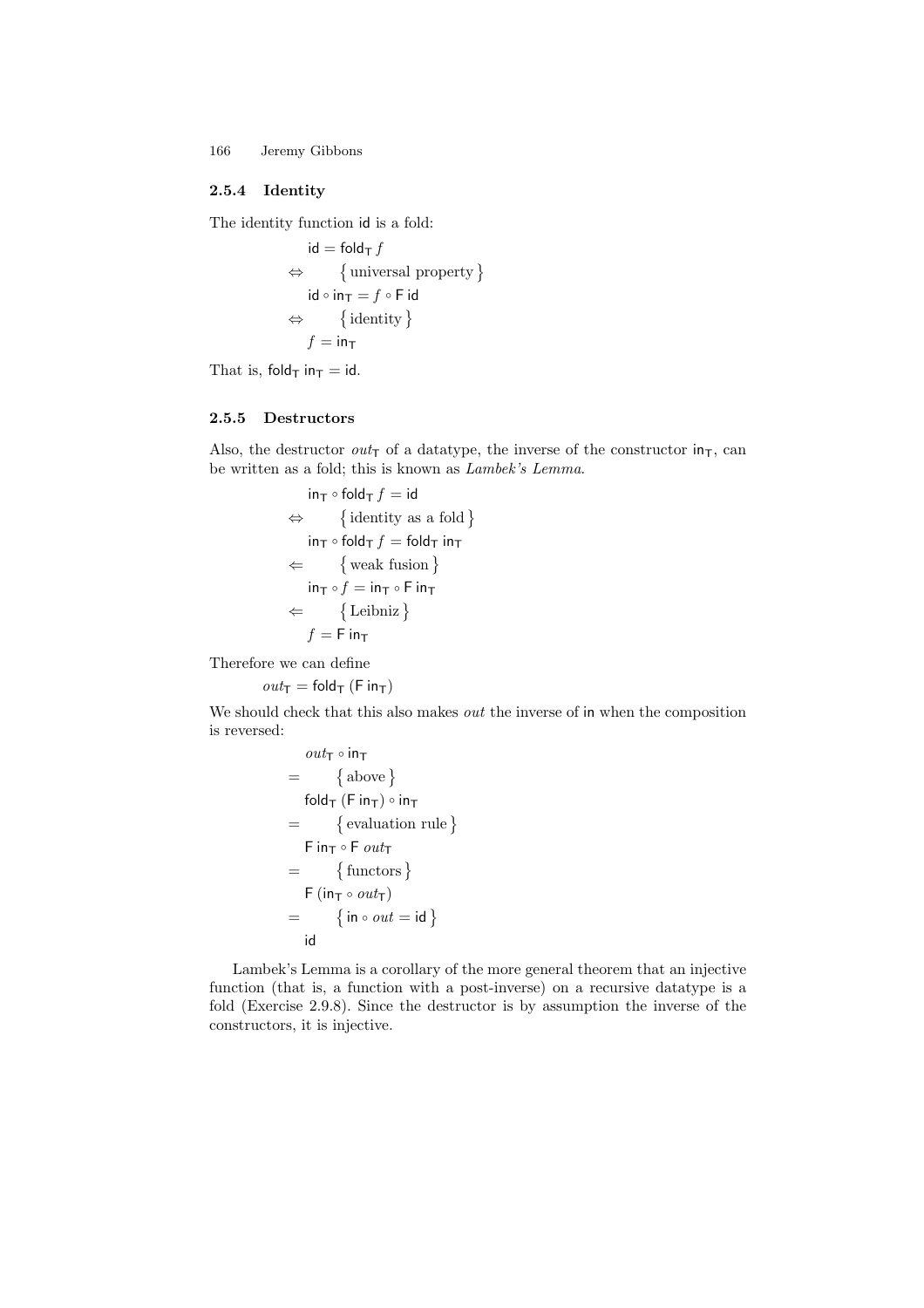### **2.6 Co-datatypes and unfolds**

All of this theory of datatypes dualizes, to give a theory of *co-datatypes* and *unfolds*. The dualization is quite straightforward; nevertheless, we present the facts here for completeness.

### **2.6.1 Co-algebras and homomorphisms**

An F-co-algebra is a pair  $(A, f)$  such that  $f : A \rightarrow FA$ . A *homomorphism* between F-co-algebras  $(A, f)$  and  $(B, g)$  is a function  $h : A \rightarrow B$  such that

$$
\mathsf{F}\;h\circ f=g\circ h
$$

Pictorially,



An F-co-algebra  $(A, f)$  is *final* if, for any F-co-algebra  $(B, g)$ , there is a unique homomorphism from  $(B, g)$  to  $(A, f)$ . The datatype definition  $T = \text{cod}A$  F defines  $(T, \text{out}_T)$  to be 'the' final F-co-algebra.

#### **2.6.2 Unfolds**

Suppose that  $(T, \text{out}_T)$  is the final F-co-algebra. Then there is a unique homomorphism to  $(T, \text{out}_T)$  from any F-co-algebra  $(B, f)$  — that is, there exists a unique *h* such that  $\text{out}_{\mathsf{T}} \circ h = \mathsf{F} h \circ f$ . We write 'unfold<sub>T</sub> *f*' for this homomorphism. The unfold unfold<sub>T</sub> *f* has type  $B \to T$  when *f* ::  $B \to F B$ :



Uniqueness provides the universal property

 $h = \text{unfold}_{\mathsf{T}} f \Leftrightarrow \text{out}_{\mathsf{T}} \circ h = \mathsf{F} h \circ f$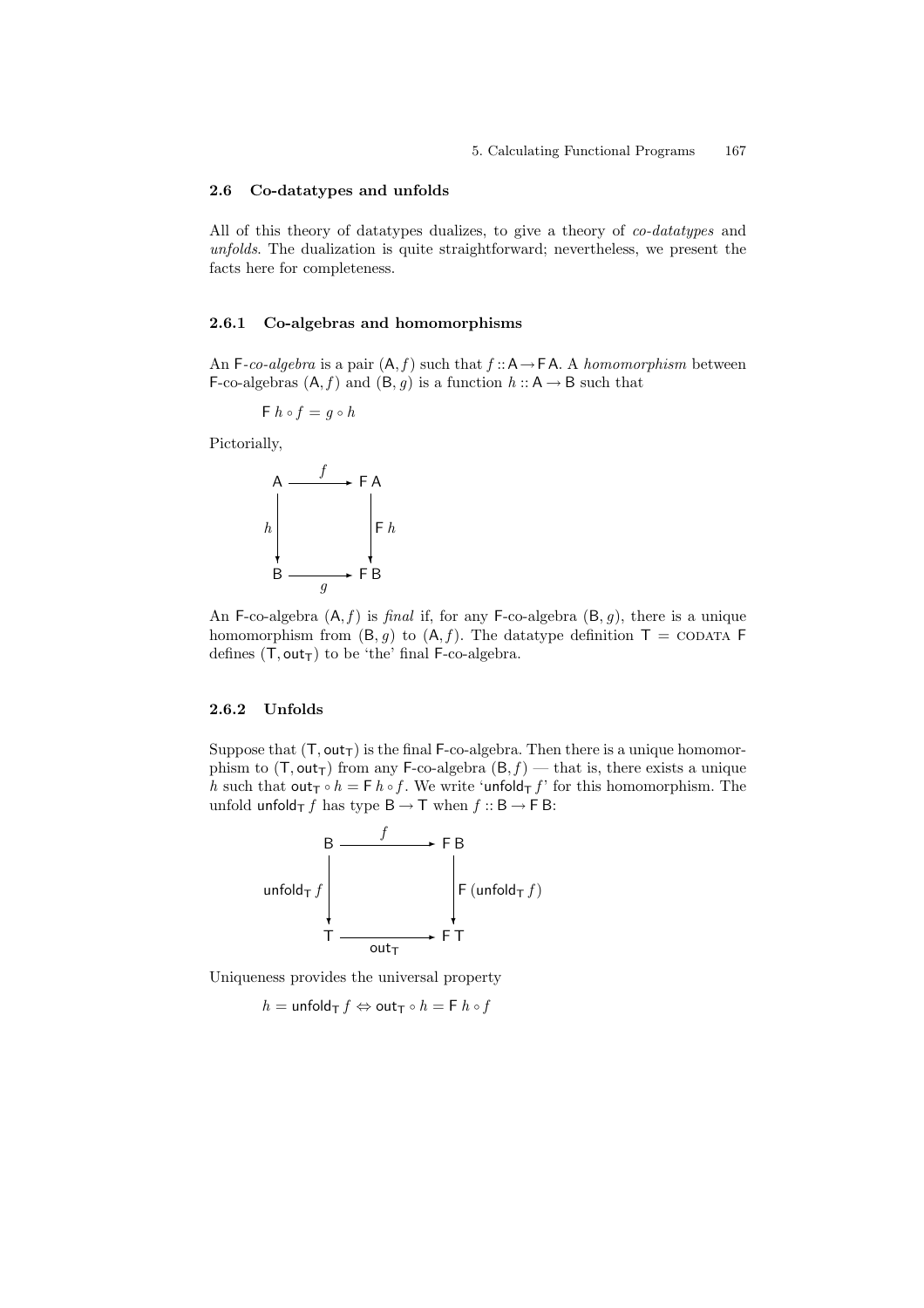### **2.6.3 Polymorphic co-datatypes**

In the same way,

 $TA = \text{codata} (A \oplus)$ 

defines a polymorphic co-datatype, with destructor

 $out_{T A} :: T A \rightarrow A \oplus T A$ 

This induces a polymorphic unfold with universal property

 $h = \text{unfold}_{T \mid A} f \Leftrightarrow \text{out}_{T} \circ h = (\text{id} \oplus h) \circ f$ 

The typing is  $\text{unfold}_{\mathsf{T}} f :: \mathsf{B} \to \mathsf{T} \mathsf{A}$  when  $f :: \mathsf{B} \to \mathsf{A} \oplus \mathsf{B}$ ; pictorially,



Co-datatypes too form functors; the map for  $f : A \to B$  is given by

 $map_{T A} f =$  unfold<sub>TB</sub> (( $f \oplus id$ ) ∘ out<sub>TA</sub>)

# **2.6.4 An example: streams**

The polymorphic datatype of streams (infinite lists) is defined

Stream  $A =$  CODATA  $(A \times)$ 

Thus, the destructor for this type is out<sub>Stream</sub> :: Stream  $A \rightarrow A \times$  Stream A. The unfold unfold<sub>Stream</sub> *f* has type  $A \rightarrow$  Stream B for  $f :: A \rightarrow B \times A$ . For example,

 $\mathit{from} = \mathsf{unfold}_{\mathsf{Stream} \; \mathsf{Int}} \; (\mathsf{id} \mathbin{\vartriangle} (1+))$ 

yields increasing streams of naturals: *from*  $n = n, n + 1, n + 2, \ldots$  For another example,

 $\mathit{fibs} = (\mathsf{unfold}_{\mathsf{Stream} \; \mathsf{Int}}\;(\mathsf{exl} \vartriangle (\mathsf{exr} \vartriangle \mathit{plus})))\; (0,1)$ 

defines the Fibonacci sequence  $0, 1, 1, 2, 3, 5, 8, \ldots$ 

### **2.6.5 Properties of unfolds**

The theorems dualize too, of course. See Exercise 2.9.10 for the proofs.

#### **Evaluation rule:**

out<sub>T</sub> ∘ unfold<sub>T</sub>  $f = F$  (unfold<sub>T</sub>  $f$ ) ∘  $f$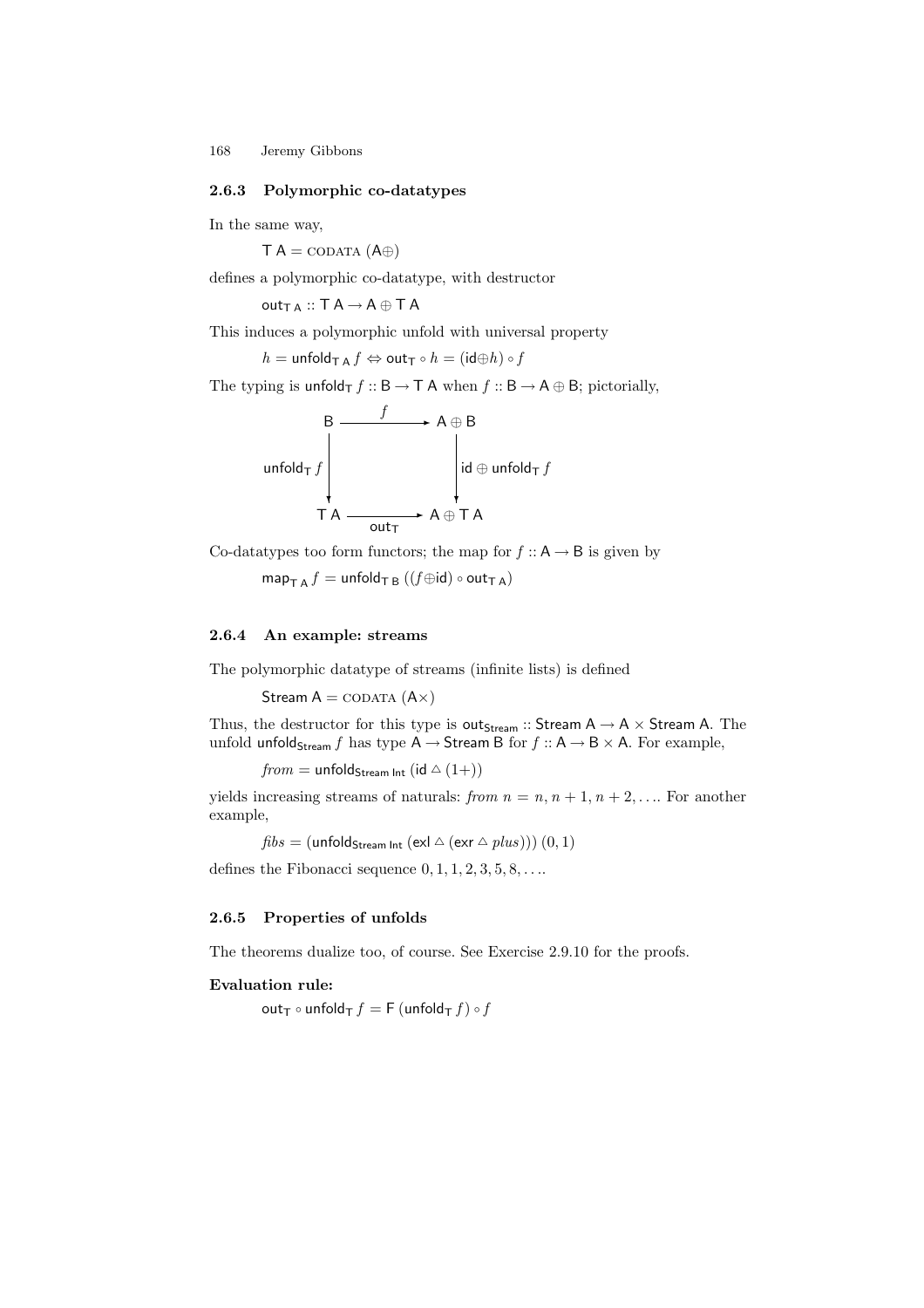**Exact and weak fusion:**

unfold<sub>T</sub>  $f \circ h =$ unfold<sub>T</sub>  $g$  $\Leftrightarrow$  F (unfold<sub>T</sub>  $f$ ) ∘  $f \circ h = F$  (unfold<sub>T</sub>  $f$ ) ∘ F  $h \circ g$ ⇐ *f* ◦ *h* = F *h* ◦ *g*

**Identity:**

unfold<sub>T</sub> out<sub>T</sub> = id

**Constructors:** (the dual of the 'destructor' law for folds)

 $in_{T} =$  unfold<sub>T</sub> (F out<sub>T</sub>)

Again, this dual is a corollary of a more general law (Exercise 2.9.11), that any surjective function (one with a pre-inverse) to a recursive datatype is an unfold.

# **2.6.6 Example: insertion sort**

Given the datatype List  $A = DATA$  ( $\underline{1} + (\underline{A} \times \underline{Id})$ ), suppose we have an insertion operation

$$
ins :: 1 + (A \times List A) \rightarrow List A
$$

that gives an empty list, or inserts an element into a sorted list. Then insertion sort is defined by

 $insertsort = fold_{List}$  *ins* 

#### **2.6.7 Example: selection sort**

Given the codatatype CList  $A = \text{CDATA}$   $(\underline{1} + (\underline{A} \times \text{Id}))$ , suppose we have an operation

$$
del :: \text{Clist A} \rightarrow 1 + (\text{A} \times \text{Clist A})
$$

that finds and removes the minimum element of a non-empty list. Then selection sort is defined by

 $selectsort =$  unfold<sub>CList</sub> *del* 

# **2.7 . . . and never the twain shall meet**

Unfortunately, this elegant theory is severely limited when it comes to actual programming. Datatypes and co-datatypes are different things, so one cannot combine them. For example, one cannot write programs of the form 'unfold then fold'; one instance of this scheme is quicksort, which builds a binary search tree (an unfold) then flattens it to a list (a fold), and another is mergesort, which repeatedly halves a list (unfolding to a tree) then repeatedly merges the fragments (folding the tree). This pattern of computation is known as a *hylomorphism*, and is very common in programming.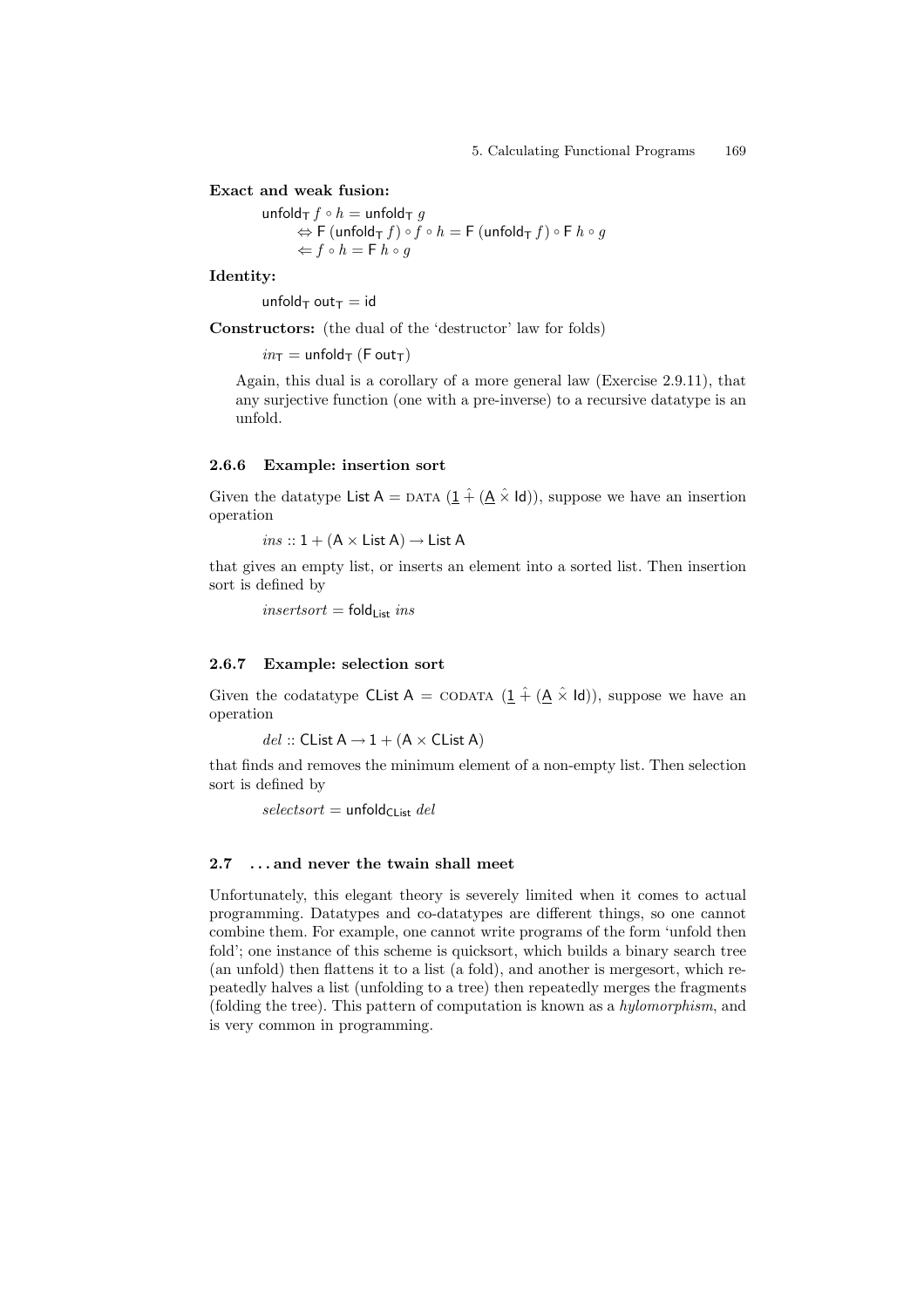Moreover, S*et* is not a good model of programs. As it contains only total functions, it necessarily suffers from some lack of power, and corresponds only vaguely to most programming languages. (Indeed, the selection sort given in §2.6.7 does not really work: the function *del* is necessarily partial, as it makes no sense on an infinite list, and so neither *del* nor *selectsort* are arrows in S*et*.)

The solution to both problems is to move to the category C*po*, imposing more structure on the objects and arrows of the category than there is in S*et*.

### **2.8 Bibliographic notes**

As mentioned in the bibliographic notes for the previous section, the categorical approach to datatypes is due originally to the ADJ group [13, 14] and later to Hagino [16, 17]. However, the presentation in these notes owes more to Malcolm [24, 25]. The proof that, for the kinds of functor that interest us, initial algebras and final coalgebras always exist, is (a corollary of a more general theorem) due to Smyth and Plotkin [34]. The term 'hylomorphism' is due to Meijer [27].

#### **2.9 Exercises**

1. Translate the following Haskell-style definition of binary trees with boolean external labels into the categorical style:

data BoolTree = Tip Bool | Bin BoolTree BoolTree

2. Translate the following categorical-style datatype definition

StringTree = DATA  $(1 + \hat{ }$  (Id  $\hat{ }$  String  $\hat{ }$  Id))

into your favourite programming languages (for example, Haskell, Modula 2, Java).

- 3. Show that the types 'finite sequences of integers' and 'finite and infinite sequences of integers' are both fixpoints of the functor  $\underline{1} + (\underline{\text{Int}} \times \text{Id}).$
- 4. Check that (Intlist,  $Nil \nabla Cons$ ) and (Int, *zero*  $\nabla plus$ ) are  $F_{\text{Intlist-}algebras$ , where

 $zero() = 0$  $plus (m, n) = m + n$ 

5. Check that *sum*, the function which sums an IntList,

 $sum (Nil())$  = 0  $sum (Cons (a, x)) = a + sum x$ 

is an  $F_{\text{IntList}}$ -homomorphism from (IntList,  $Nil \nabla Cons$ ) to (Int, *zero*  $\nabla plus$ ).

6. Show that any two initial F-algebras are isomorphic. (Hint: the identity function is a homomorphism from an F-algebra to itself; use uniqueness.) So, given the existence of an initial algebra, we are justified in talking about 'the' initial algebra.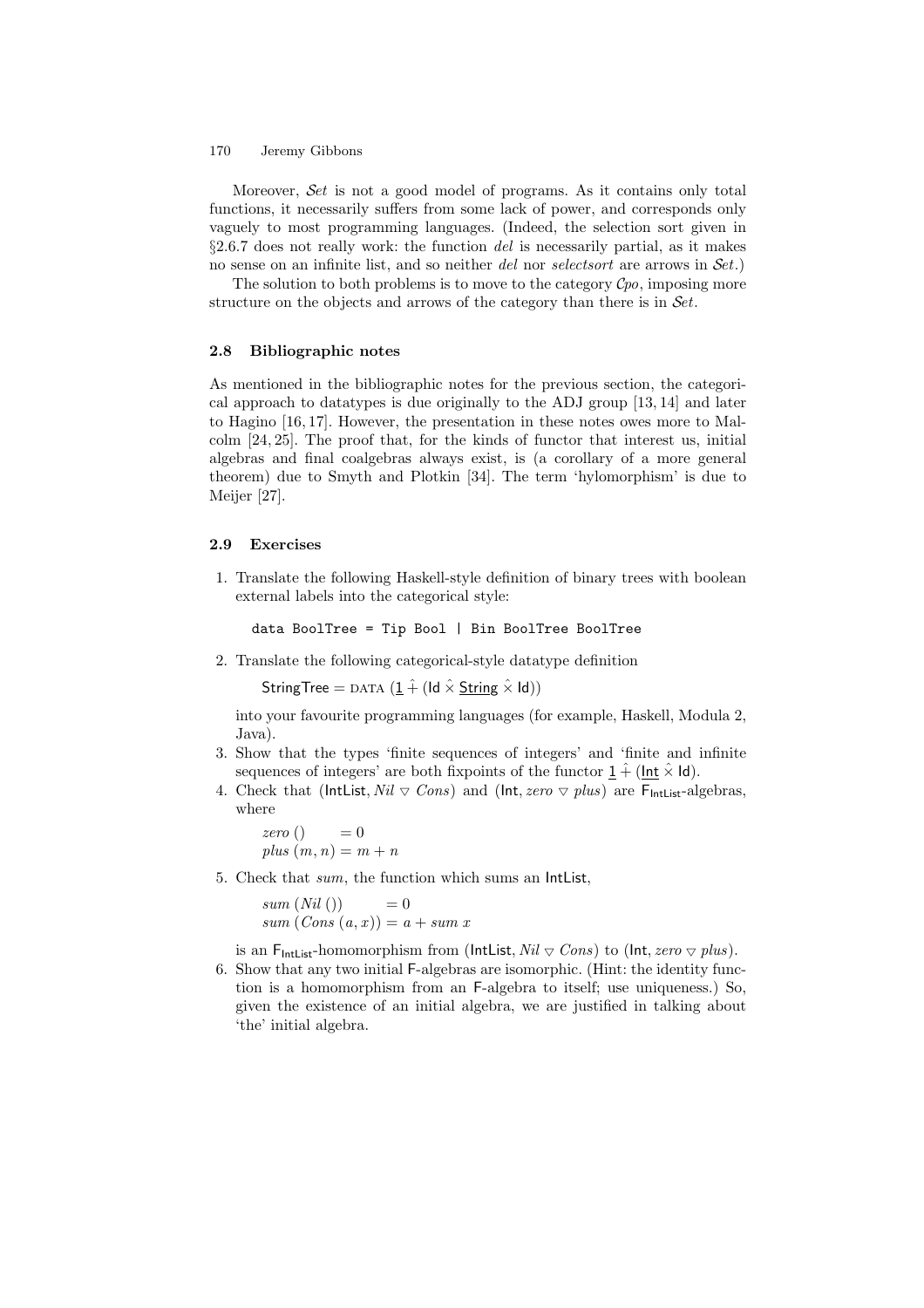7. Check that defining

 $T f = \text{fold}_{T A} (\text{in}_{T B} \circ (f \oplus \text{id}))$ 

does indeed make T a functor.

- 8. Show that if  $g \circ h = id_\mathsf{T}$  for recursive datatype  $\mathsf{T}$ , then *h* is a fold. Thus, any injective function on a recursive datatype is a fold.
- 9. In fact, one can say something stronger. Show that *h* is a fold for recursive datatype DATA F if and only if KER (F  $h$ )  $\subseteq$  KER ( $h \circ \in$  in), where the kernel KER*f* of a function *f* ::**A**→**B** is the set of pairs {  $(a, a')$  ∈ **A** × **A** | *f*  $a = f a'$  }. Use this to solve Exercise 2.9.8.
- 10. Prove the properties of unfolds from §2.6.5, using the universal property.
- 11. Dually to Exercise 2.9.8, show that any surjective function to a recursive datatype is an unfold.
- 12. Dually to Exercise 2.9.9, show that *h* is a unfold for recursive codatatype codata F if and only if  $\text{Ind}(F h) \supseteq \text{Ind}(G u \circ h)$ , where the image  $\text{Ind} f$  of a function  $f: A \to B$  is the set  $\{ b \in B \mid \exists a \in A, f \ a = b \}$ . Use this to solve Exercise 2.9.11.
- 13. Prove that the fork of two folds is a fold:

 $\mathsf{fold}_{\mathsf{T}}\, f \vartriangle \mathsf{fold}_{\mathsf{T}}\; g = \mathsf{fold}_{\mathsf{T}}\;((f \circ \mathsf{F}\; \mathsf{exl}) \vartriangle (g \circ \mathsf{F}\; \mathsf{exr}))$ 

(This is known fondly as the 'banana split theorem', by those who know the fork operation as 'split' and write folds using 'banana brackets'.)

14. Prove the special cases *fold-map fusion*

 $f \circ \text{map}_{\text{T}} g = \text{fold}_{\text{T}} (f \circ (g \oplus id))$ 

of the fusion law for folds, and *map-unfold fusion*

 $map_T$  *g* ∘ unfold<sub>T</sub> *f* = unfold<sub>T</sub> ((*g*  $\oplus$  id) ∘ *f*)

of the fusion law for unfolds.

15. For datatype  $T = \text{DATA } F$ , Meertens [26] defines the notion of a *paramorphism* para $-f$ :  $T \to C$  when  $f$ :  $F(C \times T) \to C$  as follows:

 $\mathsf{para}_{\mathsf{T}} f = \mathsf{exl} \circ \mathsf{fold}_{\mathsf{T}} \ (f \wedge (\mathsf{in}_{\mathsf{T}} \circ \mathsf{F} \ \mathsf{exr}))$ 

It enjoys the universal property

 $h = \textsf{para}_{\textsf{T}} f \Leftrightarrow h \circ \textsf{in}_{\textsf{T}} = f \circ \textsf{F} \ (h \triangle \textsf{id})$ 

Informally, a paramorphism is a generalization of a fold: the result on a larger structure may depend on results on substructures, but also on the substructures themselves. For example, the factorial function is a paramorphism over the naturals:

 $fact = \text{para}_{\text{Nat}} (\text{const } 1 \vee (mult \circ (\text{id} \times succ)))$ 

where const  $ab = a$  and *mult* multiplies a pair of numbers. That is,  $fact 0 = 1$ , and *fact* (*succ n*) = *mult* (*fact n*, *succ n*).

(a) Show that the second component of the above fold is merely the identity function:

 $\mathsf{exr} \circ \mathsf{fold}_\mathsf{T}$   $(f \vartriangle (\mathsf{in}_\mathsf{T} \circ \mathsf{F} \, \mathsf{exr})) = \mathsf{id}$ 

Hence fold<sub>T</sub>  $(f \triangle (in_T \circ F \text{ exr})) = \text{para}_T f \triangle id$ .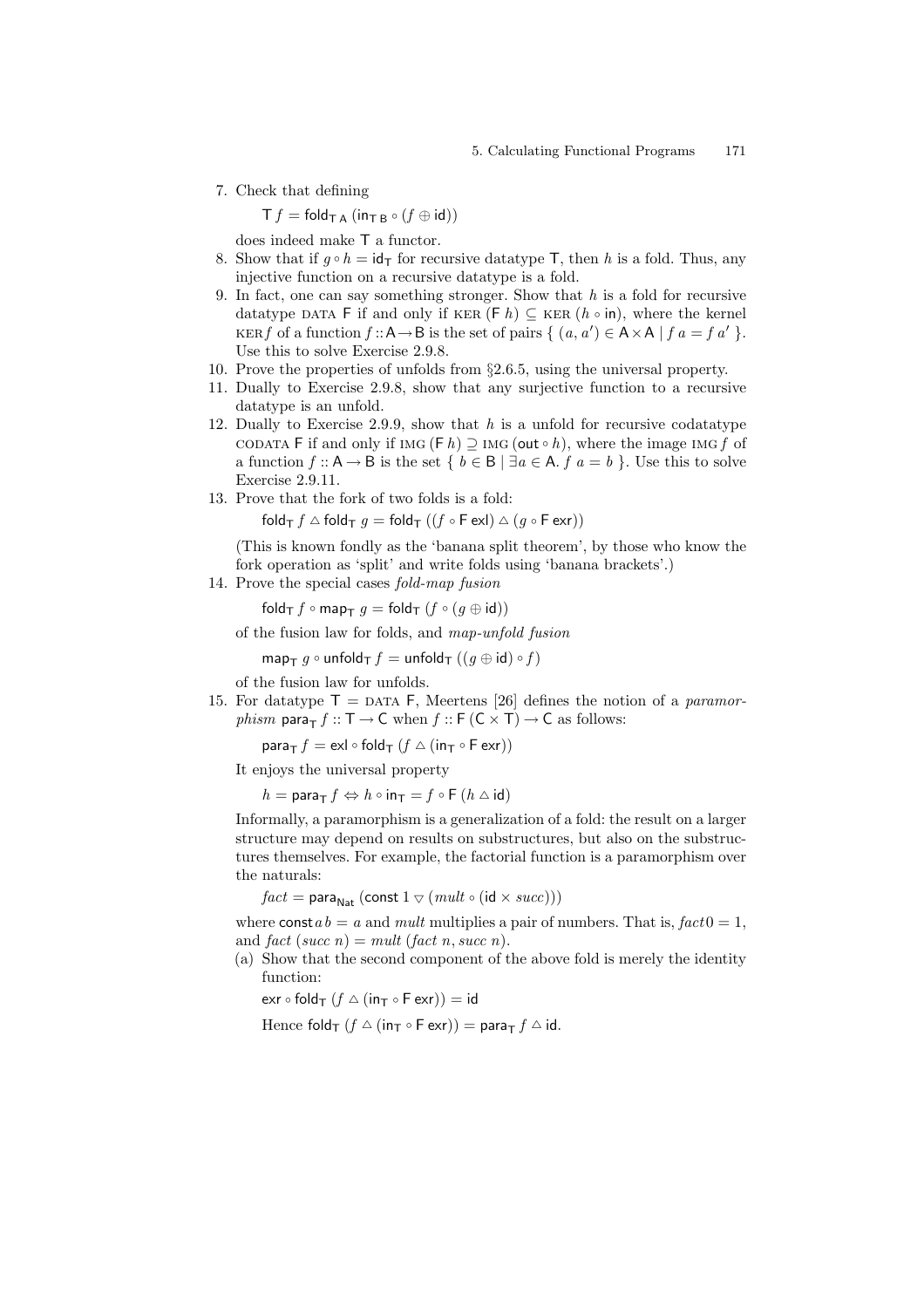(b) Show that the identity function is a paramorphism:

 $id = para (in \circ F exl)$ 

(c) Prove the (weak) fusion law for paramorphisms:

*h* ◦ para *f* = para *q*  $\Leftarrow$  *h* ◦ *f* = *q* ◦  $\in$  *f*  $(h \times id)$ 

(d) Show that any fold is a paramorphism:

fold  $f =$  para  $(f \circ$  F exl)

(This is a generalization of Exercise 2.9.15b.)

(e) Show that *any* function on a recursive datatype can be written as a paramorphism:

 $h =$  para  $(h \circ$  in  $\circ$  F exr)

Thus, paramorphisms are extremely general.

16. On the codatatype of lists from §2.6.7, define as an unfold the function *interval*, such that

> *interval*  $(1, 5) = [1, 2, 3, 4, 5]$ *interval*  $(5, 5) = [5]$ *interval*  $(6, 5) = []$

17. On the codatatype Stream  $A = \text{CDATA}(Ax)$ , the function *iterate* is defined by

 $\textit{iterate } f = \mathsf{unfold}_{\mathsf{Stream}} \left( \mathsf{id} \triangle f \right)$ 

Using unfold fusion, prove that

map  $f \circ iterate f = iterate f \circ f$ 

18. For codatatype  $T = \text{CDATA}$  F, Uustalu and Vene [40, 38] dualize paramorphisms to get *apomorphisms*  $\text{apo}_{\text{T}} f :: \text{C} \rightarrow \text{T}$  when  $f :: \text{C} \rightarrow \text{F} (\text{C} + \text{T})$  as follows:

 $\mathsf{apo}_{\mathsf{T}} f = \mathsf{unfold}_{\mathsf{T}} (f \vee (\mathsf{F}\mathsf{inr} \circ \mathsf{out}_{\mathsf{T}})) \circ \mathsf{inl}$ 

They enjoy the universal property

 $h = \mathsf{apo}_{\mathsf{T}} f \Leftrightarrow \mathsf{out}_{\mathsf{T}} \circ h = \mathsf{F} (h \vee \mathsf{id}) \circ f$ 

Informally, an apomorphism is a generalization of an unfold: a larger structure may be generated recursively from new seeds, but may also be generated 'all at once' without recursion. For example, on the codatatype  $Clist A =$ CODATA  $(1 + (A \times Id))$  of lists, the append function is an apomorphism:

 $append = \mathsf{apo}_{\text{Clist}} f$ 

where

 $f(x, y) = \text{inl}$  (), if *null x* ∧ *null y*  $=$  inr (*head y*, inr (*tail y*)), if *null x*  $\wedge$  not (*null y*)  $=$  inr (*head x*, inl (*tail x*, *y*)), if not (*null x*)

That is,  $append(x, y)$  is the empty list if both are empty,  $cons$  (*head y*, *tail y*) (which is just *y*) if only *x* is empty, and *cons* (*head x*, *append* (*tail x*, *y*)) if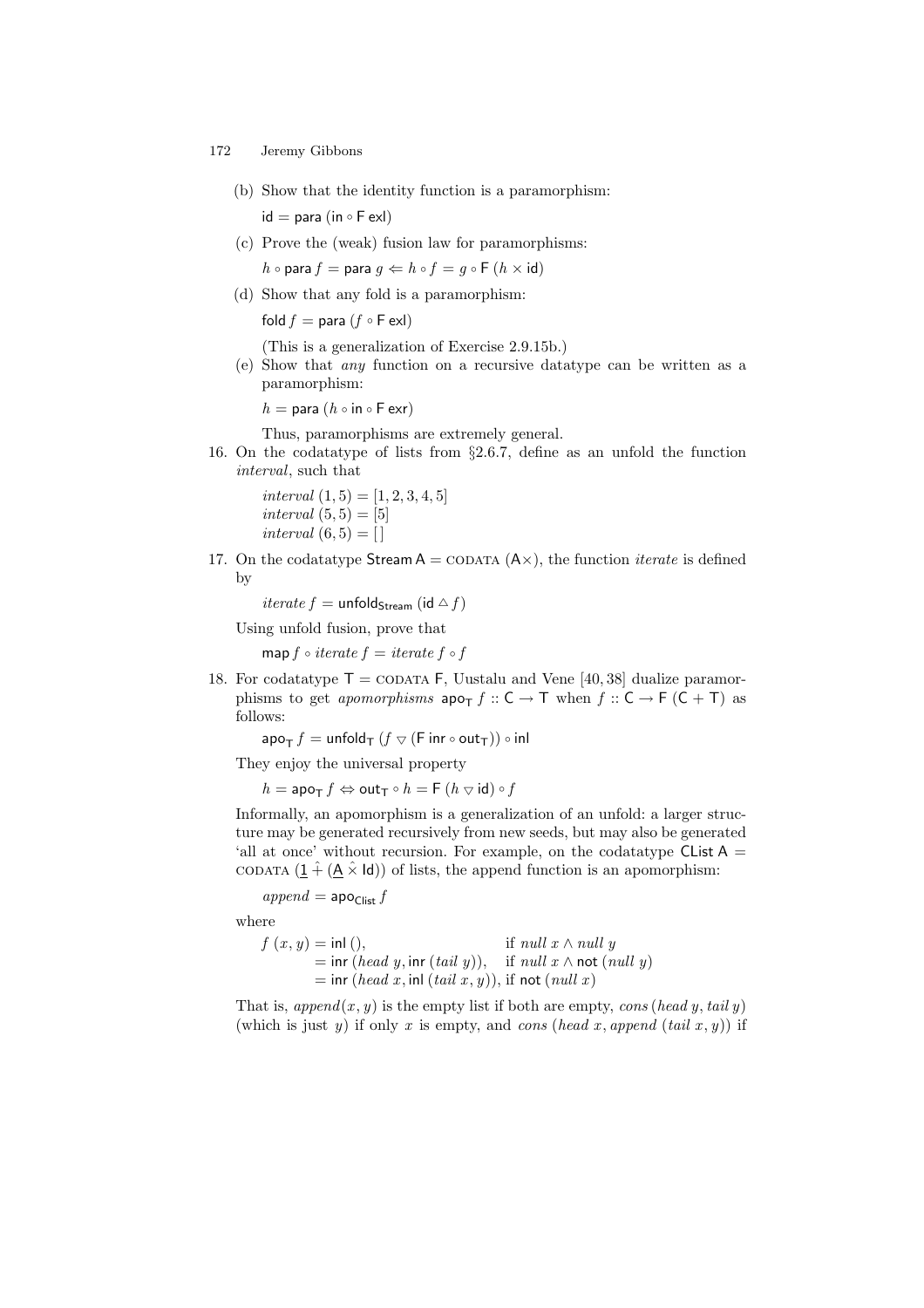neither *x* nor *y* is empty. This definition copies just the first list; in contrast, the simple unfold characterization of append

 $append =$  unfold<sub>CList</sub> g

where

$$
g(x, y) = \text{inl}(x), \quad \text{if null } x \land \text{null } y
$$
  
= \text{inr}(head y, (x, tail y)), if null  $x \land \text{not} (\text{null } y)$ ,  
= \text{inr}(head x, (tail x, y)), if not (null x)

copies both lists.

(a) Show that on the second summand the above unfold acts merely as the identity function:

unfold<sub>T</sub>  $(f \vee f)$  (F inr ∘ out<sub>T</sub>)) ∘ inr = id

Hence unfold<sub>T</sub>  $(f \vee f$  (F inr  $\circ$  out<sub>T</sub>)) = apo<sub>T</sub>  $f \vee f$  id.

(b) Show that the identity function is an apomorphism:

 $id = apo (F inl \circ out)$ 

(c) Prove the (weak) fusion law for apomorphisms:

apo *f* ◦ *h* = apo *g* ⇐ *f* ◦ *h* = F (*h* + id) ◦ *g*

(d) Show that any unfold is an apomorphism:

unfold  $f =$  apo (F inl  $\circ f$ )

(This is a generalization of Exercise 2.9.18b.)

(e) Show that any function yielding a recursive datatype can be written as an apomorphism:

 $h =$ apo (F inr ∘ out ∘ *h*)

- (f) Write  $ins: A \times \text{Clist } A \rightarrow \text{Clist } A$ , which inserts a value into a sorted list, as an apomorphism.
- 19. Datatypes and codatatypes for the same functor are different structures, but they are not unrelated. Suppose we have the datatype definitions

$$
\begin{array}{l} T = \text{data } F \\ U = \text{codata } F \end{array}
$$

Lambek's Lemma shows how to write  $out_\mathsf{T} : \mathsf{T} \to \mathsf{FT}$ , giving an F-coalgebra  $(T, out_T)$  and hence a function unfold<sub>U</sub>  $out_T : T \rightarrow U$ . This function 'coerces' an element of T to the type U. Give the dual construction, expressing this coercion as a fold. Prove (in two different ways) that these two coercions are equal. Thus, we have two ways of writing the coercion from the datatype T to the codatatype U, and no way of going back again. This is what one might expect: embedding finite lists into finite-or-infinite lists is easy, but the opposite embedding is more difficult. In the following section we move to a setting in which the two types coincide, and so the coercions become the identity function.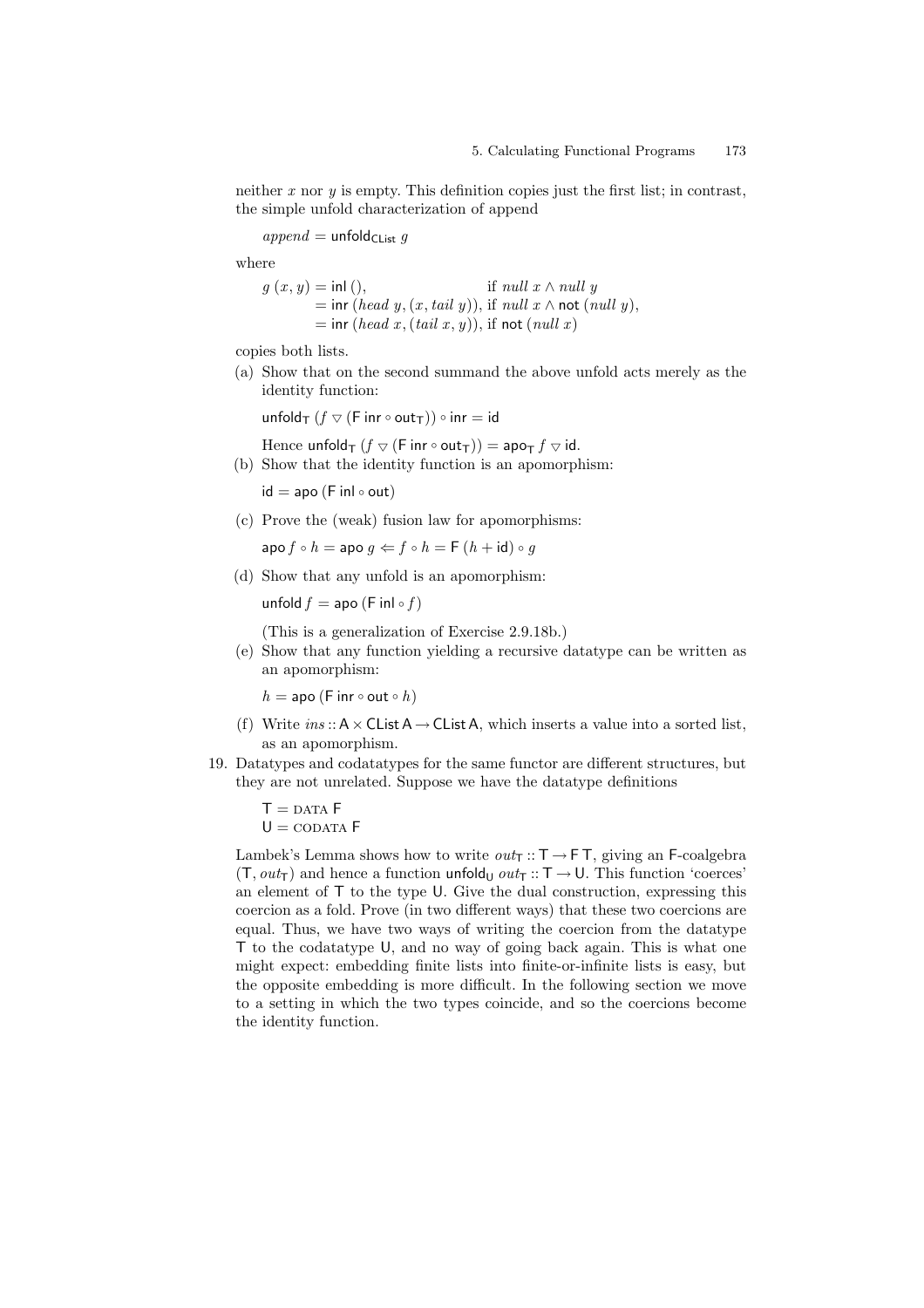# **3 Recursive datatypes in the category** *Cpo*

As we observed above, the simple and elegant model of datatypes and the corresponding characterization of the 'natural patterns' of recursion over them in the category S*et* has a number of problems. We solve these problems by moving to the category C*po*. This category is a refinement of the category S*et*. Some structure is imposed on the objects of the category, so that they are no longer merely sets of unrelated elements, and correspondingly some structure is induced on the arrows. Some things become neater (for example, we will be able to compose unfolds and folds) but some things become messier (specifically, strictness conditions have to be attached to some of the laws).

#### **3.1 The category** *Cpo*

The category C*po* has as objects *pointed complete partial orders*: sets equipped with a partial order on the elements, with a least element and closed under limits of ascending chains. The arrows are *continuous* functions on these structured sets: functions which distribute over limits of ascending chains. (We will explain these notions below.)

Intuitively, we will use the partial order to represent 'approximations' in a 'definedness' or 'information' ordering:  $x \subseteq y$  will mean that element x is an approximation to (or less well defined than, or provides less information than) element *y*. Closure under limits means that we can consider complex, perhaps infinite, structures as the limit of their finite approximations, and be assured that such limits always exist. Continuity means that computations (that is, arrows) respect these limits: the behaviour of a computation on the limit of a chain of approximations can be understood purely in terms of its behaviour on each of the approximations.

# **3.1.1 Posets**

A poset is a pair  $(A, \subseteq)$ , where A is a set and  $\subseteq$  is a *partial order* on A. That is, the following properties hold of  $\Box$ :

**reflexivity:**  $a \sqsubseteq a$ **transitivity:**  $a \sqsubseteq b$  and  $b \sqsubseteq c$  imply  $a \sqsubseteq c$ **antisymmetry:**  $a \subseteq b$  and  $b \subseteq a$  imply  $a = b$ 

The *least element* of a poset  $(A, \subseteq)$  is the  $a \in A$  such that  $a \subseteq a'$  for all  $a' \in A$ , if this element exists. By antisymmetry, a poset has at most one least element. The *upper bounds* in A of the poset  $(B, \subseteq)$  where  $B \subseteq A$  are the elements  ${a \in A \mid b \subseteq a \text{ for all } b \in B}$ ; note that they are elements of A, and not necessarily of B. The *least upper bound* (lub)  $\Box$  B in A of the poset  $(B, \underline{\Box})$  where  $B \subseteq A$  is the least element of the upper bounds in A of  $(B, \square)$ , if this least element exists.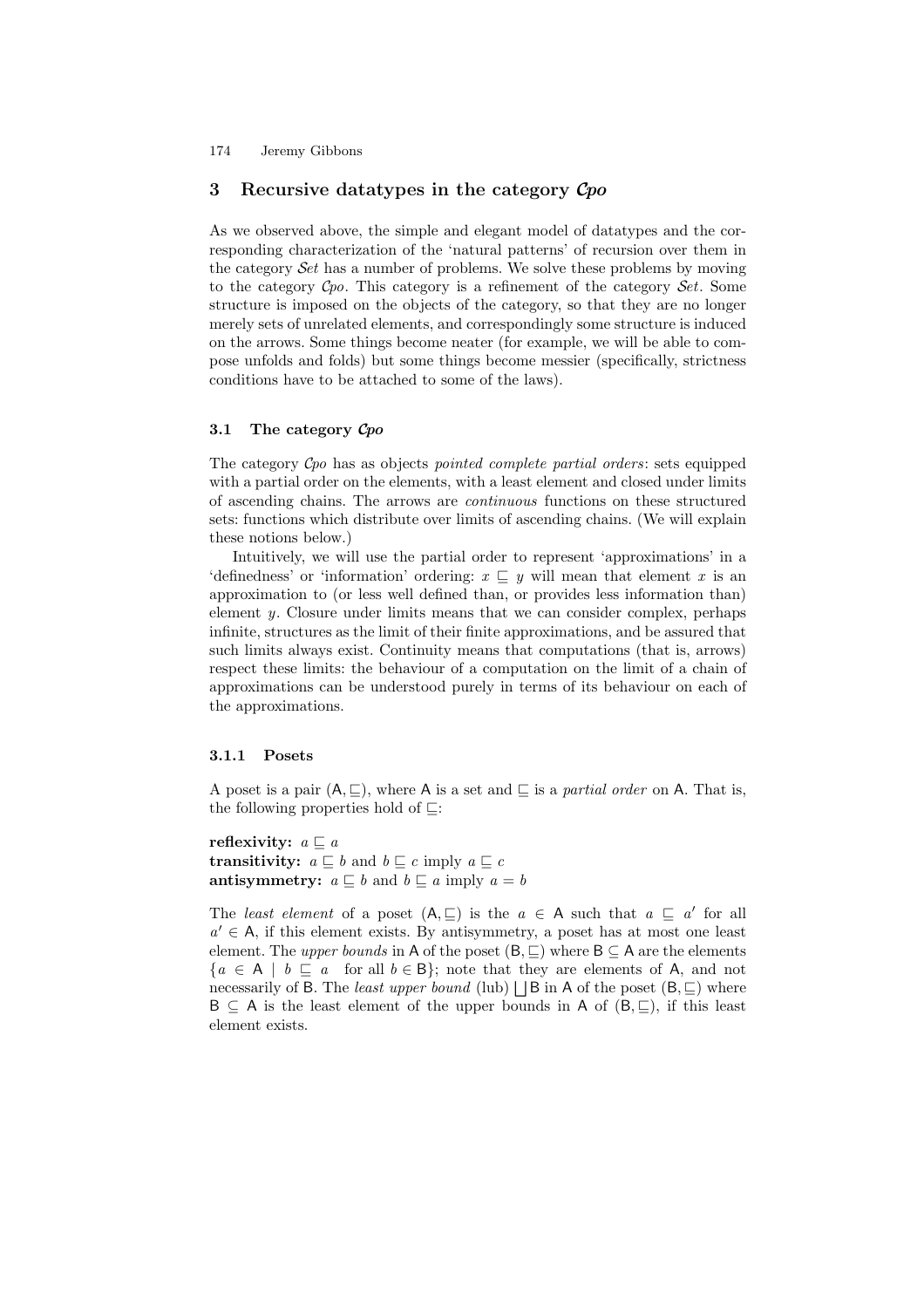#### **3.1.2 Cpos and pcpos**

A *chain*  $\langle a_i \rangle$  in a poset  $(A, \subseteq)$  is a sequence  $a_0, a_1, a_2 \dots$  of elements in A such that  $a_0 \sqsubseteq a_1 \sqsubseteq a_2 \sqsubseteq \cdots$ . The lub of the chain  $\langle a_i \rangle$ , if it exists, is denoted  $\bigsqcup_i \langle a_i \rangle$ . A poset  $(A, \subseteq)$  is a *complete partial order* (cpo) if every chain of elements in A has a lub in A. A cpo is a *pointed cpo* (pcpo) if it has a least element (which is denoted  $\perp_A$ ). From now on, we will often write just 'A' instead of ' $(A, \sqsubseteq)$ ' for a pcpo.

### **3.1.3 Strictness, monotonicity and continuity**

A function  $f: A \to B$  between pcpos A and B is *strict* if

 $f \perp_A = \perp_B$ 

A function  $f: A \to B$  between pcpos  $(A, \subseteq_A)$  and  $(B, \subseteq_B)$  is *monotonic* if

 $a \sqsubseteq_A a' \Rightarrow f \ a \sqsubseteq_B f \ a'$ 

A monotonic function between pcpos A and B is *continuous* if

$$
f\left(\bigsqcup_i \langle a_i \rangle\right) = \bigsqcup_i (\langle f \ a_i \rangle)
$$

# **3.1.4 Examples of pcpos**

The following are all pcpos:

• for set A such that ⊥ ∈ A, the *lifted discrete* set {⊥} ∪ A with ordering

$$
a \sqsubseteq b \Leftrightarrow a = \bot \ \lor \ a = b
$$

• for pcpos A and B, the *cartesian product*  $\{(a, b) | a \in A \land b \in B\}$  with ordering

$$
(a, b) \sqsubseteq (a', b') \Leftrightarrow a \sqsubseteq_A a' \land b \sqsubseteq_B b'
$$

(so the least element is  $(\perp_A, \perp_B)$ );

• for pcpos A and B, the *separated sum*  $\{\perp\} \cup \{(0, a) | a \in A\} \cup \{(1, b) | b \in B\}$ with ordering

 $x \sqsubseteq y \Leftrightarrow (x = \bot)$  ∨  $(x = (0, a) \land y = (0, a') \land a \sqsubseteq_A a') \lor$  $(x = (1, b) \land y = (1, b') \land b \sqsubseteq_B b')$ 

• for pcpos A and B, the set of continuous functions from A to B, with ordering

 $f \sqsubseteq g \Leftrightarrow (f \ a \sqsubseteq_B g \ a \text{ for all } a \in A)$ 

(so the least element is the function *f* such that  $f a = \perp_B$  for any *a*).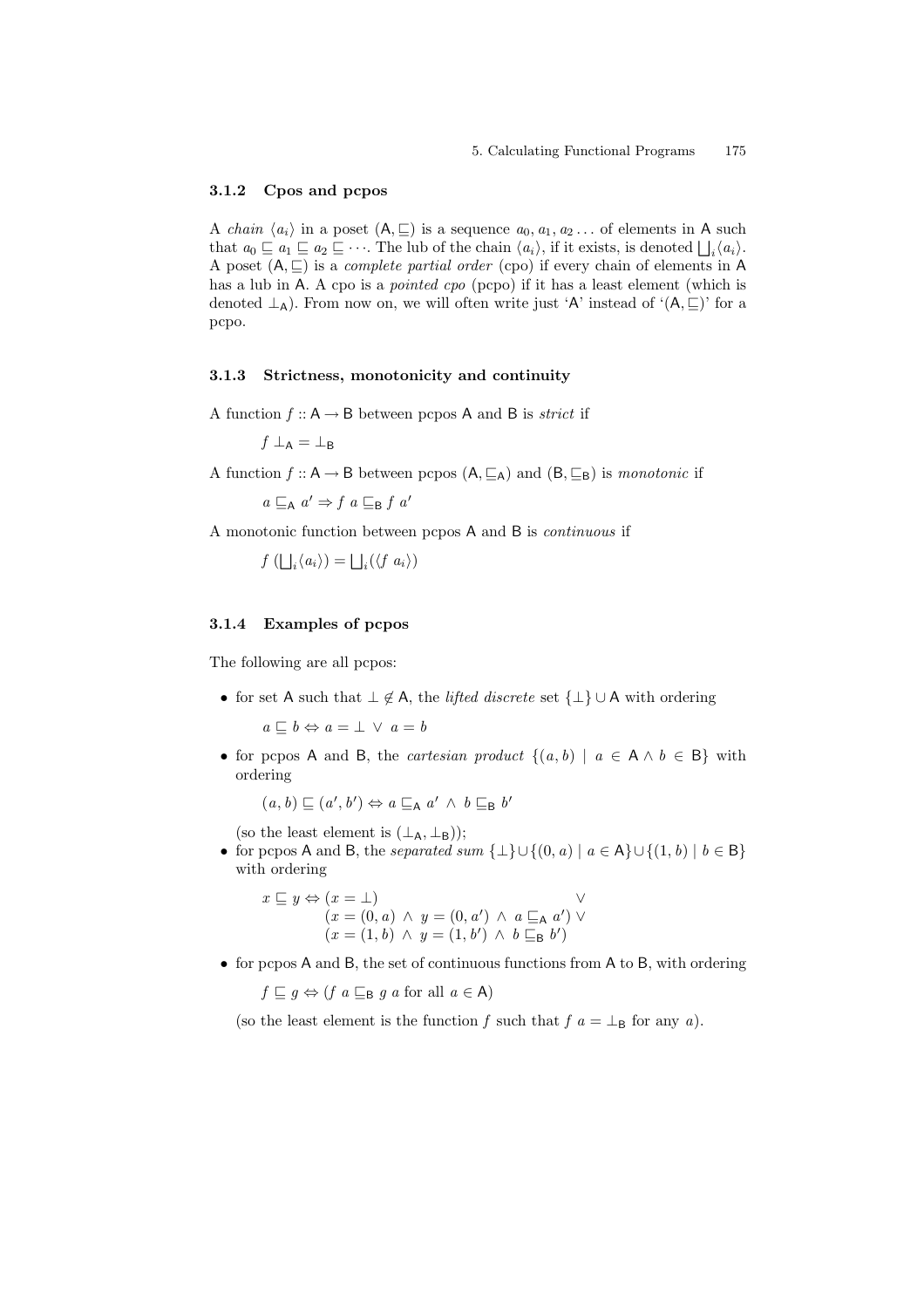#### **3.1.5 Modelling datatypes in** *Cpo*

As suggested above, the idea is that we will use pcpos to model datatypes. The elements of a pcpo model (possibly partially defined) values of that type. The ordering  $\subseteq$  models 'is no more defined than' or 'approximates'. For example,  $(\perp, \perp) \sqsubseteq (1, \perp) \sqsubseteq (1, 2)$  and  $(\perp, \perp) \sqsubseteq (\perp, 2) \sqsubseteq (1, 2)$ , but  $(1, \perp)$  and  $(\perp, 2)$ are unrelated. 'Completely defined' values are the lubs of chains of approximations. All 'reasonable' functions are continuous, so we are justified in restricting attention just to continuous functions.

#### **3.1.6 The category**

We move from the category S*et* to the category C*po*. The objects Obj(C*po*) are pcpos; the arrows  $Arr(Cpo)$  are continuous functions between pcpos. Later, we will also use the category C*po*⊥, which has the same objects, but only the *strict* continuous functions as arrows.

### **3.2 Continuous algebras**

Fokkinga and Meijer [11] have generalized the S*et*-based definitions of datatypes and their morphisms to C*po*. This provides a number of advantages over S*et*:

- we can now model *partial* functions, because all types have a least-defined element that can be used as the 'meaning' of an undefined computation;
- unfolds generate and folds consume the same kind of entity, so they can be composed to form hylomorphisms;
- we can give a meaning to arbitrary recursive definitions, not just to folds and unfolds.

(However, these advantages come at the cost of a more complex theory.) In these lectures we will only use the middle benefit of the three.

### **3.2.1 The main theorem**

A functor F is *locally continuous* if, for all objects A and B, the action of F on functions of type  $A \rightarrow B$  is continuous. All functors that we will be using are locally continuous.

Suppose F is a locally continuous functor on C*po*. Suppose also that F preserves strictness, that is,  $F f$  is strict when  $f$  is strict; so  $F$  is also a functor on  $Cpo_1$ . Then there exists an object T, and strict functions  $\mathsf{in}_T$  ::  $\mathsf{FT} \to \mathsf{T}$  and  $\text{out}_{\text{T}}$  ::  $\text{T} \rightarrow \text{FT}$ , each the inverse of the other; hence T is isomorphic to FT. The functor  $\overline{F}$  determines  $\overline{T}$  up to isomorphism, and  $\overline{T}$  uniquely determines  $\overline{n}_{\overline{T}}$  and out $\tau$ . We write

 $T = FIX F$ 

The pair  $(T, \text{in}_{T})$  is the initial F-algebra in  $\mathcal{C}_{pQ_{\perp}}$ ; that is, for any type A and strict function  $f: F A \rightarrow A$ , there is a unique strict h satisfying the equation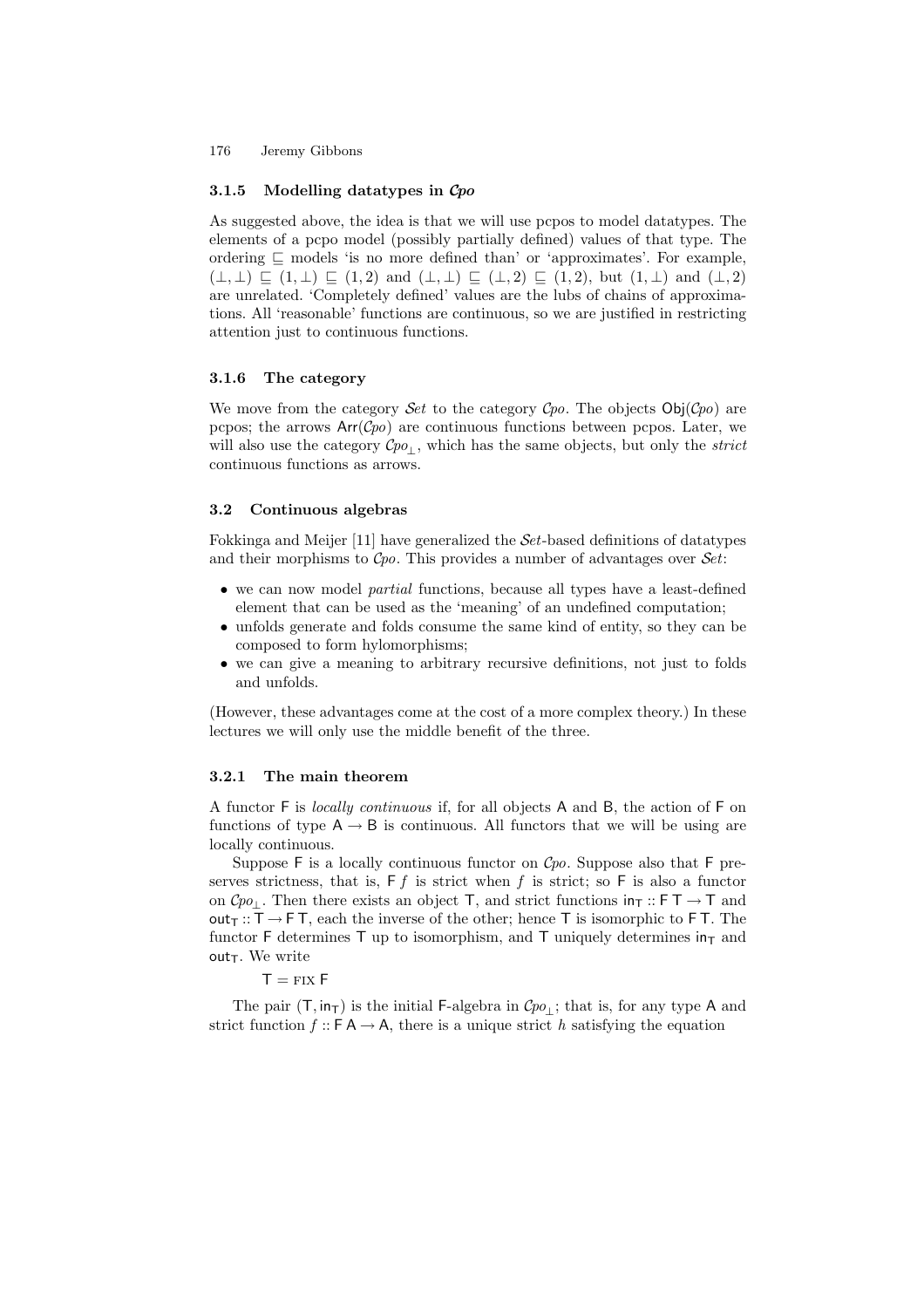$h \circ \mathsf{in}_{\mathsf{T}} = f \circ \mathsf{F} h$ 

We write  $\text{fold}_{\text{t}} f$  for this unique solution. It has the universal property that

 $h = \text{fold}_{T} f \Leftrightarrow h \circ \text{in}_{T} = f \circ F h$  for strict *f* and *h* 

(The strictness condition on *f* is necessary; see Exercise 3.6.1.)

Also, the pair  $(T, \text{out}_T)$  is the final F-co-algebra in C<sub>po</sub>; that is, for any type A and (not necessarily strict) function  $f : A \rightarrow \mathsf{FA}$ , there is a unique h satisfying

out<sub>T</sub>  $\circ$  *h* = F *h*  $\circ$  *f* 

We write unfold<sub>T</sub> f for this unique solution. It has the universal property (without any strictness conditions)

 $h = \text{unfold}_{\text{T}} f \Leftrightarrow \text{out}_{\text{T}} \circ h = \text{F} h \circ f$ 

(Apparently the strictness requirements of folds and unfolds are asymmetric. Exercise 3.6.2 shows that this apparent asymmetry is illusory.)

### **3.3 The pair calculus again**

The cool, clear waters of the pair calculus are muddied slightly by the presence of  $\perp$  and the possibility of non-strict functions. The cartesian product works fine, as before; all the same properties hold. Unfortunately, the separated sum is no longer a proper coproduct, because the injections inl and inr are non-strict, and so the equations

*h* ∘ inl = *f* ∧ *h* ∘ inr = *g* 

no longer have a unique solution (because they do not specify  $h \perp$ ). However, there is a unique *strict* solution, which is the one we take for join:

$$
h = f \bigtriangledown g \Leftrightarrow h \circ \mathsf{inl} = f \ \land \ h \circ \mathsf{inr} = g \ \land \ h \ \mathsf{strict}
$$

Such strictness conditions are the price we pay for the extra power and flexibility of C*po*. In view of this, we use the term 'sum' instead of 'coproduct' from now on.

# **3.3.1 Distributivity**

Even worse than the extra strictness conditions, we no longer have a distributive category: product no longer distributes over sum. Because the function distl takes  $(a, \perp)$  to  $\perp$ , there is no way of inverting it to retrieve the *a*. There is more information in  $A \times (B + C)$  than in  $(A \times B) + (A \times C)$ ; now distl ∘ undistl = id but undistl ∘ distl  $\sqsubset$  id. Nevertheless, we continue to use the guard *p*?, but with care: for example, the equation

IF *p* THEN  $f$  ELSE  $f = f$ 

now holds only for total *p* (more precisely, when  $p x = \perp$  implies  $f x = \perp$ ).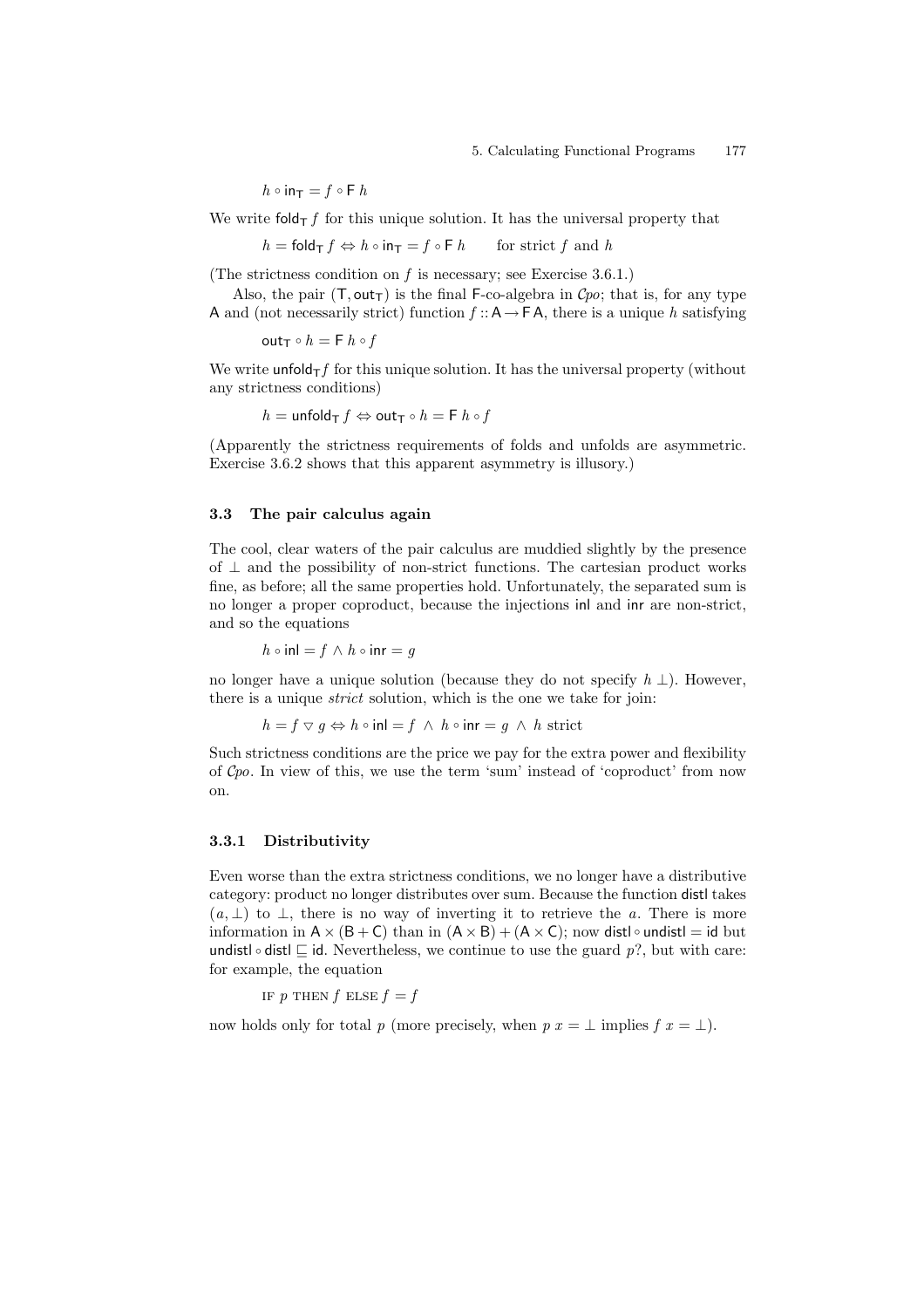### **3.4 Hylomorphisms**

So much for the disadvantages. To compensate, we can now express the common pattern of computation of an unfold followed by a fold, because now unfolds produce and folds consume the same kind of datatype. We present two examples here: quicksort and mergesort.

# **3.4.1 Lists**

We use the datatype

List  $A = FIX (1 + (A \hat{X} \, \text{Id}))$ 

of possibly-empty lists. For brevity, we define separate constructors

 $nil \qquad \qquad = \text{in (inl ())}$  $cons (a, x) = in (inr (a, x))$ 

and destructors

 $isNil = (const true \triangledown const false) \circ out$  $head = (\perp \triangledown \mathsf{exl}) \circ \mathsf{out}$  $tail = (\perp \triangledown \text{exr}) \circ \text{out}$ 

We introduce the following syntactic sugar for folds on this type:

 $foldL :: (B \times (A \times B \rightarrow B)) \rightarrow List A \rightarrow B$  $foldL(e, f) = fold_{List}(const e \nabla f)$  $unfoldL :: ((B \rightarrow Bool) \times (B \rightarrow A \times B)) \rightarrow B \rightarrow List A$  $unfoldL(p, f) =$  unfold<sub>List</sub> ((const  $() + f) \circ p$ ?)

For example, concatenation on these lists is given by

 $cat(x, y) = foldL(y, cons)x$ 

# **3.4.2 Flatten**

We also use the datatype

Tree A = FIX  $(1 + (A \times (Id \times Id)))$ 

of internally-labelled binary trees, for which the fold may be sweetened to

 $foldT :: (B \times (A \times (B \times B) \rightarrow B)) \rightarrow Tree A \rightarrow B$  $foldT(e, f) = fold_{Tree}(const e \nabla f)$ 

The function *flatten* turns one of these trees into a possibly-empty list:

 $\textit{flatten} :: \textsf{Tree A} \rightarrow \textsf{List A}$  $f$ *latten*  $=$   $f$ *oldT*  $(nil,$  *glue*)  $glue(a,(x,y)) = cat(x,cons(a,y))$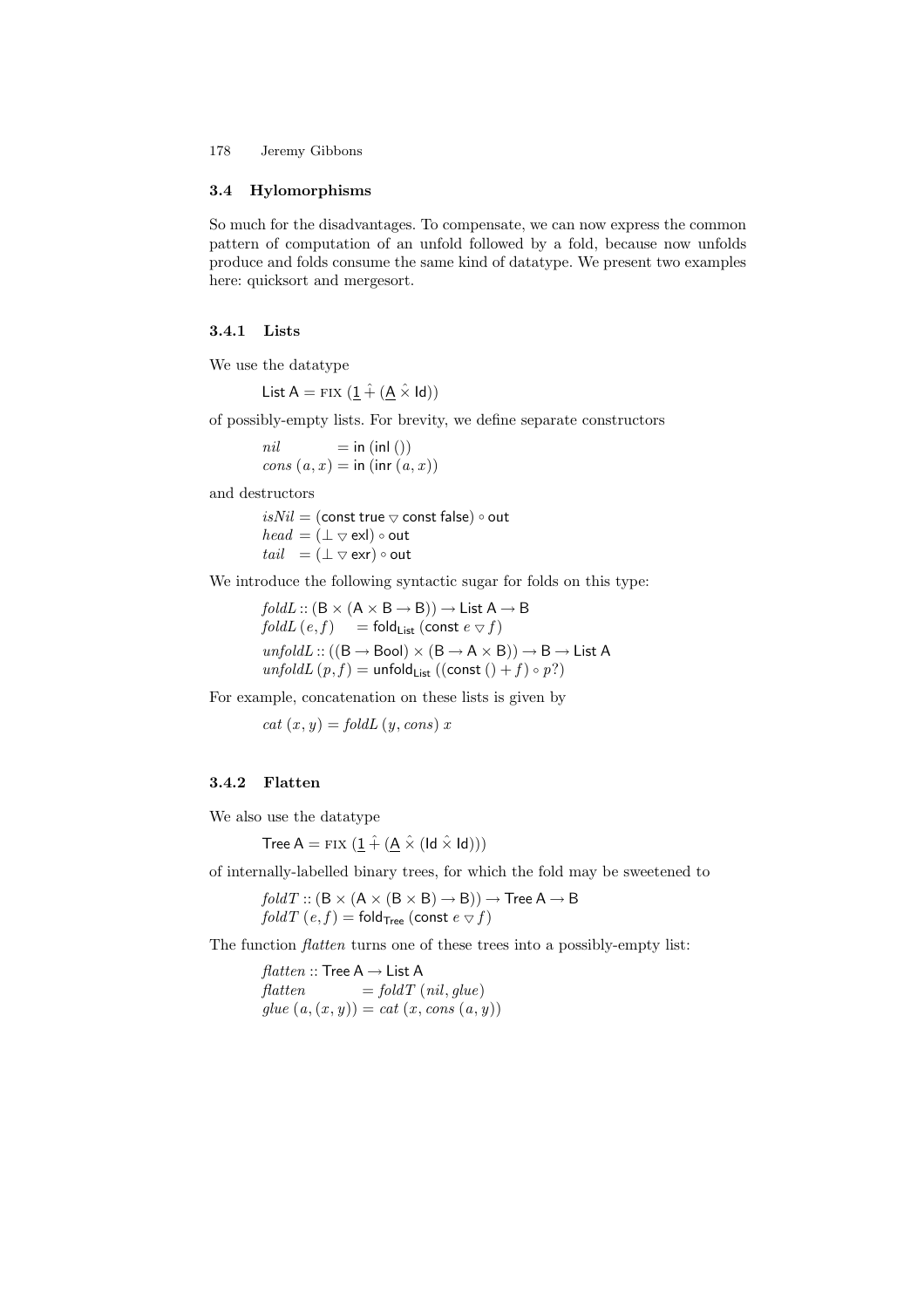### **3.4.3 Partition**

The function *filter* takes a predicate  $p$  and a list  $x$ , and returns a pair of lists: those elements of  $x$  that satisfy  $p$ , and those elements of  $x$  that do not.

 $filter :: (A \rightarrow Bool) \rightarrow List A \rightarrow List A \times List A$  $f\text{)}$   $\qquad \qquad = \text{foldL}((\text{nil}, \text{nil}), \text{step})$  $step(a, (x, y)) = (cons(a, x), y)$ , if *p a*  $=(x, cons(a, y)),$  otherwise

An alternative, point-free but perhaps less clear, definition of *step* is

 $step = \text{IF } p \text{ THEN } (cons \circ (\text{id} \times \text{exl})) \triangle (\text{exr} \circ \text{exr})$  $\text{ELSE} \left(\text{exl} \circ \text{exr}\right) \triangle \left(\text{cons} \circ (\text{id} \times \text{exr})\right)$ 

For example, we can partition a non-empty list into those elements of the tail that are less than the head, and those elements of the tail that are not:

 $partition ::$  List  $A \rightarrow$  List  $A \times$  List A *partition*  $x =$  *filter* (< *head*  $x$ ) (*tail*  $x$ )

## **3.4.4 Quicksort**

The unfold on our type of trees is equivalent to

 $unfoldT :: ((B \rightarrow Bool) \times (B \rightarrow A) \times (B \rightarrow B \times B)) \rightarrow B \rightarrow Tree A$  $\mathit{unfoldT}(p, f, g) = \mathsf{unfold}_{\mathsf{Tree}}((\mathsf{const}\,() + (f \triangle g)) \circ p?)$ 

Now we can build a binary search tree from a list:

 $buildBST :: List A \rightarrow Tree A$  $buildBST = unfoldT (isNil, head, partition)$ 

(Note that *partition* is applied only to non-empty lists.) Then we can sort by building then flattening a tree:

*quicksort* :: List A → List A *quicksort* = *flatten* ◦ *buildBST*

This is a fold after an unfold.

# **3.4.5 Merge**

For this example, we define the datatype

 $PList A = FIX (A \hat{+} (A \hat{\times} Id))$ 

of non-empty lists. Again, for brevity, we define separate destructors

 $isSing = (const true \triangledown const false) \circ out$  $hd = (id \vee exl) \circ out$  $tl = (\perp \triangledown \text{exr}) \circ \text{out}$ 

We also specialize the unfold to

$$
unfoldPL::((B \to \text{Bool}) \times (B \to A) \times (B \to B)) \to B \to \text{Plist A}
$$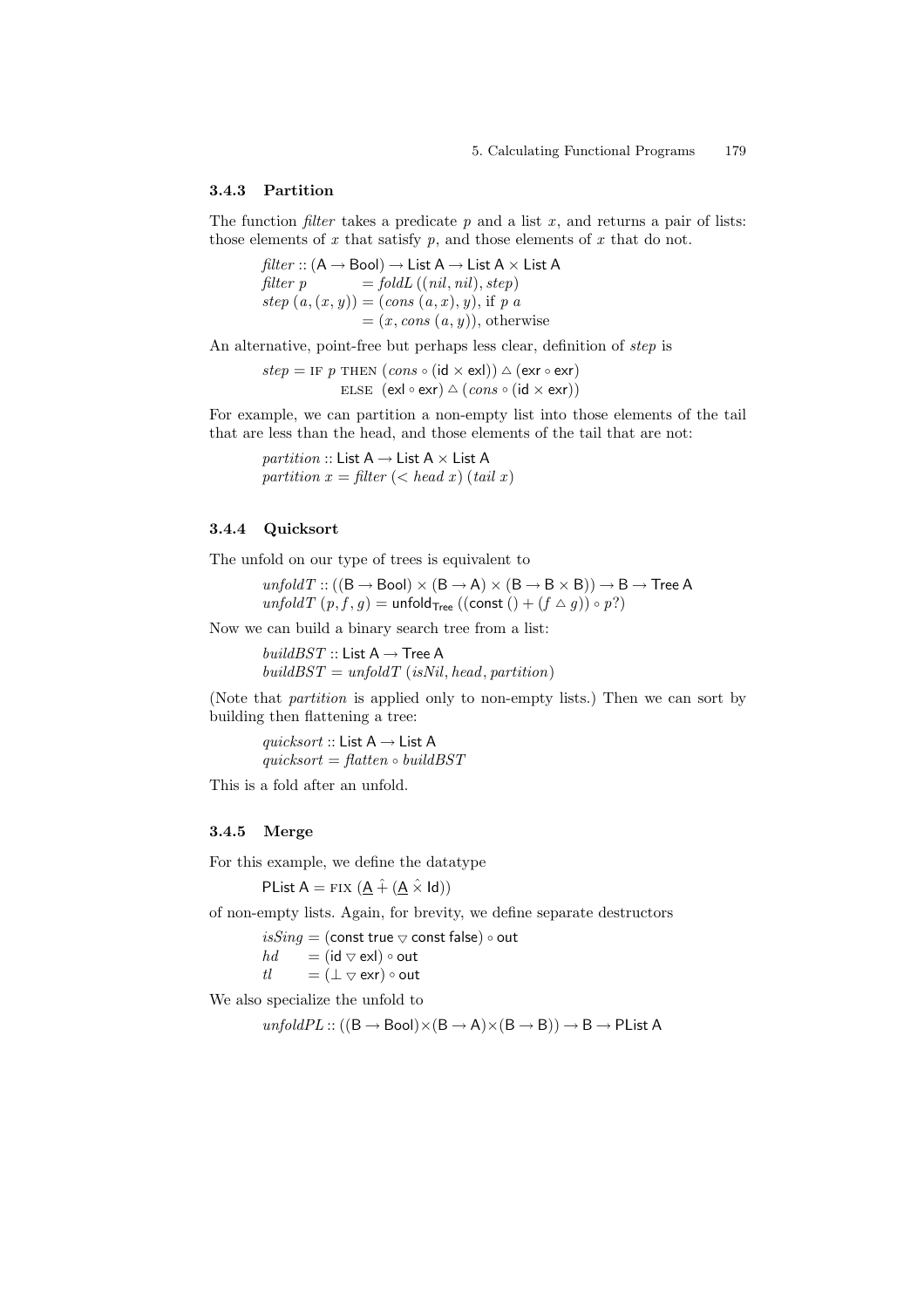$$
\text{unfoldPL}(p, f, g) = \text{unfold}_{\text{Plist}}((f + (f \triangle g)) \circ p?)
$$

Then the function *merge*, which merges a pair of sorted lists into a single sorted list, is

*merge* :: PList A × PList A → PList A  $merge = \text{unfoldPL}(p, f, g) \circ \text{inl}$ 

where

$$
p = \text{const false} \vee i \text{sSing}
$$
\n
$$
f = (min \circ (hd \times hd)) \vee hd
$$
\n
$$
g (inl (x, y)) = \text{inr } y, \qquad \text{if } hd x \le hd y \wedge i \text{sSing } x
$$
\n
$$
= \text{inl } (tl x, y), \text{if } hd x \le hd y \wedge \text{not } (isSing x)
$$
\n
$$
= \text{inr } x, \qquad \text{if } hd x > hd y \wedge i \text{sSing } y
$$
\n
$$
= \text{inl } (x, tl y), \text{if } hd x > hd y \wedge \text{not } (isSing y)
$$
\n
$$
g (inr x) = \text{inr } (tl x)
$$

and *min* is the binary minimum operator. Note that the 'state' for the unfold is either a pair of lists (which are to be merged) or a single list (which is simply to be copied). Exercise 3.6.9 concerns the characterization of *merge* as an apomorphism, whereby the single list is copied to the result 'all in one go' rather than element by element.

## **3.4.6 Split**

Similarly, we define separate constructors

*wrap*  $a = \text{in (inl } a)$  $cons (a, x) = in (inr (a, x))$ 

and specialize the fold to

$$
foldPL::((A \rightarrow B) \times (A \times B \rightarrow B)) \rightarrow PList A \rightarrow B
$$
  

$$
foldPL(f, g) = fold_{PList}(f \triangledown g)
$$

Then non-singleton lists can be split into two roughly equal halves:

*split* :: PList A → PList A × PList A  $split\ x = foldPL(\,step, start\ (hd\ x))\ (tl\ x)$  where *start a b*  $= (wrap \ a, wrap \ b)$ *step*  $(a, (y, z)) = (cons (a, z), y)$ 

# **3.4.7 Mergesort**

We also define the datatype

PTree  $A = FIX (A + (Id \hat{X} Id))$ 

of non-empty externally-labelled binary trees. We use the specializations

 $foldPT :: ((A \rightarrow B) \times (B \times B \rightarrow B)) \rightarrow PTree A \rightarrow B$  $foldPT(f, g) = foldPT_{\text{Tree}}(f \triangledown g)$ 

of fold, and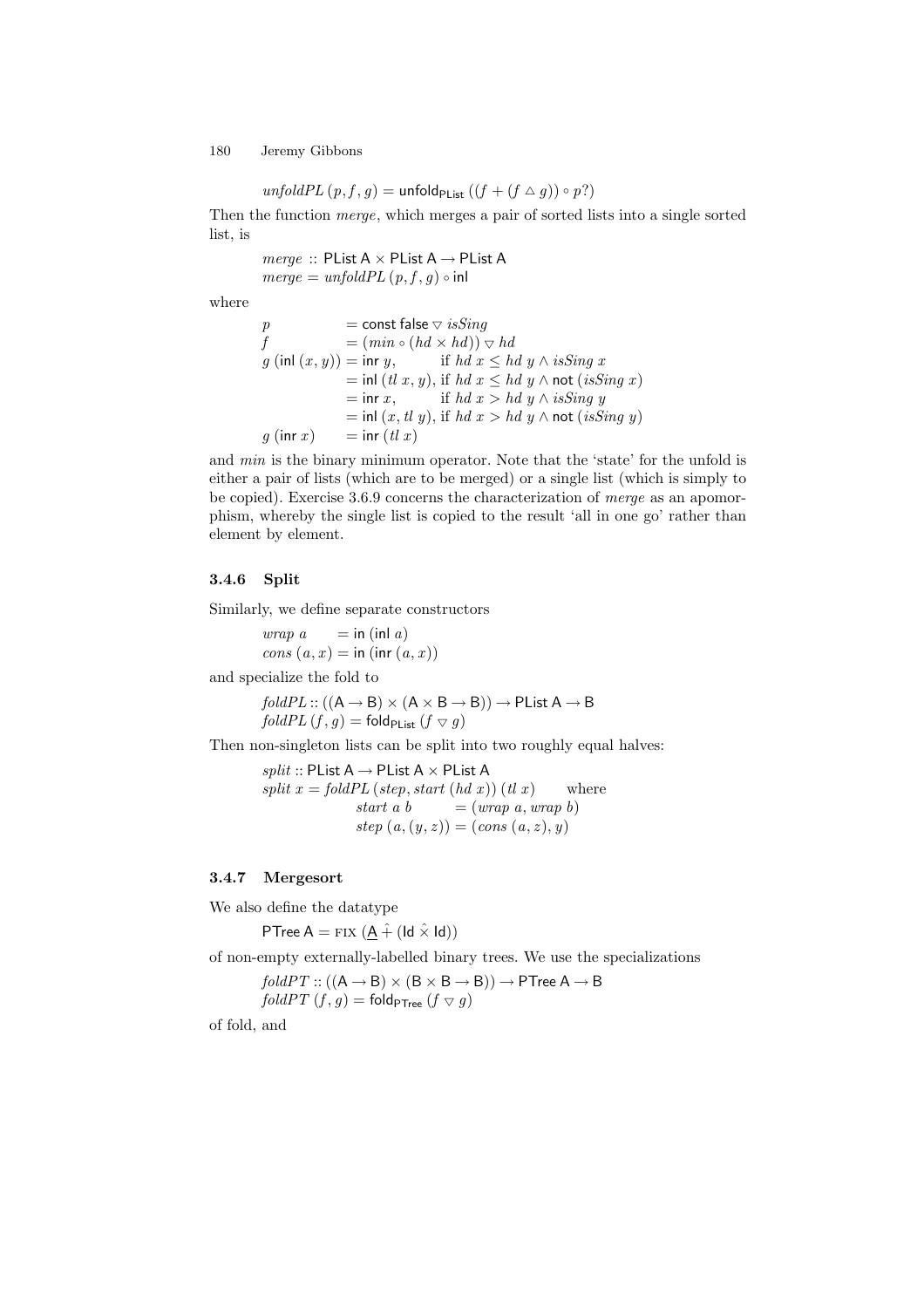$unfoldPT :: ((B \rightarrow Bool) \times (B \rightarrow A) \times (B \rightarrow B \times B)) \rightarrow B \rightarrow Plist A$  $unfoldPT(p, f, g) = unfoldPT_{\text{Tree}}((f + g) \circ p?)$ 

of unfold. Then mergesort is

*foldPT* (*wrap*, *merge*) ◦ *unfoldPT* (*isSing*, *hd*, *split*)

(Note that *split* is applied only to non-singleton lists.)

### **3.5 Bibliographic notes**

Complete partial orders are standard material from denotational semantics; see for example [10] for a straightforward algebraic point of view, and [33, 35] for the specifics of the applications to denotational semantics. Meijer, Fokkinga and Paterson [27] argue for the move from S*et* to C*po*. The *Main Theorem* above is from [11], where it is in turn acknowledged to be another corollary of the results of Smyth and Plotkin [34] and Reynolds [32] mentioned earlier.

#### **3.6 Exercises**

1. Show that, even for strict  $f$ , the equation

$$
h \circ \mathsf{in}_{\mathsf{T}} = f \circ \mathsf{F} \, h
$$

may have non-strict solutions for *h* as well as the unique strict solution. Thus, the strictness condition on the universal property of fold in §3.2.1 is necessary.

- 2. Show that the categorical dual of the notion of 'strictness' vacuously holds of any function. Therefore there really is no asymmetry between the universal properties of fold and unfold in §3.2.1.
- 3. Show that the definitions of map as a fold  $(\S2.4.3)$  and as an unfold  $(\S2.6.3)$ are equal in C*po*.
- 4. Suppose  $T = FIX$  F. Let functor G be defined by  $GX = F(X \times T)$ , and let  $U = FIX$  G. Show that any paramorphism (Exercise 2.9.15) on T can be written as a hylomorphism, in the form of a fold (on U) after  $\mathsf{preds}_{\tau}$ , where

 $\mathsf{preds}_{\mathsf{T}} = \mathsf{unfold}_{\mathsf{U}}\ (\mathsf{F} \ (\mathsf{id} \wedge \mathsf{id}) \circ \mathsf{out}_{\mathsf{T}})$ 

5. The datatype of natural numbers is  $\text{Nat} = \text{Fix } (\underline{1+})$ . (Actually, this type necessarily includes also 'partial numbers' and one 'infinite number' as well as all the finite ones.) We can define the following syntactic sugar for the folds and unfolds:

```
foldN :: (A \times (A \rightarrow A)) \rightarrow Nat \rightarrow AfoldN (e, f) = fold<sub>Nat</sub> (const e \vee f)
unfoldN :: ((A \rightarrow Bool) \times (A \rightarrow A)) \rightarrow A \rightarrow NatunfoldN(p, f) = unfold_{Nat}((const() + f) \circ p?)
```
Informally, *foldN*  $(e, f)$  *n* computes  $f^n$  *e*, by *n*-fold application of *f* to *e*, and *unfoldN*  $(p, f)x$  returns the least *n* such that  $f^n x$  satisfies *p*. Write addition,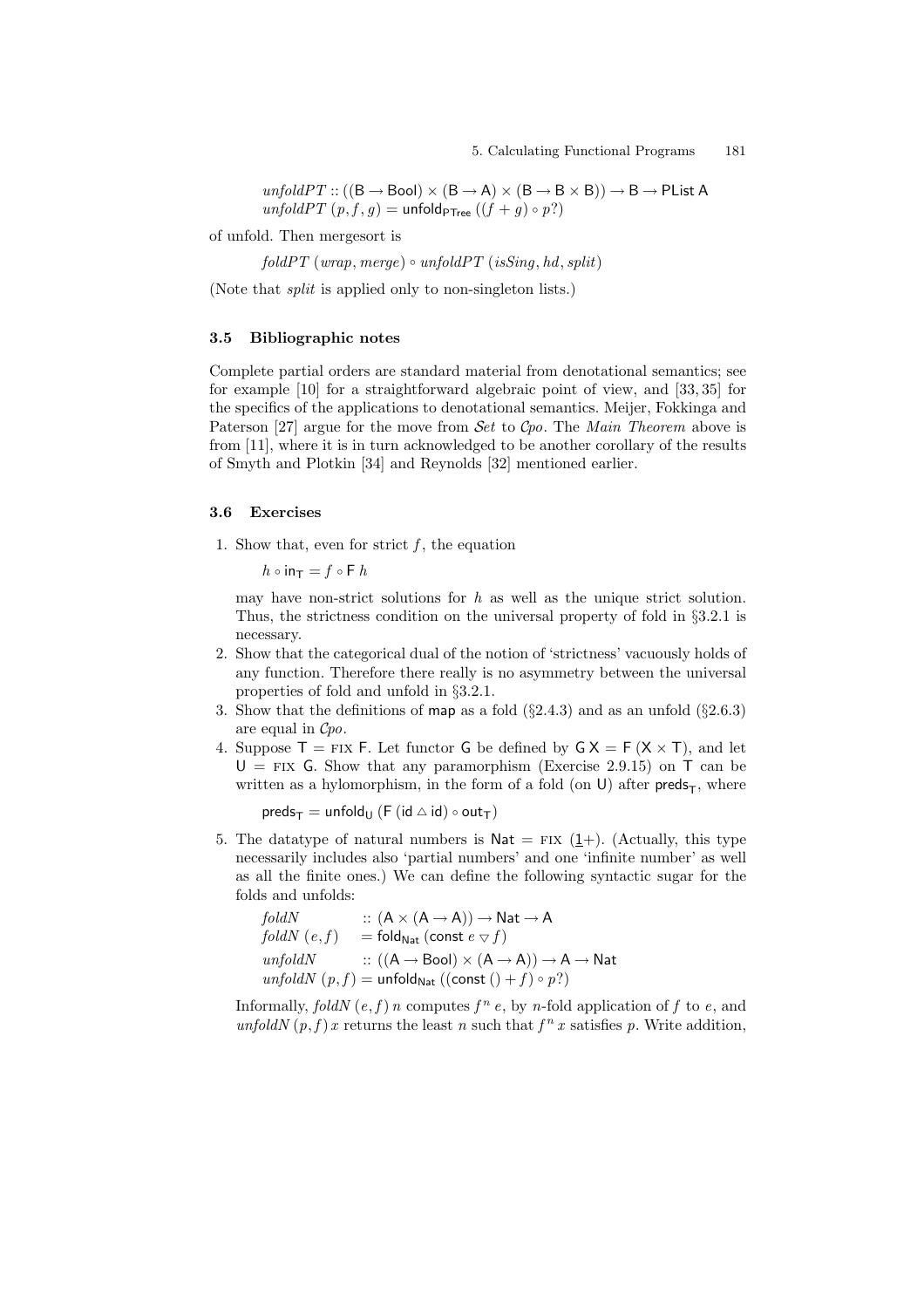subtraction, multiplication, division, exponentiation and logarithms on naturals, using folds and unfolds as the only form of recursion. (Hint: define a 'predecessor' function using the destructor  $\text{out}_{\text{Nat}}$ , but make it total, taking zero to zero. You may find it easier to make division and logarithms round up rather than down.)

6. Using the datatype of lists from §3.4.1, write the insertion function

*ins* ::  $1 + (A \times List A) \rightarrow List A$ 

as an unfold. Hence write *insertsort* using folds and unfolds as the only form of recursion.

7. Using the same datatype as in Exercise 3.6.6, write the deletion function

 $del$  :: List  $A \rightarrow 1 + (A \times List A)$ 

as a fold. Hence write *selectsort* using folds and unfolds as the only form of recursion.

- 8. *Eratosthenes' Sieve* is a method for generating primes. It maintains a collection of 'candidates' as a stream, initially containing  $[2, 3, \ldots]$ . The first element of the collection is a prime; a new collection is obtained by deleting all multiples of that prime. Write this program using folds and unfolds on streams as the only form of recursion. (You can use *mod* on natural numbers.)
- 9. Write *merge* from §3.4.5 as an apomorphism rather than an unfold.
- 10. Show that if

$$
h = \text{fold}_{\mathsf{T}}\ g \circ \text{unfold}_{\mathsf{T}}\ f
$$

then

 $h = q \circ \mathsf{F} h \circ f$ 

(Indeed, this is an equivalence, not just an implication; but the proof in the opposite direction requires some machinery that we have not covered.) This is a fusion law for hylomorphisms, sometimes known as *deforestation*: instead of separate unfold and fold phases, the two can be combined into a single monolithic recursion, which does not explicitly construct the intermediate data structure. The now absent datatype T is sometimes known as a *virtual data structure* [36].

11. On Stream  $A = FIX (A \times)$ , define as an unfold a function

 $do :: (A \rightarrow A) \rightarrow A \rightarrow$  Stream A

such that *do s a* returns the infinite stream *a*, *s a*, *s* (*s a*) and so on. Also define as a fold a function *while* :: ( $A \rightarrow$  Bool)  $\rightarrow$  Stream  $A \rightarrow A$  such that *while* p x yields the first element of stream  $x$  that satisfies  $p$ . Now *while*  $p \circ d \circ s$  models a while loop in an imperative language. Use deforestation (Exercise 3.6.10) to calculate a function *whiledo* such that *whiledo*  $(p, s) =$  *while*  $p \circ d \circ s$ , but which does not generate the intermediate stream.

12. Write the function *whiledo* from Exercise 3.6.11 using the folds and unfolds on naturals (Exercise 3.6.5) instead of on streams. (Hint: *whiledo*  $(p, s)$  *x* applies *s* a certain number *n* of times; the number *n* is the least such that  $s^n$  *x* fails to satisfy *p*.)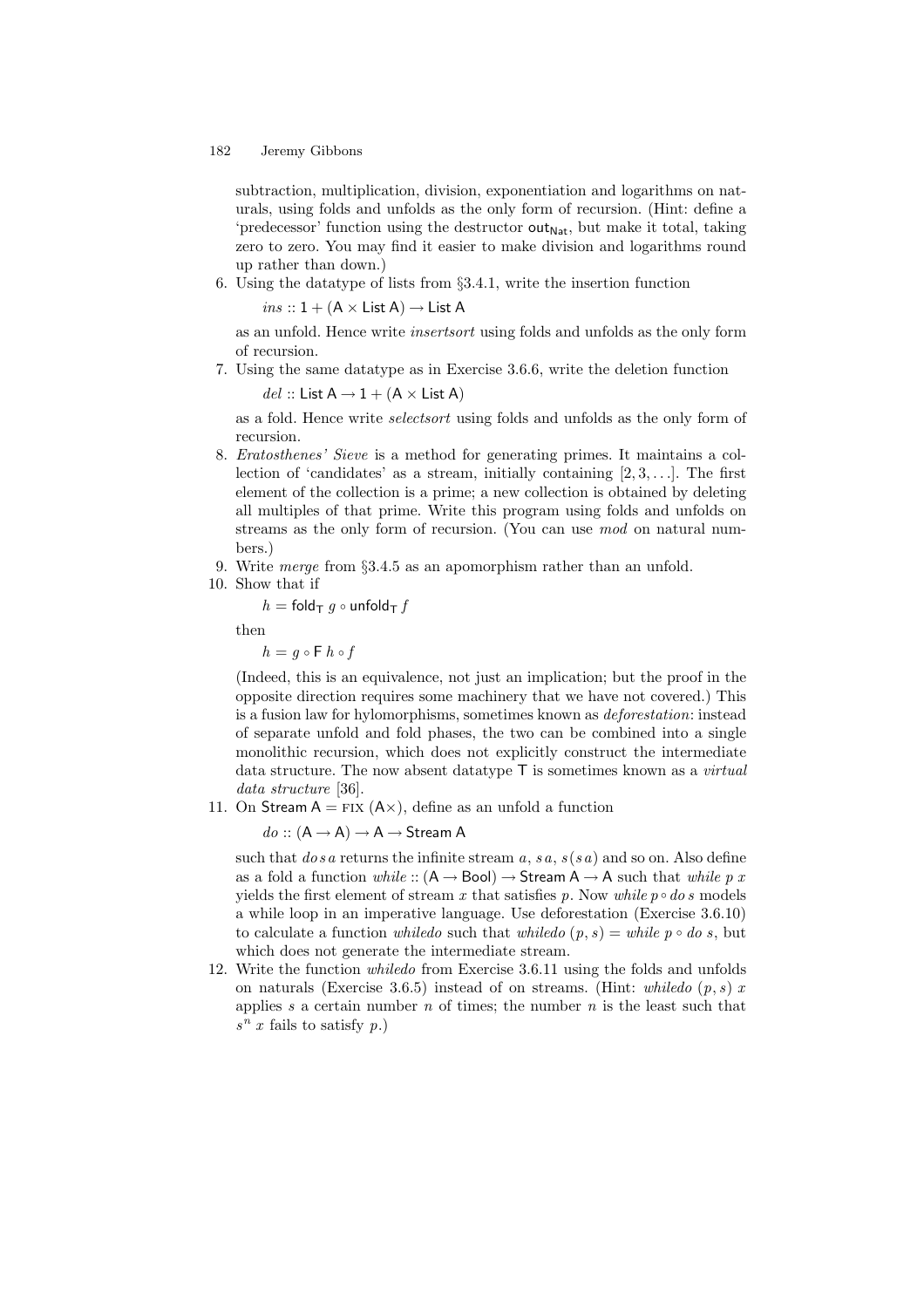13. Folds and unfolds on the datatype of streams are sufficient to compute arbitrary fixpoints, so give the complete power of recursive programming. The fixpoint-finding function *fix* is defined using explicit recursion by

$$
\begin{array}{ll} \n\text{fix} & :: (\mathsf{A} \to \mathsf{A}) \to \mathsf{A} \\ \n\text{fix } f = f \text{ (fix } f) \n\end{array}
$$

Equivalently, given the function  $apply: (A \rightarrow B) \times A \rightarrow B$ , it may be defined

$$
fix f = apply (f, fix f)
$$

Show that *fix* may also be defined as the composition of a stream fold (using *apply*) and a stream unfold (generating infinitely many copies of a value). Use deforestation (Exercise 3.6.10) to remove the intermediate stream, and show that this yields the explicitly recursive characterization of *fix* . (This exercise is due to Graham Hutton [20].)

14. Under certain circumstances, the post-inverse of a fold is an unfold, and the pre-inverse of an unfold is a fold:

unfold<sub>T</sub> *f* ◦ fold<sub>T</sub> *g* = id  $\Leftarrow$  *f* ◦ *g* = id

Prove this law.

15. The function *cross* takes two infinite streams of values, and returns an infinite stream containing every possible pair of values, the first component drawn from the first list and the second component drawn from the second list. The difficulty is in enumerating this two-dimensional collection in a suitable order; the standard approach is diagonalization. Define

*cross* = *concat* ◦ *diagonals*

where

```
diagonals :: Stream A \times Stream B \rightarrow Stream (List (A \times B))
concat :: Stream (List (A \times B)) \rightarrow Stream (A \times B)
```
Express *cross* as a hylomorphism (that is, express *diagonals* as an unfold, and *concat* as a fold). (Hint: first construct the obvious stream of streams incorporating all possible pairs. Then the 'state' of the iteration for *diagonals* consists of a pair, a finite list of those streams seen so far and a stream of streams not yet seen. At each step, strip another diagonal off from the streams seen so far, and include another stream from those not yet seen.) This example is due to Richard Bird [3].

# **4 Applications**

We conclude these lecture notes with three more substantial examples of the concepts we have described: a simple compiler for arithmetic expressions; laws for monads and comonads; and efficient programs for breadth-first traversal of trees.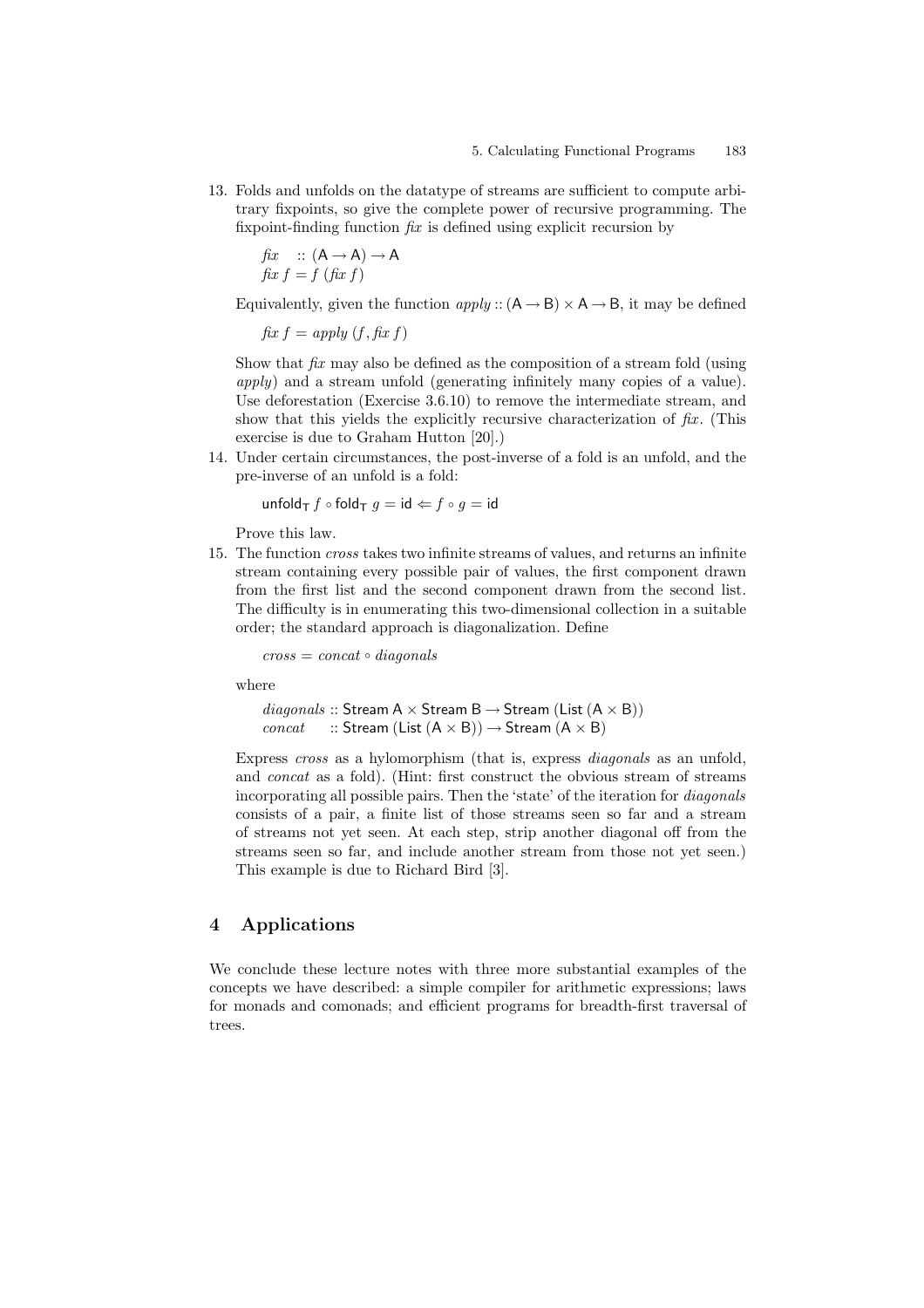#### **4.1 A simple compiler**

In this example, we define a datatype of simple (arithmetic) expressions. We present the obvious recursive algorithm for evaluating such expressions; it turns out to be a fold. We also develop a compiler to translate such expressions into code for a stack machine; this too turns out to be a fold. Clearly, running the compiled code should be equivalent to evaluating the original expression. The proof of this fact turns out to be a straightforward application of the universal properties concerned.

# **4.1.1 Expressions and evaluation**

We assume a datatype  $\mathsf{Op}$  of operators. The arities of the operators are given by a function  $arity$ :  $Op \rightarrow Nat$ . We also assume a datatype Val of values, and a function  $apply$  :: Op  $\times$  List Val  $\rightarrow$  Val (where List is as in §3.4.1) to characterize the operators. Operator application is partial: *apply* (*op*, *args*) is defined only when  $arity op = length args$ , where length computes the length of a list. Now we can define a datatype of expressions

Expr = FIX  $(Qp \times$  List)

on which evaluation, which provides the 'denotational semantics' of an expression, is simply a fold:

 $eval = \text{fold}_{\text{Expr}} apply :: \text{Expr} \rightarrow \text{Val}$ 

### **4.1.2 Compilation**

For the 'operational semantics', we assume a datatype Instr of instructions, and an encoding  $code: \mathsf{Op} \to \mathsf{Instr}$  of operators as instructions. Then compilation is also a fold:

*compile* :: Expr → List Instr  $complete = fold (cons \circ (code \times concat))$ 

Here, *concat* :: List (List A)  $\rightarrow$  List A, and *cons* :: A  $\times$  List A  $\rightarrow$  List A.

# **4.1.3 An example**

For example, we might want to manipulate expressions like



We could define in Haskell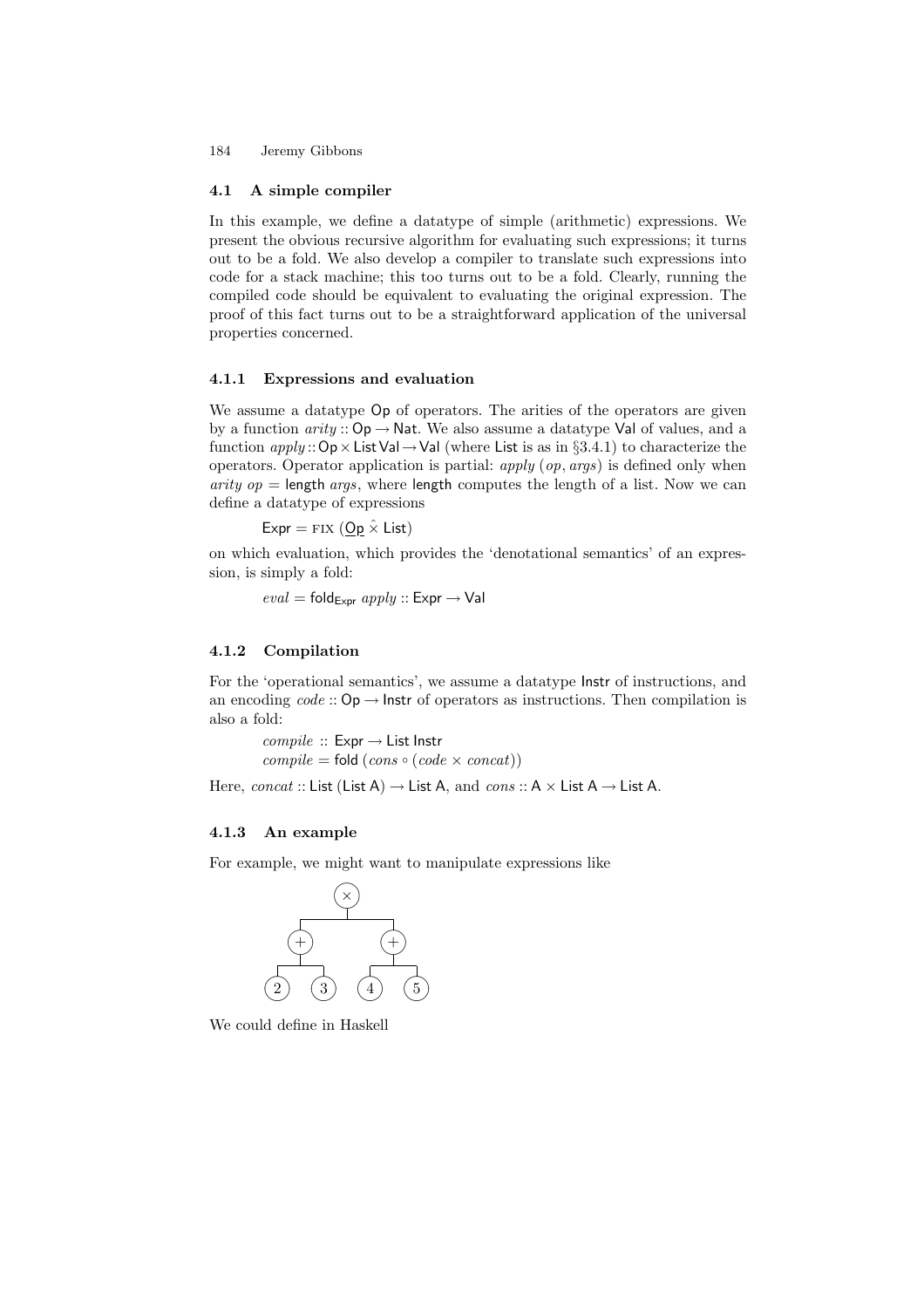```
> data Op = Sum | Product | Num Int
> type Val = Int
> arity Sum = 2
> arity Product = 2
> arity (Num x) = 0
> apply (Sum, [x,y]) = x+y> apply (Product, [x,y]) = x*y
> apply (Num x, []) = x
> data Instr = Bop ((Val,Val)->Val) | Push Val
> code Sum = Bop (uncurry (+))
> code Product = Bop (uncurry (*))
> code (Num x) = Push x
```
and so the compiled code of the example expression will be

[Bop mul, Bop add, Push 2, Push 3, Bop add, Push 4, Push 5] where  $add = uncurry (+)$  $mul = uncurry (*)$ 

# **4.1.4 Execution steps**

We assume also a single-step execution function

*exec* :: Instr → List Val → List Val

such that

*exec* (*code op*) (*cat args vals*) = *cons* (*apply* (*op*, *args*), *vals*)

when *arity op* = length *args*. Continuing the example, we might have

 $>$  exec (Bop f) (x:y:xs) = f (x,y) : xs  $>$  exec (Push x)  $xs = x : xs$ 

# **4.1.5 Complete execution**

Now, running the program may be defined as follows:

*run* :: List Instr → List Val → List Val *run nil vals* = *vals run* (*cons* (*instr* , *prog*)) *vals* = *exec instr* (*run prog vals*)

Equivalently, discarding the last variable: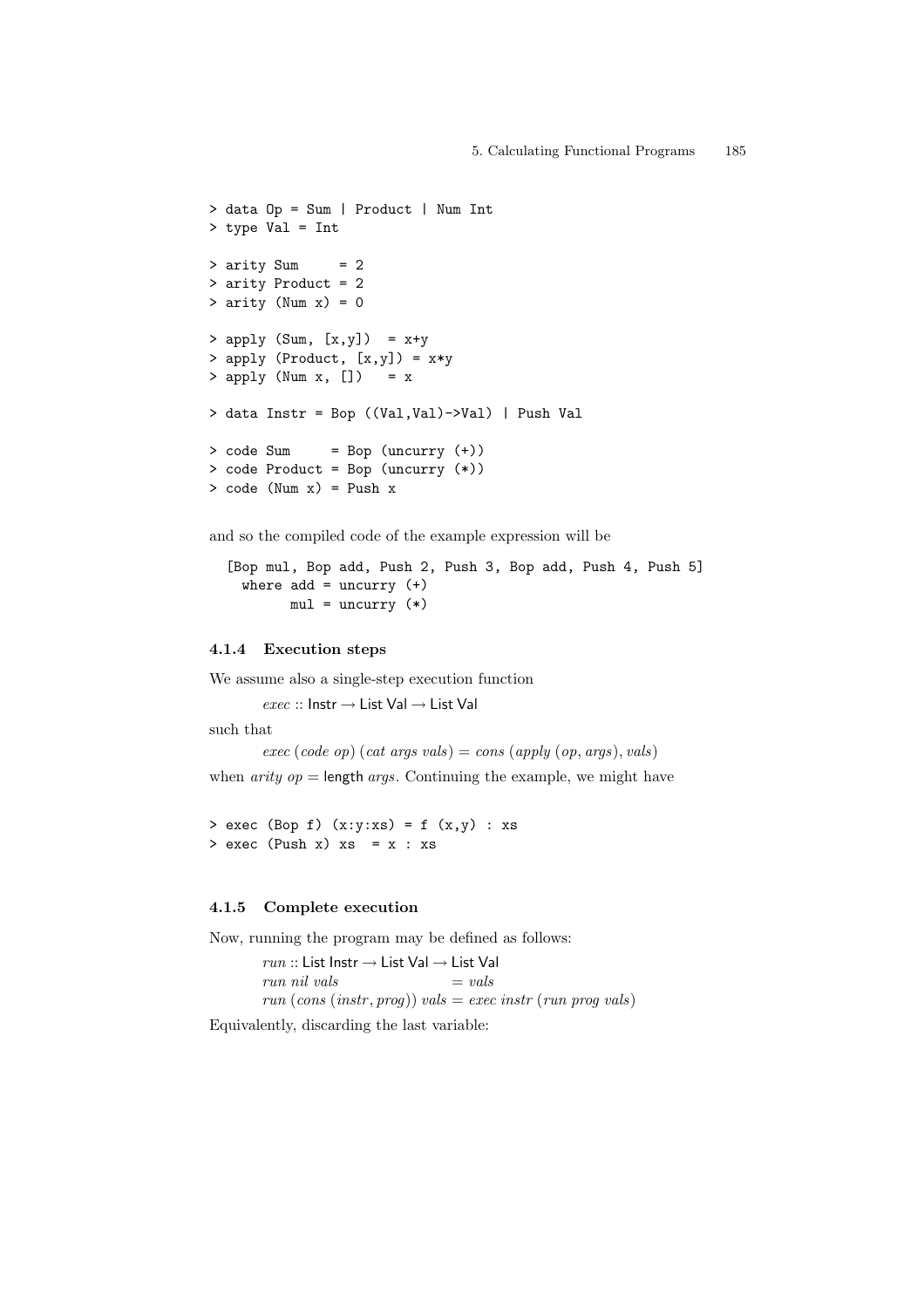$run\ nil$  = id  $run (cons (instr, prog)) = exec instr \circ run prog$ 

Define *comp*  $(f, g) = f \circ g$ , and its curried version *comp'*  $f g = comp(f, g)$ ; then

 $run = foldL'$  (id,  $comp' \circ exec$ )

(where  $foldL' :: (B \times (A \rightarrow B \rightarrow B)) \rightarrow List A \rightarrow B$ , using a curried function as one of its arguments). Equivalently again

*run* = *compose* ◦ map *exec*

where

 $\textit{composite} :: \textsf{List} (A \rightarrow A) \rightarrow (A \rightarrow A)$  $\mathit{composite} = \mathit{foldL}'(\mathsf{id}, \mathit{comp}')$ 

### **4.1.6 The correctness criterion**

We assume that expressions are well-formed, each operator having exactly the right number of arguments. Then compiling an expression and running the resulting code on a given starting stack should have the effect of prefixing the value of that expression onto the stack:

 $run (compile expr) vals = cons (eval expr, vals)$ 

Equivalently, discarding the last two variables,

*run* ◦ *compile* = *cons* ◦ *eval*

where *cons'* is the curried version of *cons*.

# **4.1.7 Strategy**

The universal property of fold on expressions is

 $h =$  fold  $f$ ⇔  $h \circ \text{in} = f \circ (\text{id} \times \text{map } h)$ 

We will use this universal property to show that both operational semantics *run* ◦ *compile* and denotational semantics *cons*' ◦ *eval* above are folds. We want to find an *f* such that

 $run \circ compile \circ in = f \circ (id \times map (run \circ compile))$ 

so that  $run \circ compile = fold f$ . Then to complete the proof, we need only show that, for the same *f* ,

 $cons' \circ eval \circ in = f \circ (id \times map (cons' \circ eval))$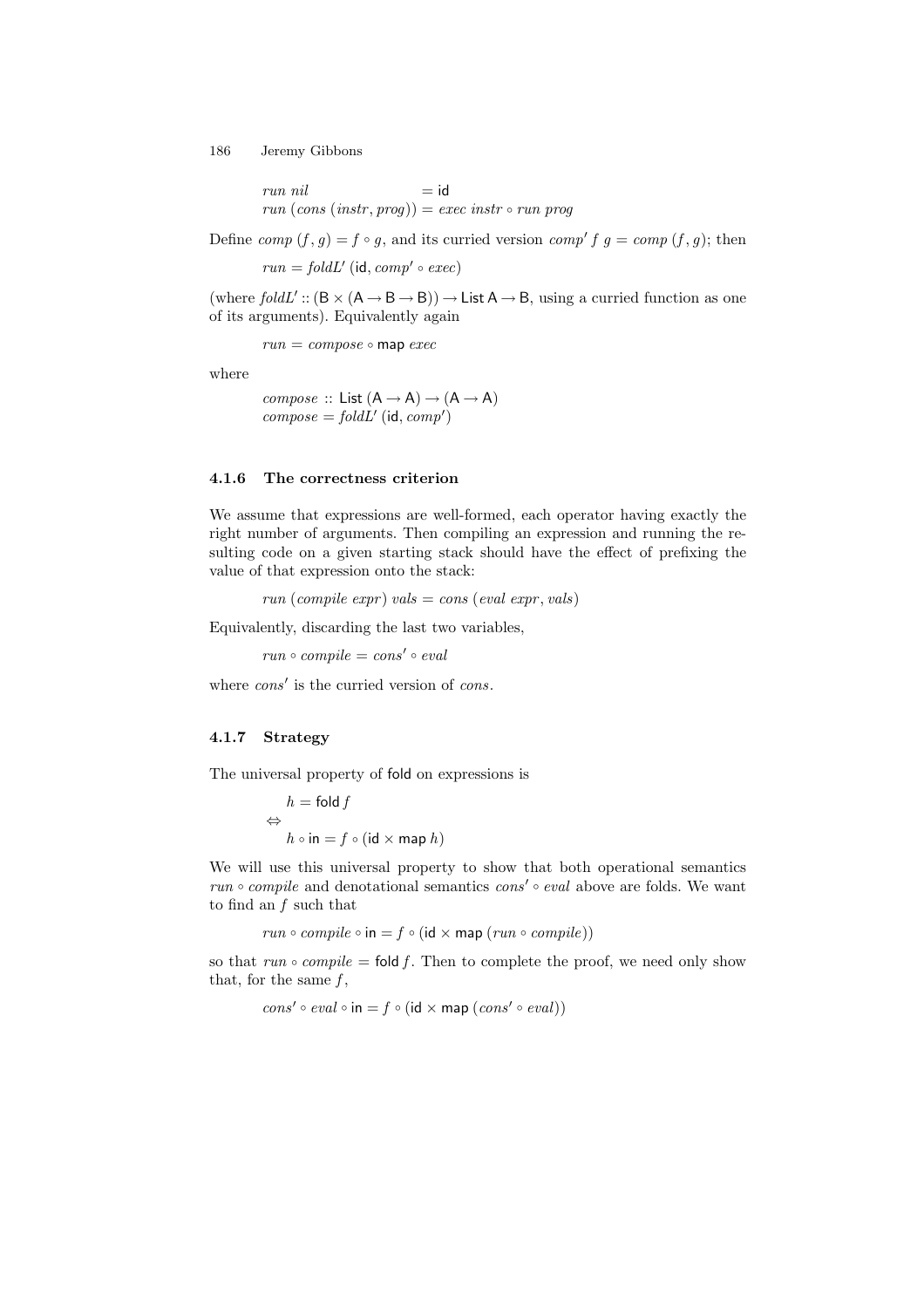# **4.1.8 Operational semantics as a fold**

Now,

*run* ◦ *compile* ◦ in  $=$  {  $complete = fold (cons \circ (code \times concat))$ }  $run \circ cons \circ (code \times concat) \circ (id \times map \; compile)$  $=$   $\{ run \circ cons = comp \circ (exec \times run) \}$  $comp \circ (exec \times run) \circ (code \times concat) \circ (id \times map compile)$ =  $_{\text{pairs}}\}$  $comp \circ ((exec \circ code) \times (run \circ concat \circ map compile))$  $=$   $\{ run \circ concat = compose \circ map run \}$  $comp \circ ((exec \circ code) \times (compose \circ map run \circ map compile))$ 

and so

 $run \circ compile = fold (comp \circ ((exec \circ code) \times compose))$ 

# **4.1.9 Denotational semantics as a fold**

We have

$$
(\cos' \circ \text{eval} \circ \text{in}) (\text{op}, \text{express})
$$
\n
$$
= \{ \text{eval} = \text{fold } apply \}
$$
\n
$$
\cos' (\text{apply} (\text{op}, \text{map } \text{eval } \text{express}))
$$
\n
$$
= \{ \text{arity } op = \text{length } \text{express}; \text{ requirement of } \text{exec} \}
$$
\n
$$
\text{exec} (\text{code } op) \circ \text{cat} (\text{map } \text{eval } \text{express})
$$
\n
$$
= \{ \text{cat} = \text{composite} \circ \text{map } \text{cons}' \}
$$
\n
$$
\text{exec} (\text{code } op) \circ \text{composite} (\text{map} (\text{cons}' \circ \text{eval}) \text{ express})
$$
\n
$$
= \{ \text{pairs} \}
$$
\n
$$
(\text{comp} \circ ((\text{exec} \circ \text{code}) \times (\text{composite} \circ \text{map} (\text{cons}' \circ \text{eval})))) (\text{op}, \text{express})
$$

and so

 $cons' \circ eval = fold (comp \circ ((exec \circ code) \times compose))$ 

too, completing the proof.

# **4.2 Monads and comonads**

Monads and comonads are categorical concepts; each consists of a type functor and a couple of operations that satisfy certain laws. They turn out to have useful applications in the semantics of programming languages. A monad can be used to model a *notion of computation*; in a sense, monads correspond to operational semantics. Dually, comonads correspond to denotational semantics of programming languages. But we will not get into that here. Rather, we simply observe that many constructions in functional programming are either monads or comonads, and that the proofs of the monad and comonad laws are often simple applications of the universal properties of the functors concerned. We present two simple examples, one a monad and the other a comonad.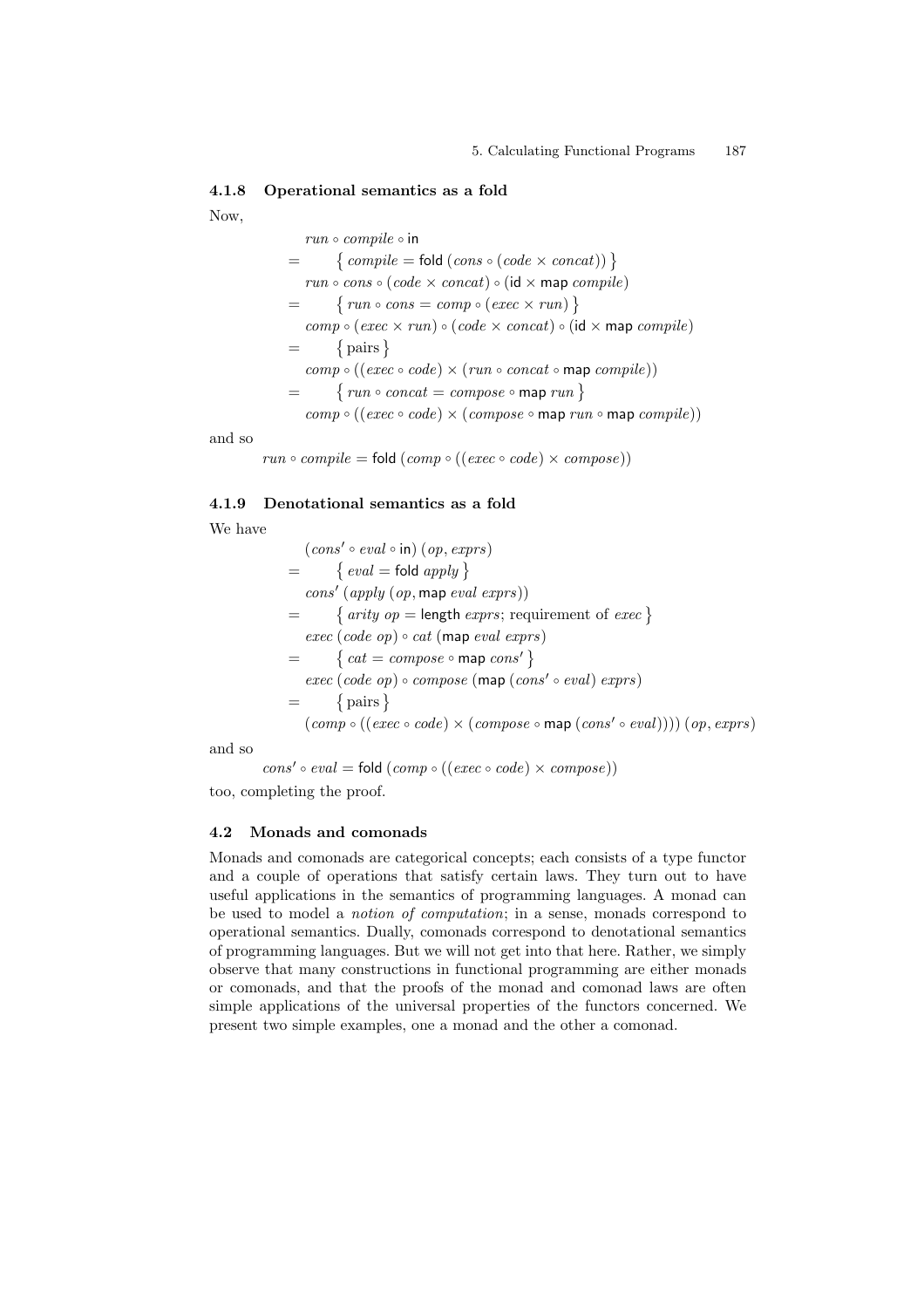# **4.2.1 Monads**

A *monad* is a functor M together with two operations

```
unit : A \rightarrow M Amult \colon M(MA) \to M A
```
The two operations should be *natural transformations*, which is to say that the laws

unit ∘ *f*  $= M f \circ \text{unit}$ mult ∘ M  $(M f) = M f ∘ mult$ 

should be satisfied. Moreover, the following 'coherence laws' relating the two operations should hold:

 $mult \circ unit = id$ mult  $\circ$  M unit = id mult ∘ mult = mult ∘ M mult

# **4.2.2 The list monad**

Ordinary lists are one example of a monad. The datatype is defined in §3.4.1. We define the two functions

 $w \in \mathit{cons}(a, \mathit{nil})$  $concat = foldL$  (*nil*, *cat*)

We claim that List is a monad, with unit *wrap* and multiplication *concat*.

# **4.2.3 Laws**

We must verify the following five laws:

 $wrap \circ f = \text{map } f \circ wrap$  $concat \circ \text{map} (\text{map } f) = \text{map } f \circ concat$  $concat \circ wrap = id$  $concat \circ map \ wrap = id$  $concat \circ concat = concat \circ \text{map} concat$ 

We address them one by one.

# **4.2.4 Naturality of unit**

```
(map f ◦ wrap) a
= { wrap }
 map f (cons (a, nil))
= \{ map \}cons (f a, nil)
= { wrap }
 (wrap ◦ f ) a
```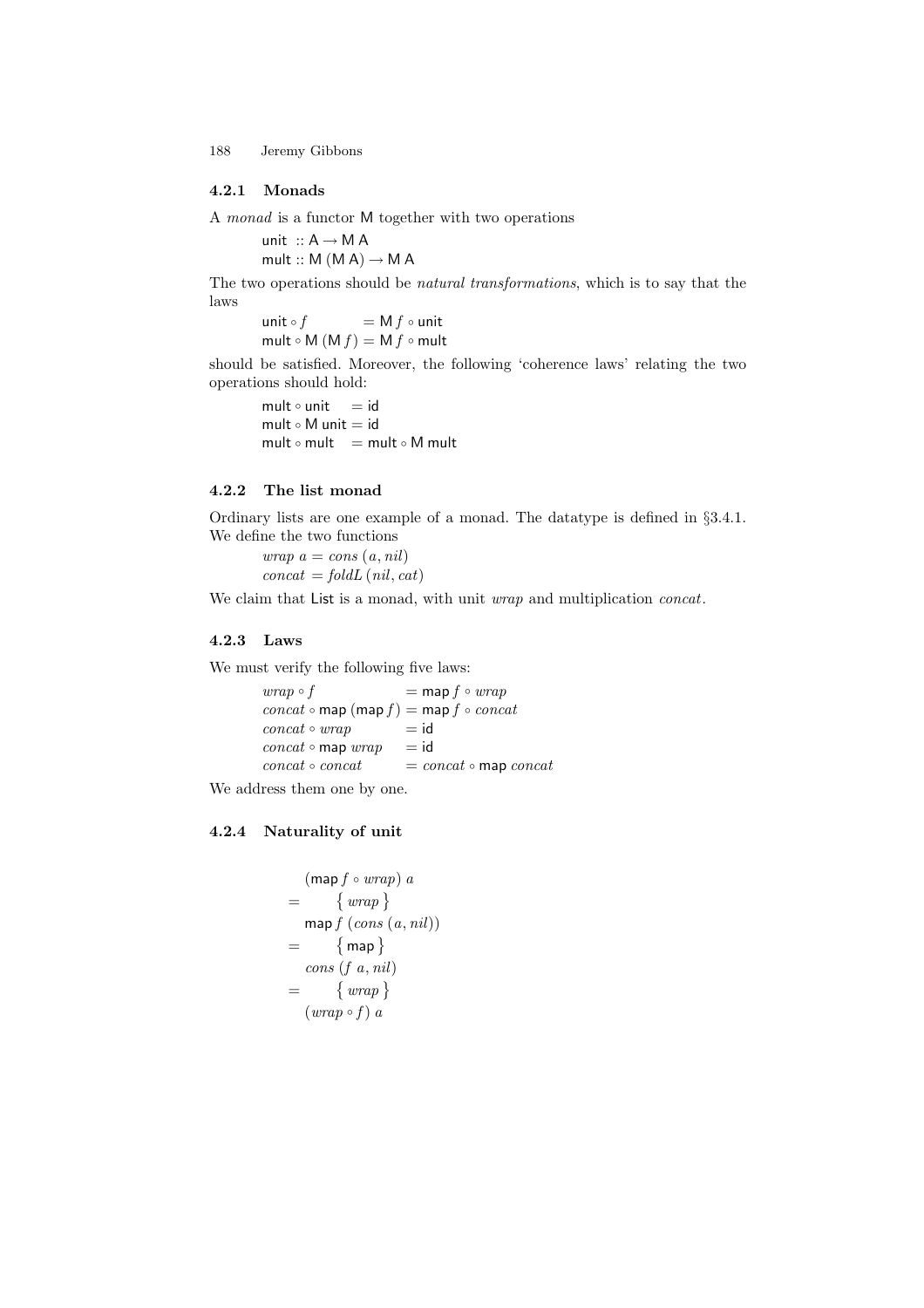# **4.2.5 Naturality of mult**

$$
\begin{aligned}\n&\text{map } f \circ concat \\
&= \left\{ \text{concat} \right\} \\
&\text{map } f \circ foldL \left( nil, cat \right) \\
&= \left\{ \text{fusion: } \text{map } f \circ cat = cat \circ (\text{map } f \times \text{map } f) \right\} \\
\text{foldL} \left( nil, cat \circ (\text{map } f \times \text{id}) \right) \\
&= \left\{ \text{fold-map fusion (Exercise 2.9.14)} \right\} \\
\text{foldL} \left( nil, cat \right) \circ \text{map} \left( \text{map } f \right) \\
&= \left\{ \text{concat} \right\} \\
\text{concat} \circ \text{map} \left( \text{map } f \right)\n\end{aligned}
$$

# **4.2.6 Mult-unit**

$$
(\text{concat} \circ \text{wrap}) x
$$
\n
$$
= \{ \text{ wrap} \}
$$
\n
$$
= \text{concat} (\text{cons} (x, \text{nil}))
$$
\n
$$
= \{ \text{concat} \}
$$
\n
$$
x
$$
\n
$$
= \{ \text{identity} \}
$$
\n
$$
id x
$$

# **4.2.7 Mult-map-unit**

$$
concat \circ \text{map wrap}
$$
\n
$$
= \{ \text{fold-map fusion} \}
$$
\n
$$
foldL \left( nil, cat \circ (wrap \times id) \right)
$$
\n
$$
= \{ cat \circ (wrap \times id) = cons \}
$$
\n
$$
foldL \left( nil, cons \right)
$$
\n
$$
= \{ \text{identity as a fold} \}
$$
\n
$$
id
$$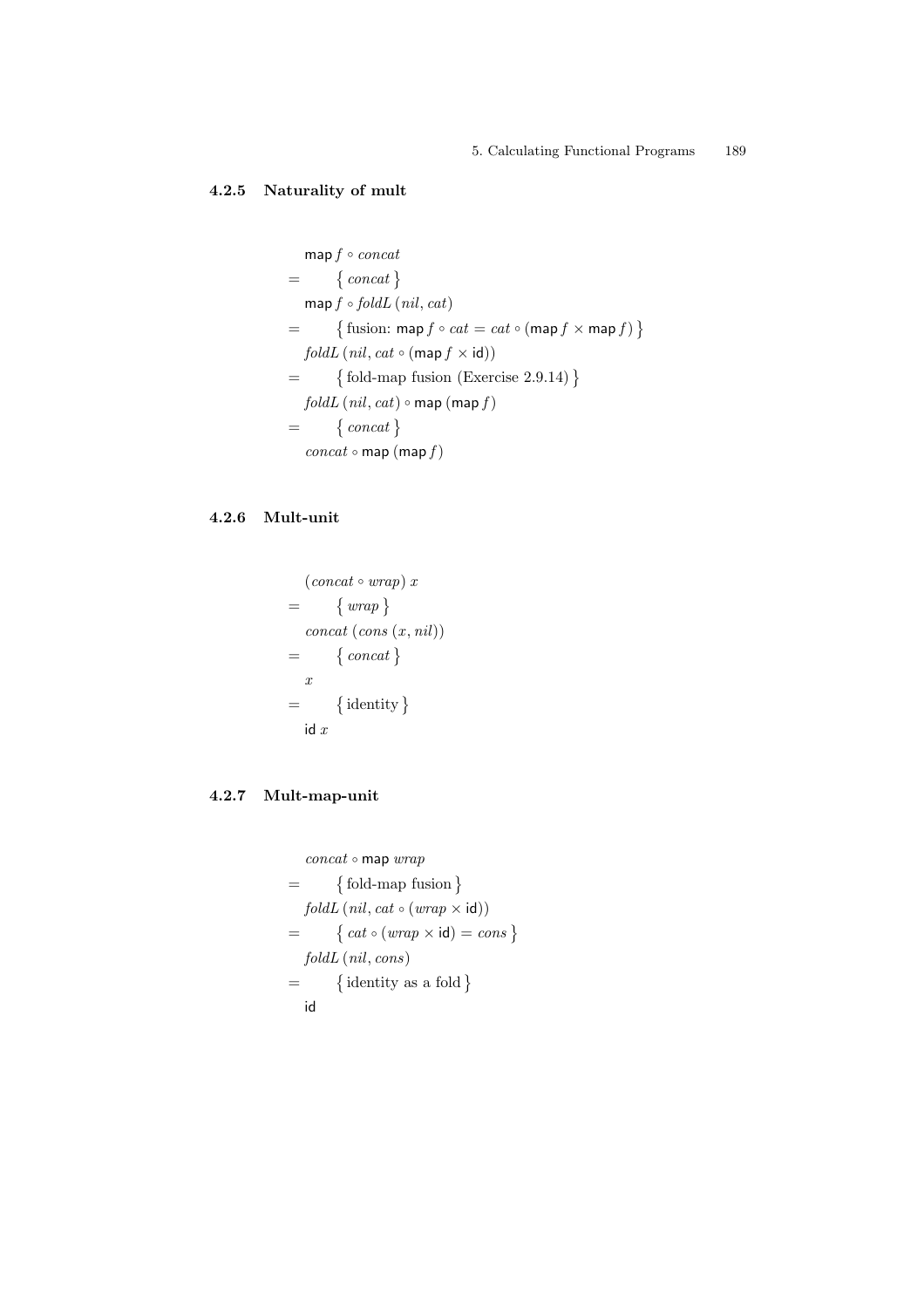### **4.2.8 Mult-mult**

*concat* ◦ *concat*  $= \{concat\}$ *concat* ◦ *foldL* (*nil*, *cat*)  $=$  {fold fusion: *concat* ◦ *cat* = *cat* ◦ (*concat* × *concat*) } *foldL*  $(nil, cat \circ (concat \times id))$ = fold-map fusion $\}$ *concat* ◦ map *concat*

# **4.2.9 Comonads**

Dually, a *comonad* is a functor M together with two operations

extr  $:: M A \rightarrow A$ dupl  $:: M A \rightarrow M (MA)$ 

Again, the two operations should be *natural transformations*:

 $f \circ \text{extr}$  = extr  $\circ$  M *f*  $M (M f) \circ \text{dupl} = \text{dupl} \circ M f$ 

Moreover, the following coherence laws should hold:

 $extr \circ dupl = id$ M extr  $\circ$  dupl  $=$  id  $d$ upl ∘ dupl = M dupl ∘ dupl

# **4.2.10 The stream comonad**

One example of a comonad is the datatype of streams:

Stream  $A = FIX (A\hat{x})$ 

We introduce the separate destructors

*head* = exl ◦ out *tail* = exr ◦ out

Thus, the function *tails*, which turns a stream into the stream of streams of all of its infinite suffices, is an unfold:

 $\mathit{tails} = \mathsf{unfold}_{\mathsf{Stream}} \left(\mathsf{id} \wedge \mathit{tail}\right)$ 

We claim that Stream is a comonad, with extraction *head* and duplication *tails*.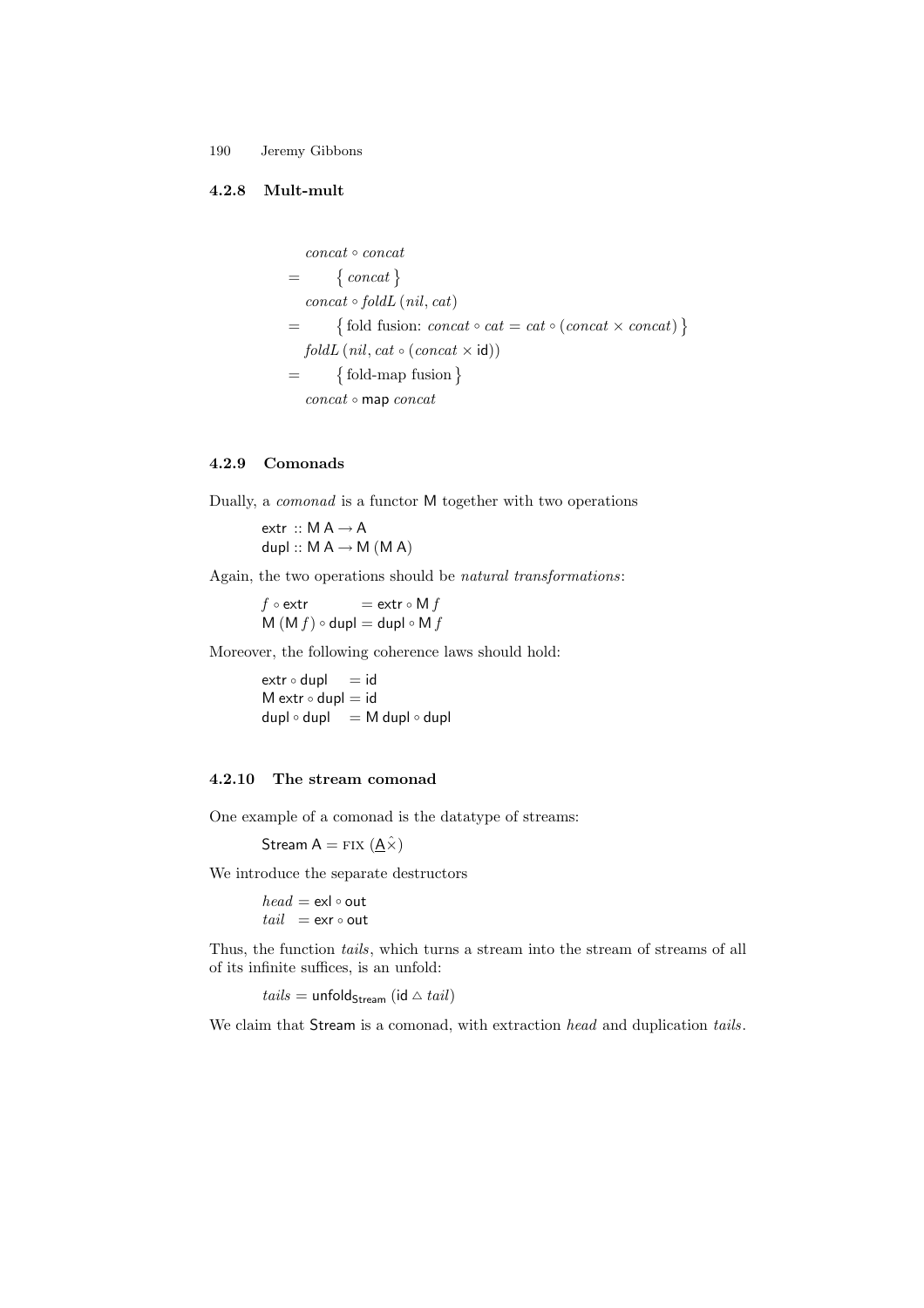# **4.2.11 Laws**

To say that the datatype of streams is a comonad with the above operations is to claim the following five laws:

 $f \circ head$  =  $head \circ map f$ map  $(\text{map } f) \circ tails = tails \circ \text{map } f$ <br>  $head \circ tails = id$  $head \circ tails$  $\begin{array}{ll}\n\text{map } head \circ tails & = \text{id} \\
\text{tails } \circ tails & = \text{m}\n\end{array}$ *tails* ◦ *tails* = map *tails* ◦ *tails*

We verify them one by one, below.

# **4.2.12 Naturality of extract**

$$
head \circ map f
$$
\n
$$
= \{head\}
$$
\n
$$
ext{end}\circ out \circ map f
$$
\n
$$
= \{map\}
$$
\n
$$
ext{end}\circ (f \times map f) \circ out
$$
\n
$$
= \{pairs\}
$$
\n
$$
f \circ ext \circ out
$$
\n
$$
= \{head\}
$$

# **4.2.13 Naturality of duplicate**

map (map *f* ) ◦ *tails*  $=$  { tails } map  $(\textsf{map}\, f)\circ$  unfold  $(\textsf{id} \mathbin{\vartriangle} tail)$ = map-unfold fusion (Exercise  $2.9.14$ )  ${\sf unfold\ }({\sf map}\,f \mathrel{\vartriangle} tail)$ =  $\text{unfold}$  fusion: map  $f ∘ tail = tail ∘ \text{map } f$ unfold (id - *tail*) ◦ map *f* =  $tails\}$ *tails* ◦ map *f*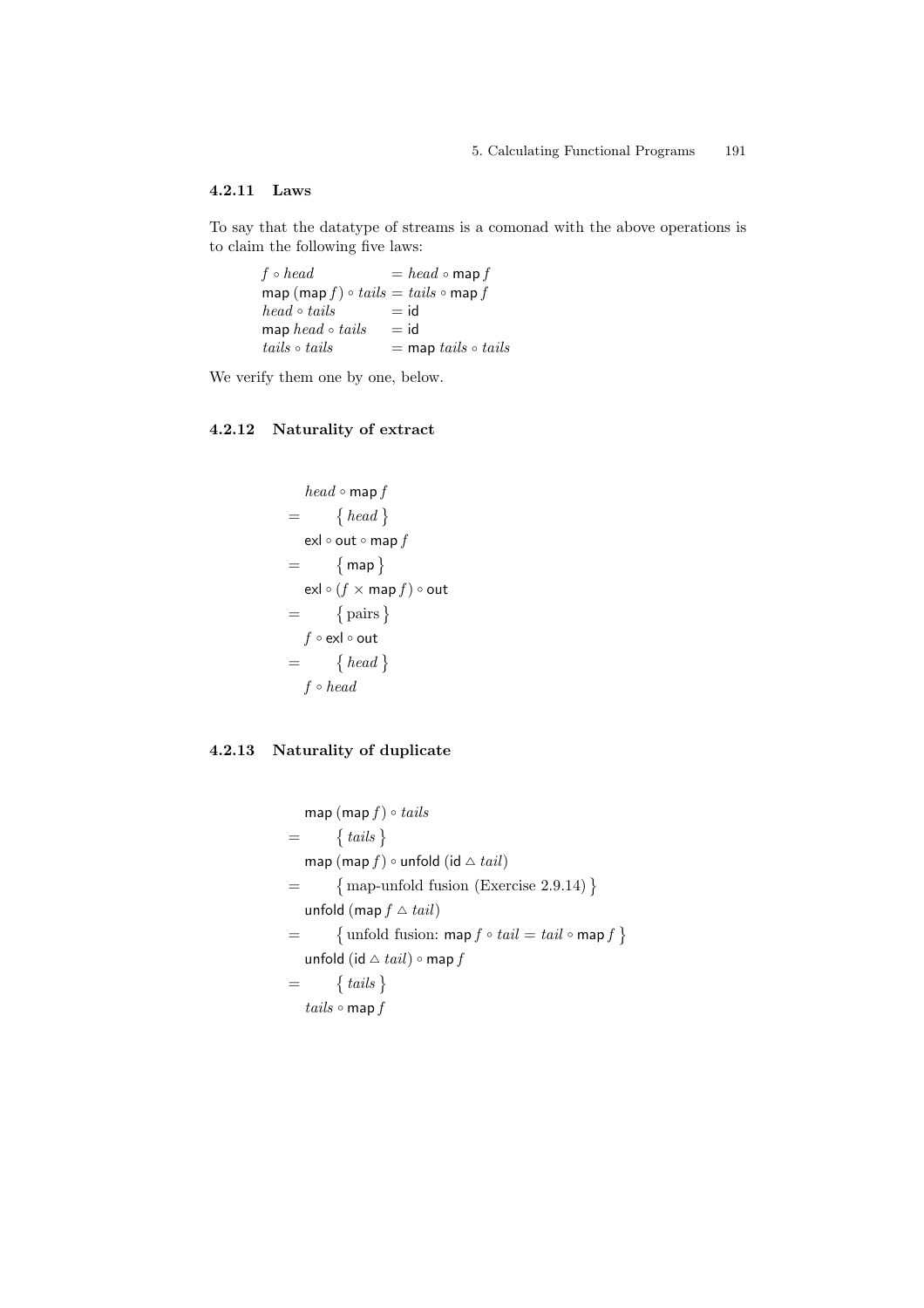# **4.2.14 Extract-duplicate**

$$
head \circ tails
$$
\n
$$
= \{ head, tails \}
$$
\n
$$
= \{ value \circ out \circ until old (id \triangle tail)
$$
\n
$$
= \{ until old \circ (id \triangle tail) \circ (id \triangle tail)
$$
\n
$$
= \{ pairs \}
$$
\n
$$
id
$$

# **4.2.15 Map-extract-duplicate**

$$
\begin{aligned}\n\text{map } head \circ tails \\
&= \{ \{ \text{tails } \} \\
&= \text{map } head \circ \text{unfold} \ (\text{id} \triangle tail) \\
&= \{ \text{map-unfold fusion } \} \\
&= \{ \text{identity as unfolded } \} \\
&= \text{id}\n\end{aligned}
$$

# **4.2.16 Duplicate-duplicate**

$$
tails \circ tails
$$
\n
$$
= \{ tails \}
$$
\n
$$
= \{ units \} \quad \text{unfold } (id \triangle tail) \circ tails
$$
\n
$$
= \{ unfold (tails \triangle tail)
$$
\n
$$
= \{ map-unfold (using \triangle tail)
$$
\n
$$
= \{ map -unfold (id \triangle tail)
$$
\n
$$
= \{ tails \} \quad \text{map } tails \circ tails
$$
\n
$$
= \{ tails \} \quad \text{map } tails \circ tails
$$

# **4.3 Breadth-first traversal**

As a final example, we discuss breadth-first traversal of a tree. Depth-first traversal is an obvious program to write recursively, but breadth-first traversal takes a little more thought; one might say that it 'goes against the grain'. We present a number of algorithms, and demonstrate their equivalence.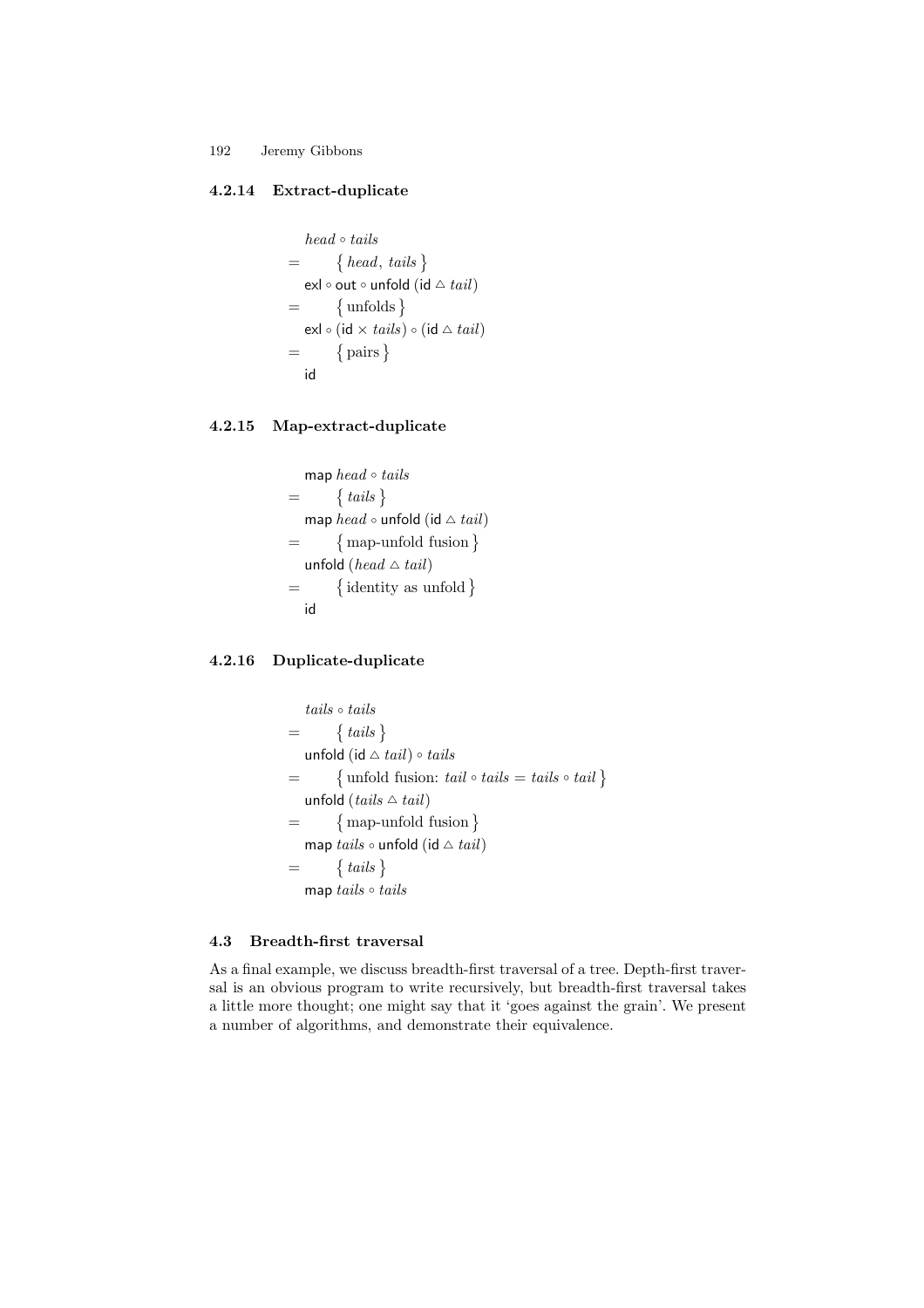#### **4.3.1 Lists**

Once again, we use the datatype of lists from §3.4.1. We will use the function *concat*, which concatenates a list of lists:

 $concat = foldL$  (*nil*, *cat*)

# **4.3.2 Trees**

Of course, we will also require a datatype of trees:

Tree  $A = FIX$  ( $\stackrel{\frown}{A} \hat{\times}$  List)

for which we introduce the separate destructors

 $root =$ exl ∘ out *kids* = exr ◦ out

Now, depth-first traversal is easy to write:

 $df =$  fold  $(cons \circ (id \times concat))$ 

but breadth-first traversal is a little more difficult.

### **4.3.3 Levels**

The most profitable approach to solving the problem is to split the task into two stages. The first stage computes the *levels* of tree — a list of lists, organized by level:

 $levels :: Tree A \rightarrow List (List A)$ 

The second stage is to concatenate the levels. Thus,

*bf* = *concat* ◦ *levels*

## **4.3.4 Long zip**

The crucial component for constructing the levels of a tree is a function *lzw* (for 'long zip with'), which glues together two lists using a given binary operator:

 $lzw::(A \times A \rightarrow A) \rightarrow$  List  $A \times$  List  $A \rightarrow$  List A

Corresponding elements are combined using the binary operator; the remaining elements are merely 'copied' to the result. The length of the result is the greater of the lengths of the arguments. We have

 $lzw$   $op = \n{unfoldL(p, f)}$ 

where

 $p(x, y) = i sNil x \wedge i sNil y$  $f(x, y) = (head x, (tail x, y)),$  if *isNil y*  $=(\text{head } y, (x, \text{tail } y)),$  if *isNil x*  $=(op (head x, head y), (tail x, tail y))$ , otherwise

(This definition is rather inefficient, as the 'remaining elements' are copied one by one. It would be better to use an apomorphism, which would allow the remainder to be copied all in one go; see Exercise 4.5.8.)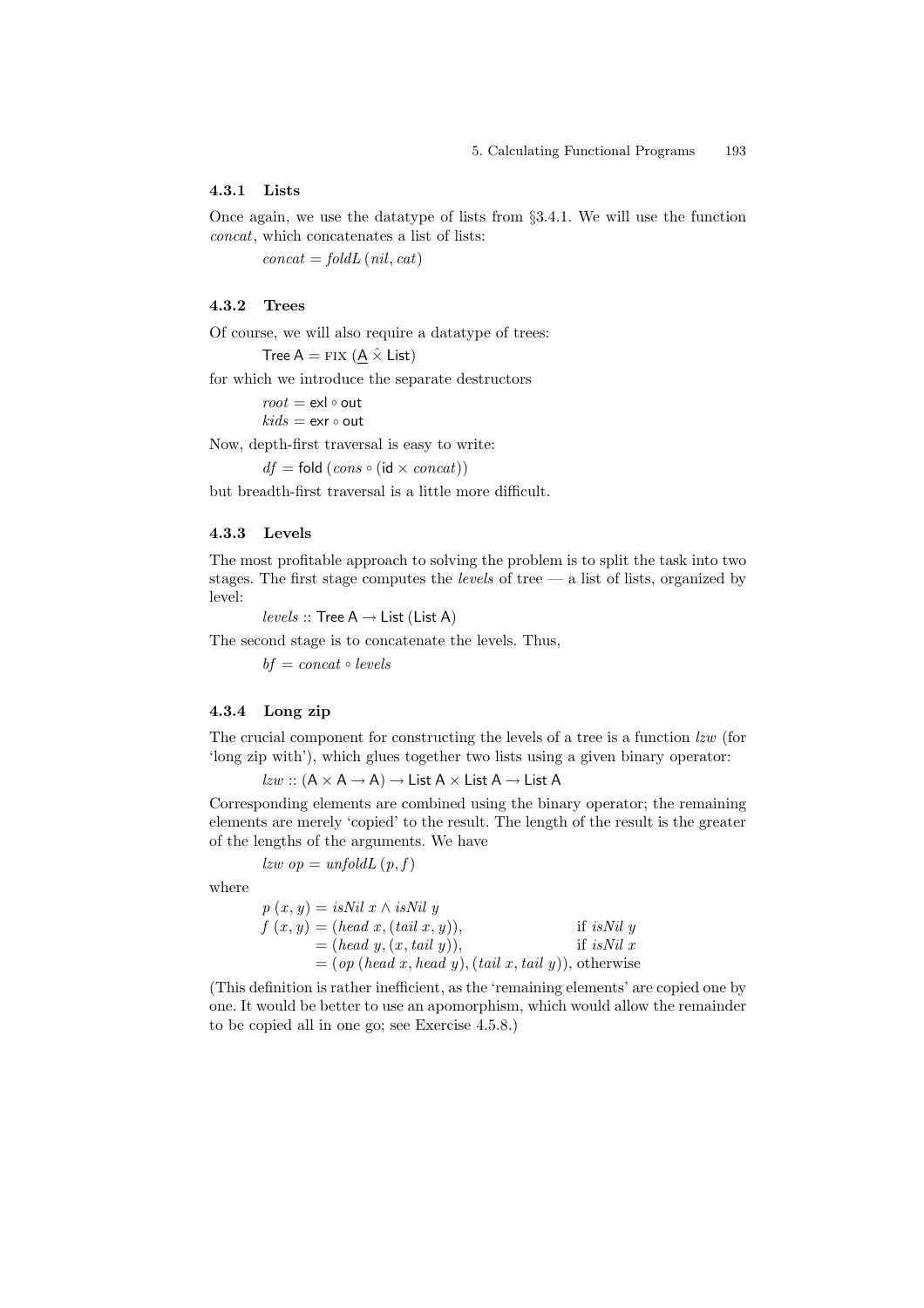### **4.3.5 Levels as a fold**

Now we can define level-order traversal by

 $levels = fold (cons \circ (wrap \times glue))$ 

where  $wrap \, a = \cos(a, nil)$ . Here, the function *glue* glues together the traversals of the children:

*glue* = *foldL* (*nil*, *lzw cat*)

# **4.3.6 Levels as a fold, efficiently**

The characterization of *levels* above is inefficient, because the traversals of children are re-traversed in building the traversal of the parent. We can use an *accumulating parameter* to avoid this problem. We define

 $levels'$   $(t, xs) = lzw$   $cat$   $(levels t, xs)$ 

and so *levels t* = *levels'* (*t*, *nil*). We can now calculate (Exercise 4.5.9) that

levels' (in 
$$
(a, ts), xs
$$
) = cons (cons  $(a, ys), foldL$  (yss, levels') ts)  
where  $(ys, yss) = split xs$ 

where

*split xss* = (*nil*, *nil*), if *isNil xss* = (*head xss*,*tail xss*), otherwise

With the efficient apomorphic definition of *lzw* from Exercise 4.5.8, taking time proportional to the length of the shorter argument, this program for level-order traversal takes linear time. However, it is no longer written as a fold.

### **4.3.7 Levels as an unfold**

A better solution is to use an unfold. We generalize to the level-order traversal of a *forest*:

 $levelsf :: List (Tree A) \rightarrow List (List A)$ 

Again, we can calculate (using the universal property) that *levelsf* is an unfold:

 $unfoldL$   $(isNil,$  map  $root \triangle (concat \circ$  map  $kids))$ 

See Exercise 4.5.11 for the details.

#### **4.4 Bibliographic notes**

The compiler example was inspired by Hutton [19]. The application of monads to semantics is due to Moggi [28], and of comonads to Brookes [6, 7] and Turi [37]; Wadler [43, 41, 42] brought monads to the attention of functional programmers. The programs for breadth-first tree traversal are joint work with Geraint Jones [12].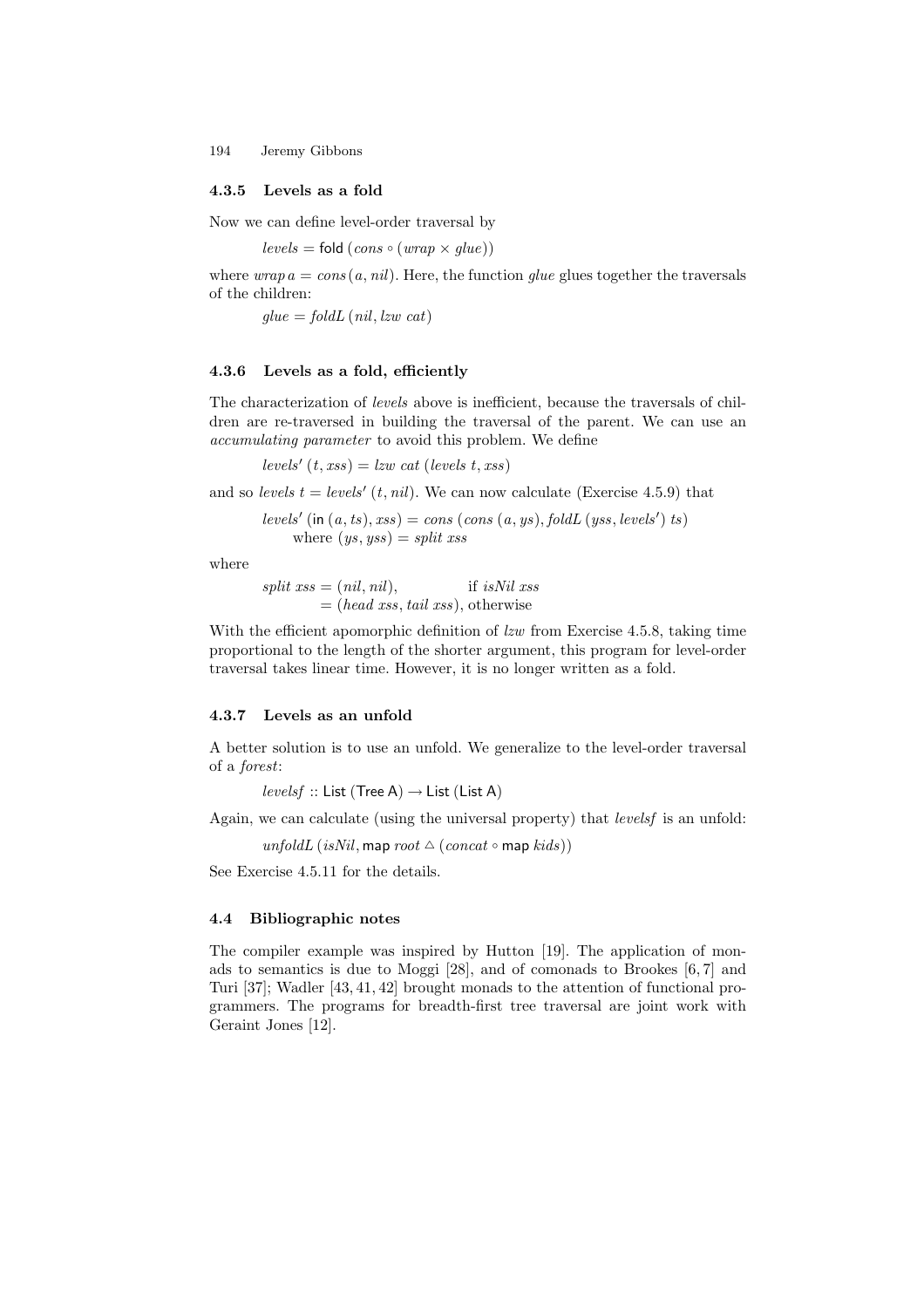#### **4.5 Exercises**

- 1. An alternative definition of compilation is as an unfold, from a list of expressions to a list of instructions. Define *compile* in this way, and repeat the proof of correctness of the compiler.
- 2. Use fold-map fusion (Exercise 2.9.14) on lists to show that

*foldL'* (id,  $comp' \circ exec$ ) = *foldL'* (id,  $comp) \circ map exec$ 

- (so the two definitions of *run* in §4.1.5 are indeed equivalent).
- 3. Show that

*foldL'* ( $id, f$ ) ∘ *concat* = *foldL'* ( $id, f$ ) ∘ map ( $foldL'$  ( $id, f$ ))

when *f* is associative. (Hence  $run \circ concat = compose \circ map run$ ).

- 4. The compiler example would be more realistic and more general if the code for each operation were a list of instructions instead of a single instruction. Repeat the proof for this scenario.
- 5. The datatype of externally-labelled binary trees from §3.4.7 forms a monad, with unit operation

 $leaf = in \circ in$ 

and multiplication operation

 $collapse =$  fold (id  $\triangledown$  (in ∘ inr))

Prove that the monad laws are satisfied.

6. The datatype Tree A = FIX  $(A \hat{+} (A \hat{\times} (Id \hat{\times} Id)))$  of homogeneous binary trees forms a comonad, with extraction operation

 $root = (id \vee exl) \circ out$ 

and duplication operation

 $subs =$  unfold  $((leaf + (node \triangle \text{exr})) \circ \text{out})$ 

where *leaf* and *node* are the separate constructors:

 $leaf = in \circ in$  $node = in \circ inr$ 

Prove that the comonad laws are satisfied.

7. On the datatype of lists in §3.4.1 we defined concatenation of two lists as a fold

*cat*  $(x, y)$  = fold (const  $y \vee ($  in  $\circ$  inr)) *x* 

Calculate a definition as an unfold, using the universal property. Also calculate a definition as an apomorphism.

- 8. Calculate a definition of *lzw f* (§4.3.4) as an apomorphism.
- 9. Calculate the accumulating-parameter optimization of level-order traversal, from §4.3.6.
- 10. The program in Exercise 4.5.9 is not a fold. However, if we define instead the curried version *levels''*  $t$  *xss* = *levels'*  $(t, xs)$ , then *levels''* is a fold. Use the universal property to calculate the  $f$  such that  $levels'' = \text{fold } f$ .
- 11. Calculate the version of level-order traversal from §4.3.7 as an unfold.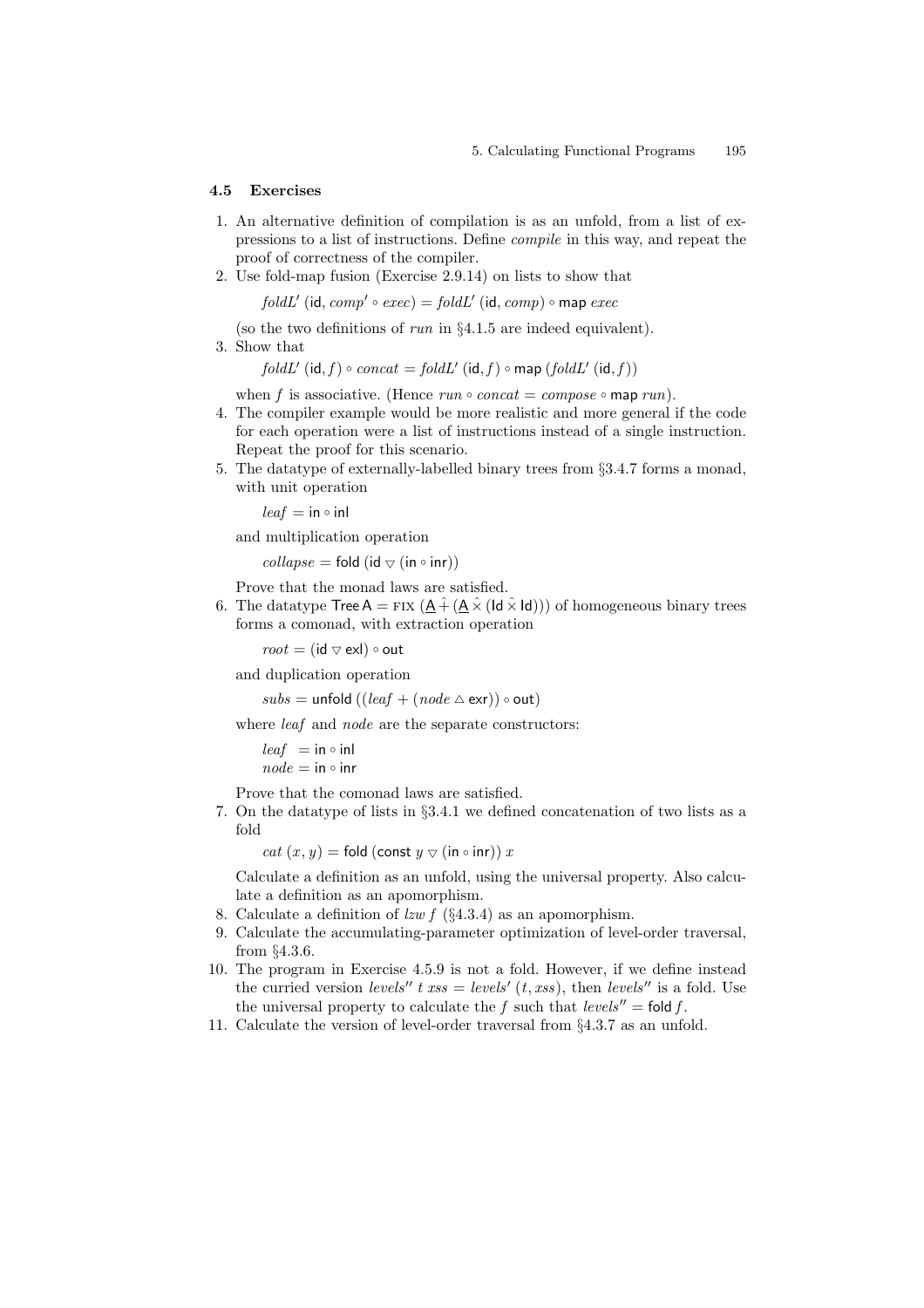- 196 Jeremy Gibbons
- 12. The final program for breadth-first traversal of a forest was of the form

*bff* = *concat* ◦ *levelsf*

where *concat* is a list fold and *levelsf* a list unfold. Use hylomorphism deforestation (Exercise 3.6.10) to write this as a single recursion, avoiding the intermediate generation of the list of lists. (This program was shown to us by Bernhard Möller  $[29]$ ; it is interesting that it arises as a 'mere compiler optimization' from the more abstract program developed here.)

13. To most people, breadth-first traversal is related to queues, but there are no queues in the programs presented here. Show that in fact

 $bff} = \text{unfoldL}(\text{null}, \text{step})$ 

where *null* holds precisely of empty forests, and *step* is defined by

 $step (cons (t, ts)) = (root t, cat (ts, kids ts))$ 

(Hint: the crucial observation is that, for associative operator  $\oplus$  with unit *e*, the equation

 $foldL(e, \oplus)$  (*lzw*  $(\oplus)$  (*cons*  $(x, xs), ys)$ )  $= x \oplus \text{foldL}(e, \oplus)$  (*lzw* ( $\oplus$ ) (*ys*, *xs*))

holds.)

# **5 Bibliography**

- 1. Roland Backhouse. An exploration of the Bird-Meertens formalism. In International Summer School on Constructive Algorithmics, Hollum, Ameland. STOP project, 1989. Also available as Technical Report CS 8810, Department of Computer Science, Groningen University, 1988.
- 2. R. S. Bird, C. C. Morgan, and J. C. P. Woodcock, editors. LNCS 669: Mathematics of Program Construction. Springer-Verlag, 1993.
- 3. Richard Bird. Personal communication, 1999.
- 4. Richard Bird and Oege de Moor. The Algebra of Programming. Prentice-Hall, 1996.
- 5. Richard S. Bird. Introduction to Functional Programming Using Haskell. Prentice-Hall, 1998.
- 6. Stephen Brookes and Shai Geva. Computational comonads and intensional semantics. In M. P. Fourman, P. T. Johnstone, and A. M. Pitts, editors, Categories in Computer Science, London Mathematical Society Lecture Notes, pages 1–44. Cambridge University Press, 1992. Also Technical Report CMU-CS-91-190, School of Computer Science, Carnegie Mellon University.
- 7. Stephen Brookes and Kathryn Van Stone. Monads and comonads in intensional semantics. Technical Report CMU-CS-93-140, CMU, 1993.
- 8. Rod Burstall and David Rydeheard. Computational Category Theory. Prentice-Hall, 1988.
- 9. Roy L. Crole. Categories for Types. Cambridge University Press, 1994.
- 10. B. A. Davey and H. A. Priestley. Introduction to Lattices and Order. Mathematical Textbooks Series. Cambridge University Press, 1990.
- 11. Maarten M. Fokkinga and Erik Meijer. Program calculation properties of continuous algebras. Technical Report CS-R9104, CWI, Amsterdam, January 1991.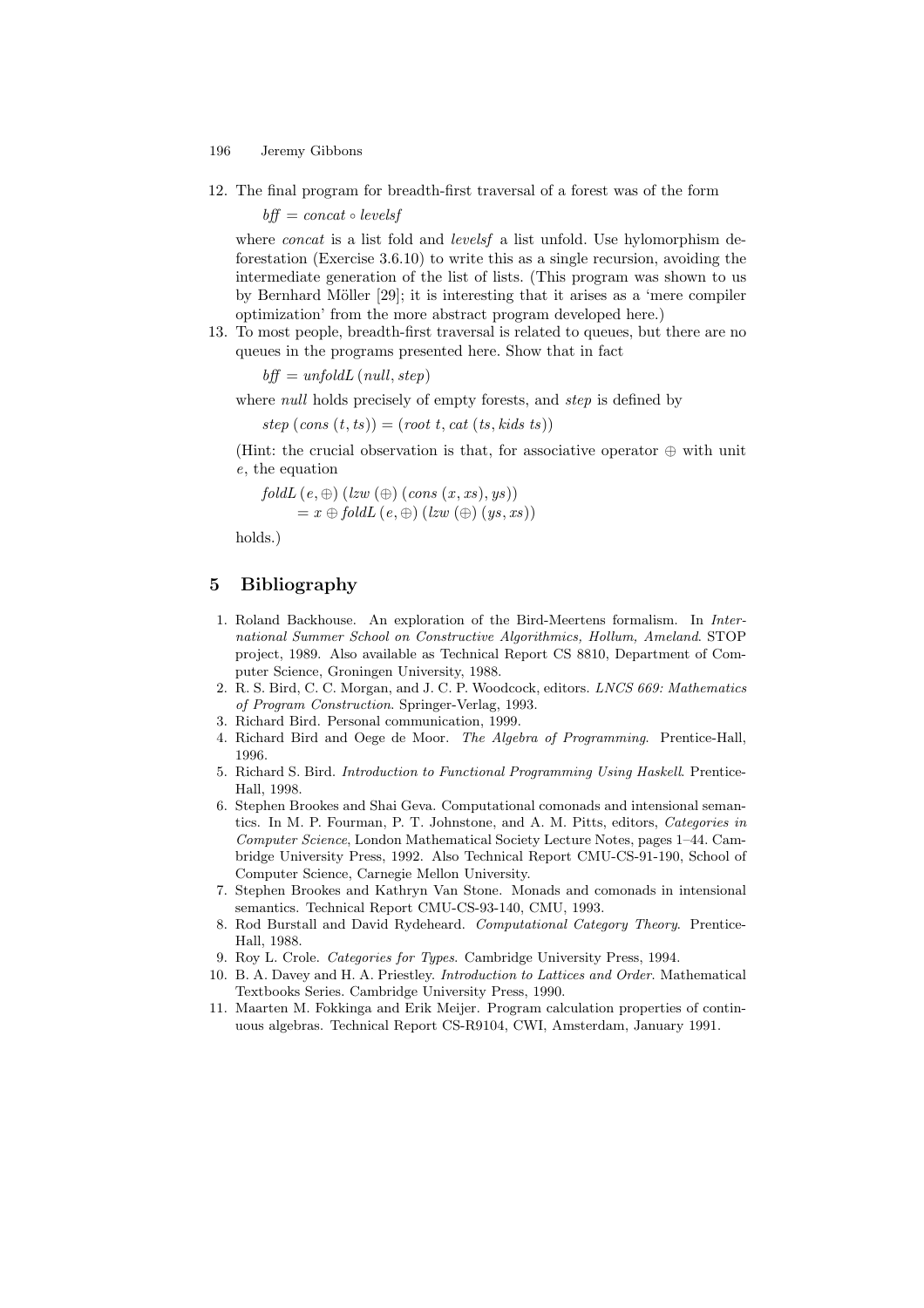- 12. Jeremy Gibbons and Geraint Jones. The under-appreciated unfold. In Proceedings of the Third ACM SIGPLAN International Conference on Functional Programming, pages 273–279, Baltimore, Maryland, September 1998.
- 13. J. A. Goguen, J. W. Thatcher, E. G. Wagner, and J. B. Wright. An introduction to categories, algebraic theories and algebras. Technical report, IBM Thomas J. Watson Research Centre, Yorktown Heights, April 1975.
- 14. J. A. Goguen, J. W. Thatcher, E. G. Wagner, and J. B. Wright. Initial algebra semantics and continuous algebras. Journal of the ACM, 24(1):68–95, January 1977.
- 15. Jeremy Gunawardena. Towards an applied mathematics for computer science. In M. S. Alber, B. Hu, and J. J. Rosenthal, editors, Current and Future Directions in Applied Mathematics. Birkhäuser, Boston, 1997.
- 16. Tatsuya Hagino. A Categorical Programming Language. PhD thesis, Department of Computer Science, University of Edinburgh, September 1987.
- 17. Tatsuya Hagino. A typed lambda calculus with categorical type constructors. In D. H. Pitt, A. Poigné, and D. E. Rydeheard, editors, LNCS 283: Category Theory and Computer Science, pages 140–157. Springer-Verlag, September 1987.
- 18. C. A. R. Hoare. Notes on data structuring. In Ole-Johan Dahl, Edsger W. Dijkstra, and C. A. R. Hoare, editors, Structured Programming, APIC studies in data processing, pages 83–174. Academic Press, 1972.
- 19. Graham Hutton. Fold and unfold for program semantics. In Proceedings of the Third ACM SIGPLAN International Conference on Functional Programming, Baltimore, Maryland, September 1998.
- 20. Graham Hutton. Personal communication, 1999.
- 21. Johan Jeuring, editor. LNCS 1422: Proceedings of Mathematics of Program Construction, Marstrand, Sweden, June 1998. Springer-Verlag.
- 22. Johan Jeuring and Erik Meijer, editors. LNCS 925: Advanced Functional Programming. Springer-Verlag, 1995. Lecture notes from the First International Spring School on Advanced Functional Programming Techniques, Båstad, Sweden.
- 23. Saunders Mac Lane. Categories for the Working Mathematician. Springer-Verlag, 1971.
- 24. Grant Malcolm. Algebraic Data Types and Program Transformation. PhD thesis, Rijksuniversiteit Groningen, September 1990.
- 25. Grant Malcolm. Data structures and program transformation. Science of Computer Programming, 14:255–279, 1990.
- 26. Lambert Meertens. Paramorphisms. Formal Aspects of Computing, 4(5):413–424, 1992.
- 27. Erik Meijer, Maarten Fokkinga, and Ross Paterson. Functional programming with bananas, lenses, envelopes and barbed wire. In John Hughes, editor, LNCS 523: Functional Programming Languages and Computer Architecture, pages 124–144. Springer-Verlag, 1991.
- 28. Eugenio Moggi. Notions of computation and monads. Information and Computation, 93(1), 1991.
- 29. Bernhard Möller. Personal communication, 1995.
- 30. Bernhard Möller, editor. LNCS 947: Mathematics of Program Construction. Springer-Verlag, 1995.
- 31. Benjamin C. Pierce. Basic Category Theory for Computer Scientists. MIT Press, 1991.
- 32. John C. Reynolds. Semantics of the domain of flow diagrams. Journal of the ACM, 24(3):484–503, 1977.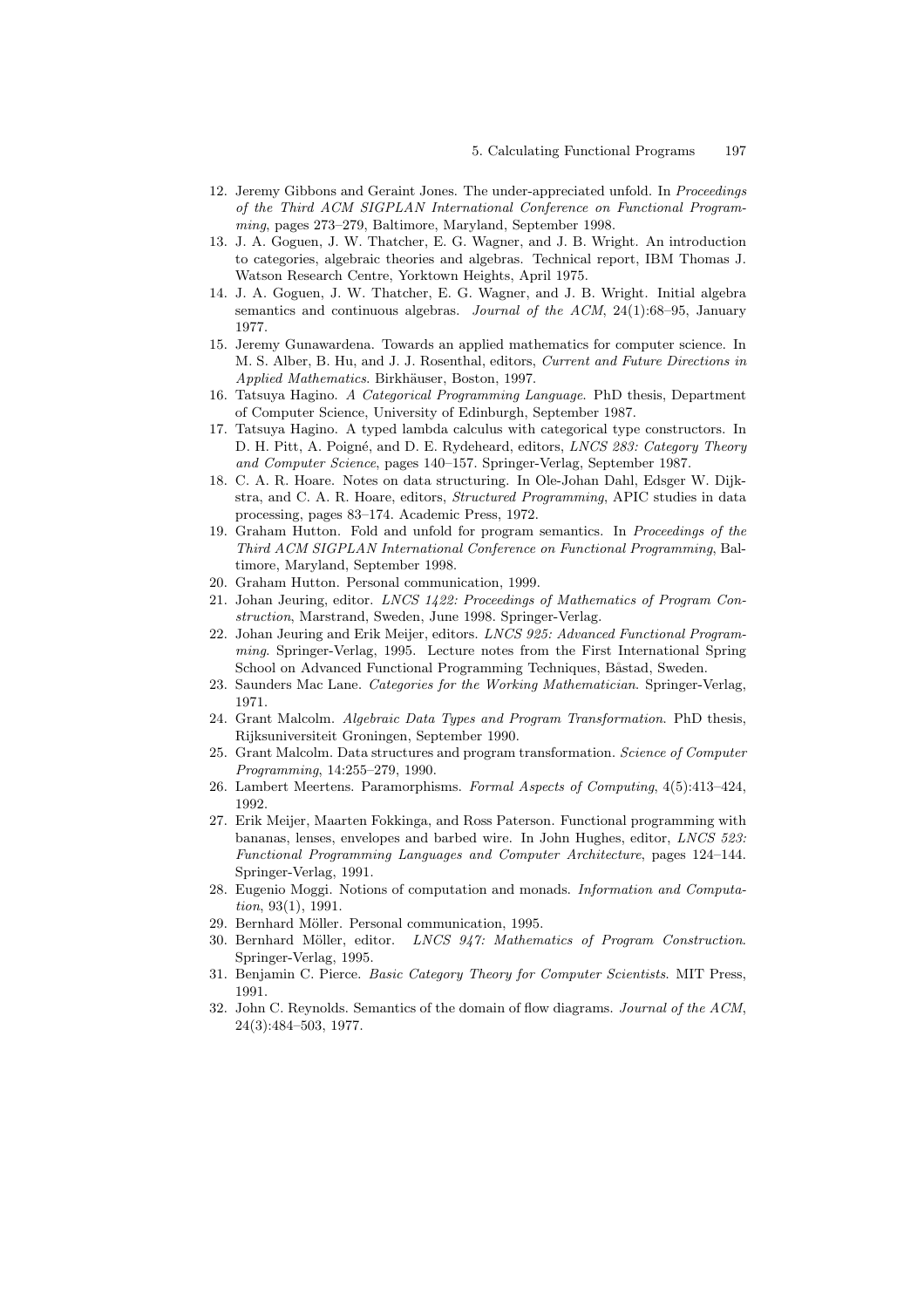- 198 Jeremy Gibbons
- 33. David A. Schmidt. Denotational Semantics: A Methodology for Language Development. Allyn and Bacon, 1986.
- 34. M. B. Smyth and G. D. Plotkin. The category-theoretic solution of recursive domain equations. SIAM Journal on Computing, 11(4):761–783, November 1982.
- 35. Joseph Stoy. Denotational Semantics: The Scott-Strachey Approach to Programming Language Theory. MIT Press, 1977.
- 36. Doaitse Swierstra and Oege de Moor. Virtual data structures. In Bernhard Möller, Helmut Partsch, and Steve Schumann, editors, LNCS 755: IFIP TC2/WG2.1 State-of-the-Art Report on Formal Program Development, pages 355–371. Springer-Verlag, 1993.
- 37. Daniele Turi. Functorial Operational Semantics and its Denotational Dual. PhD thesis, Vrije Universiteit Amsterdam, June 1996.
- 38. Tarmo Uustalu and Varmo Vene. Primitive (co)recursion and course-of-value (co)iteration. Research Report TRITA-IT R 98:02, Dept of Teleinformatics, Royal Institute of Technology, Stockholm, January 1998.
- 39. J. L. A. van de Snepscheut, editor. LNCS 375: Mathematics of Program Construction. Springer-Verlag, 1989.
- 40. Varmo Vene and Tarmo Uustalu. Functional programming with apomorphisms (corecursion). Proceedings of the Estonian Academy of Sciences: Physics, Mathematics, 47(3):147–161, 1998. 9th Nordic Workshop on Programming Theory.
- 41. Philip Wadler. Comprehending monads. Mathematical Structures in Computer Science, 2(4):461–493, 1992. Earlier version appeared in ACM Conference on Lisp and Functional Programming, 1990.
- 42. Philip Wadler. The essence of functional programming. In 19th Annual Symposium on Principles of Programming Languages, 1992.
- 43. Philip Wadler. Monads for functional programming. In M. Broy, editor, Program Design Calculi: Proceedings of the Marktoberdorf Summer School, 1992. Also in [22].
- 44. R. F. C. Walters. Datatypes in distributive categories. Bulletin of the Australian Mathematical Society, 40:79–82, 1989.
- 45. R. F. C. Walters. Categories and Computer Science. Computer Science Texts Series. Cambridge University Press, 1991.
- 46. R. F. C. Walters. An imperative language based on distributive categories. Mathematical Structures in Computer Science, 2:249–256, 1992.

# **6Appendix: Implementation in Haskell**

The programs we derive in these lectures are easily translated into a lazy functional programming language such as Haskell. We present one example, the *quicksort* program from §3.4, to illustrate.

# **6.1 Products**

We start by encoding the pair calculus. Here are products:

> data Prod a b = Prod a b  $>$  exl (Prod a b) = a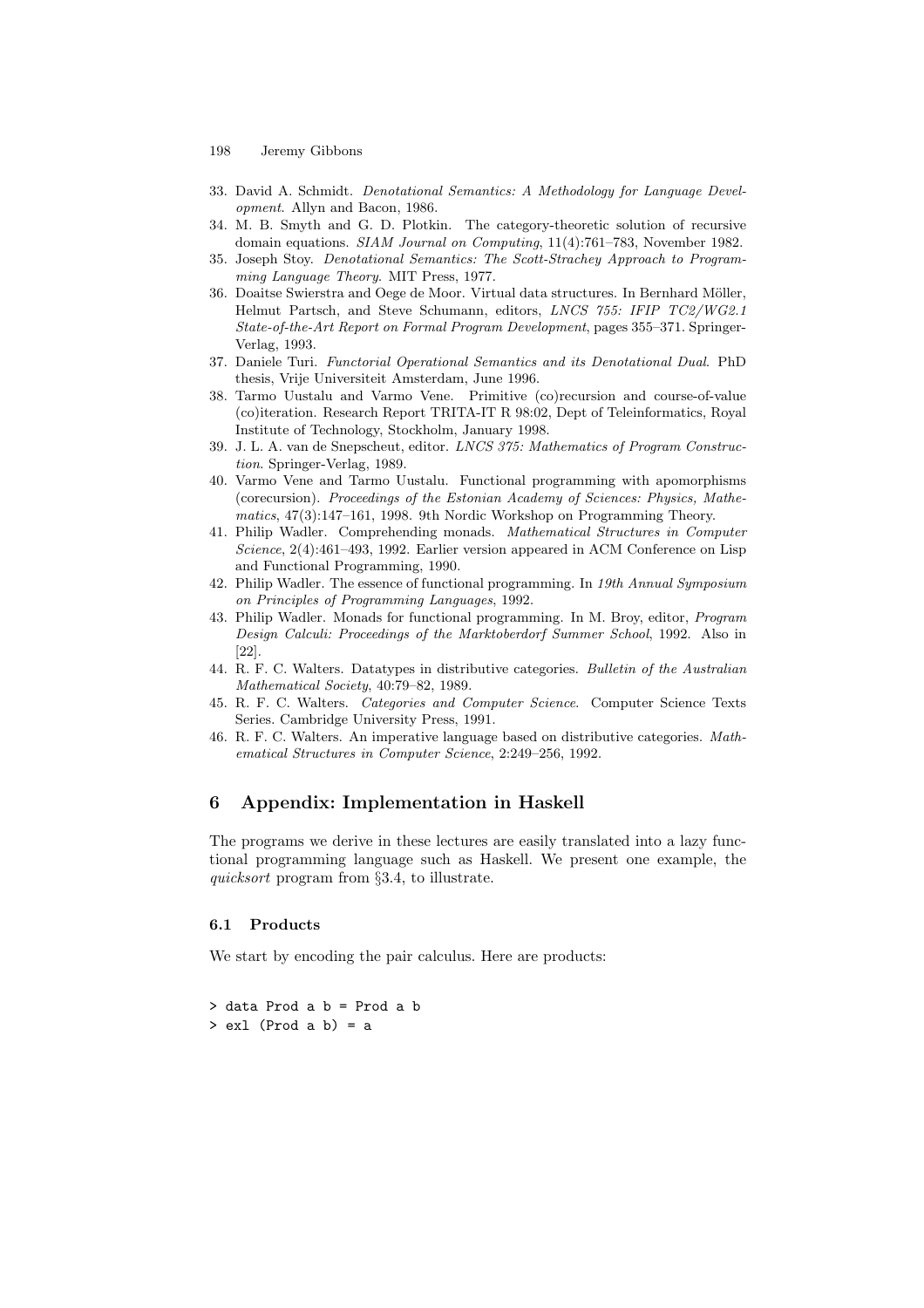```
> exr (Prod a b) = b
> fork :: (a -> b) -> (a -> c) -> a -> Prod b c
> fork f g a = Prod (f a) (g a)
> prod :: (a->c) -> (b->d) -> (Prod a b) -> (Prod c d)
> prod f g = fork (f . exl) (g . exr)
```
# **6.2 Sums**

Here are the definitions for sums:

```
> data Sum a b = Inl a | Inr b
> join :: (a -> c) -> (b -> c) -> Sum a b -> c
> join l r (Inl x) = l x
> join 1 r (Inr y) = r y> dsum :: (a->c) -> (b->d) -> Sum a b -> Sum c d
> dsum f g = join (Inl f) (Inr g)> query :: (a -> Bool) -> a -> Sum a a
> query p a | p a = Inl a
> | otherwise = Inr a
```
We include a function query p to model *p*? (we cannot use the names sum or guard, because they are already used in the standard Haskell prelude).

# **6.3 Functors**

Haskell's *type classes* allow us to encode the property of being a functor. This allows us to use the same name mapf for the 'map' operation of any type functor. (The standard prelude defines the class Functor and the function fmap for this purpose; we simply repeat the definition with different names here.)

> class TypeFunctor f where > mapf ::  $(a \rightarrow b) \rightarrow (f a \rightarrow f b)$ 

Actually, all we can encode is the type of the corresponding map operations; we cannot express the laws that should hold.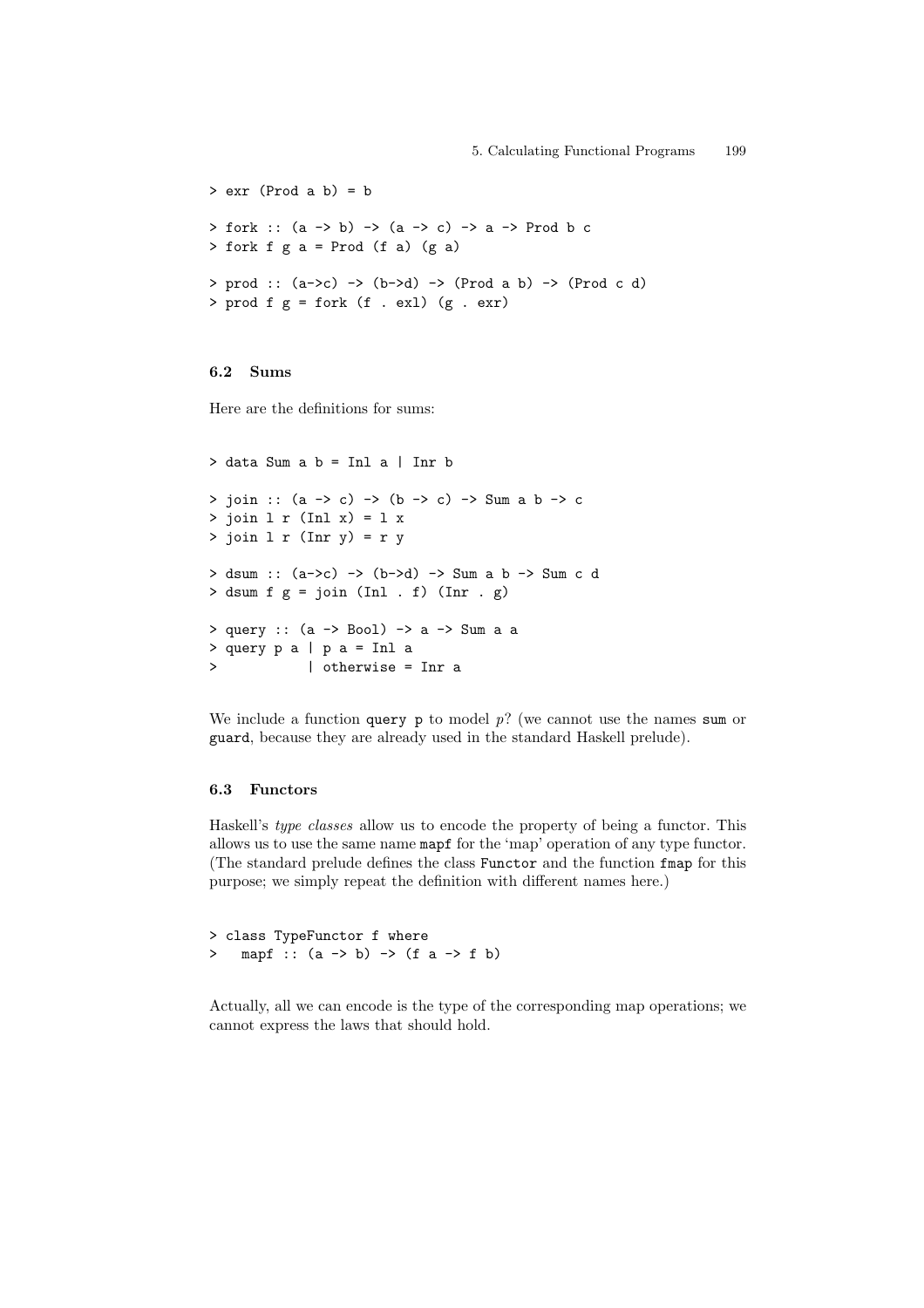#### **6.4 Datatypes**

A type functor f induces a datatype Fix f; the constructor is In and the destructor out. (The difference in capitalization is an artifact of Haskell's rules for identifiers.)

```
> data TypeFunctor f => Fix f = In (f (Fix f))
> out :: TypeFunctor f => Fix f -> f (Fix f)
> out (In x) = x
```
# **6.5 Folds and unfolds**

These are now straightforward translations:

```
> fold :: TypeFunctor f => (f a -> a) -> (Fix f -> a)
> fold f = f . mapf (fold f) . out
> unfold :: TypeFunctor f \Rightarrow (a \rightarrow f a) \Rightarrow (a \rightarrow Fix f)> unfold f = In . mapf (unfold f) . f
```
### **6.6 Lists**

The encoding of a datatype is almost straightforward. The only wrinkle is that Haskell requires a type constructor identifier (ListF below) in order to make something an instance of a type class, so we need to introduce a function to remove this constructor too:

```
> data ListF a b = ListF (Sum () (Prod a b))
> unListF (ListF x) = x
> instance TypeFunctor (ListF a)
> where
> mapf f (ListF x) = ListF (dsum id (prod id f) x)
```
Now the datatype itself can be given as a mere synonym:

```
> type List a = Fix (ListF a)
```
We introduce some syntactic sugar for functions on lists: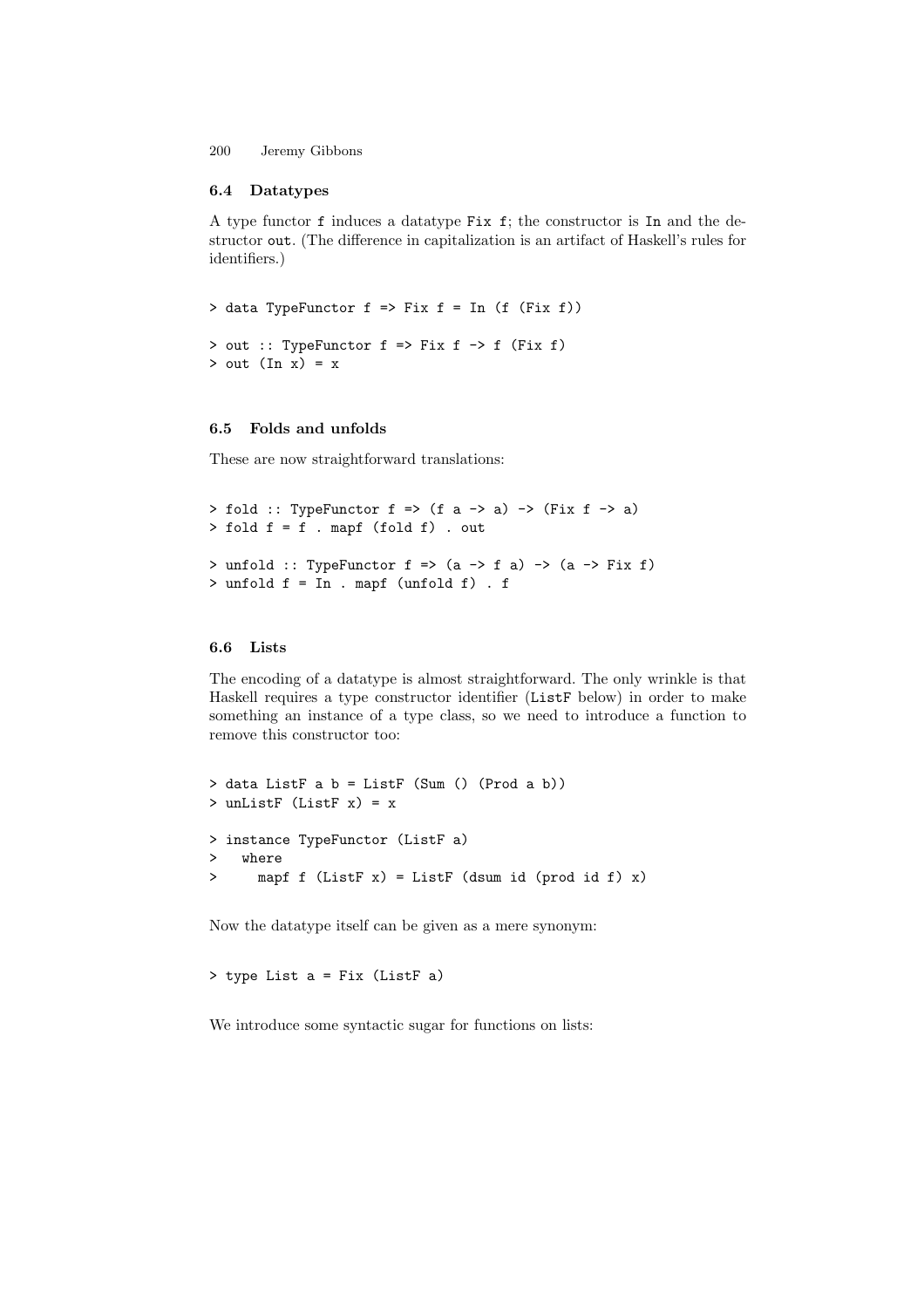```
> nil :: List a
> nil = In (ListF (Inl ()))
> cons :: Prod a (List a) -> List a
> cons (Prod a x) = In (ListF (Inr (Prod a x)))
> isNil :: List a -> Bool
> isNil = join (const True) (const False) . unListF . out
> hd :: List a -> a
> hd = join (error "Head of empty list") exl . unListF . out
> tl :: List a -> List a
> tl = join (error "Tail of empty list") exr . unListF . out
> foldL :: Prod b (Prod a b -> b) -> List a -> b
> foldL (Prod e f) = fold (join (const e) f . unListF)
> cat :: Prod (List a) (List a) -> List a
> cat (Prod x y) = foldL (Prod y cons) x
```
(The names head and tail are already taken in the Haskell standard prelude, for the corresponding operations on the built-in lists.)

#### **6.7 Trees**

Trees can be defined in the same way as lists:

```
> data TreeF a b = TreeF (Sum () (Prod a (Prod b b)))
> unTreeF (TreeF x) = x
> instance TypeFunctor (TreeF a)
> where
> mapf f (TreeF x) = TreeF (dsum id (prod id (prod f f)) x)
> type Tree a = Fix (TreeF a)
> empty :: Tree a
> empty = In (TreeF (Inl ()))
> bin :: Tree a -> a -> Tree a -> Tree a
> bin t a u = In (TreeF (Inr (Prod a (Prod t u))))
> foldT :: Prod b (Prod a (Prod b b) -> b) -> Tree a -> b
> foldT (Prod e f) = fold (join (const e) f . unTreeF)
```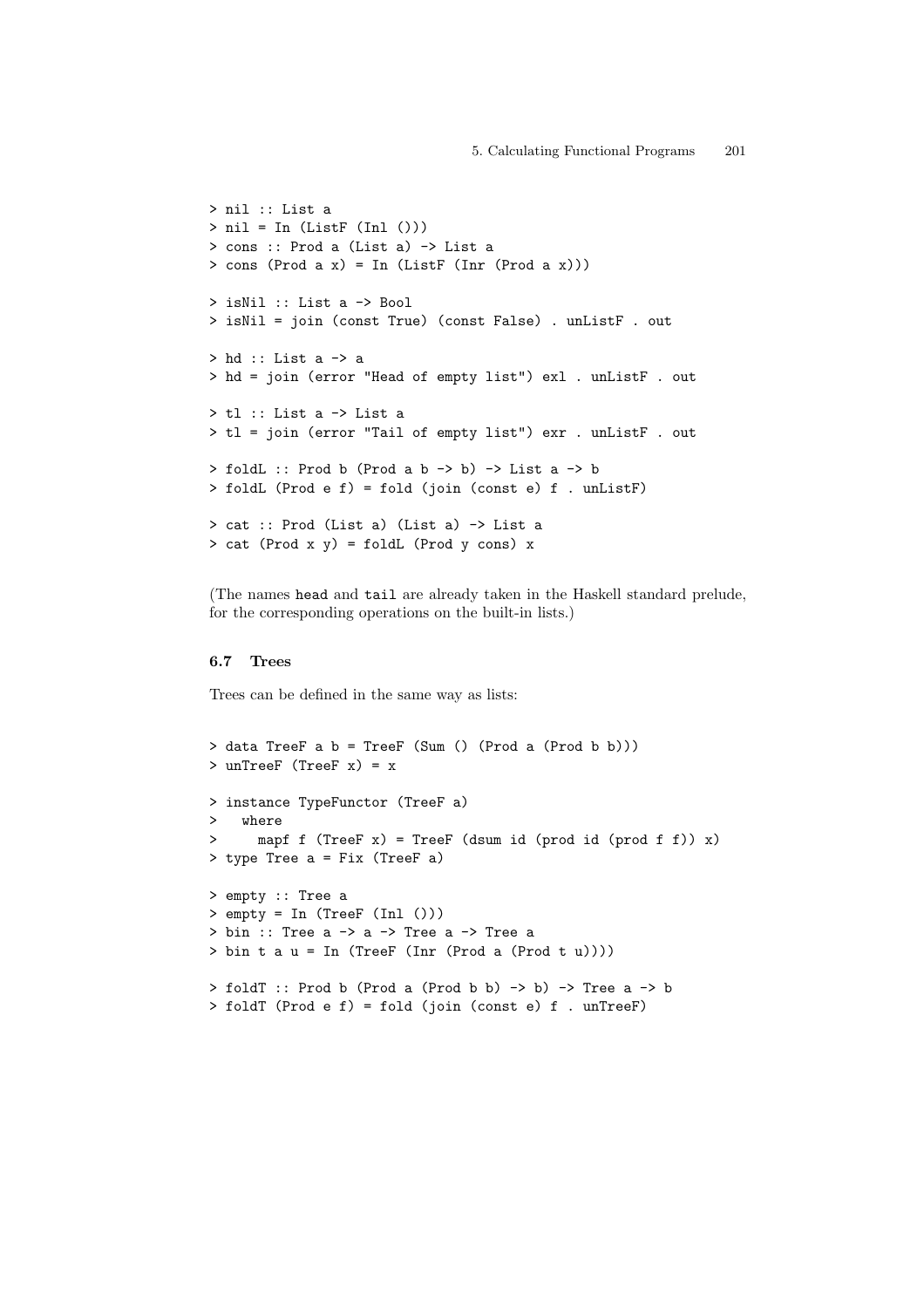```
202 Jeremy Gibbons
> unfoldT :: Prod (b -> Bool) (Prod (b -> a) (b -> Prod b b))
> -> b -> Tree a
> unfoldT (Prod p (Prod f g))
> = unfold (TreeF . dsum (const ()) (fork f g) . query p)
```
### **6.8 Quicksort**

The flattening stage of Quicksort encodes simply:

```
> flatten :: Tree a -> List a
> flatten = foldT (Prod nil glue)
> where glue (Prod a (Prod x y)) = cat (Prod x (cons (Prod a y)))
```
We define filtering as follows (the name filter is already taken):

```
> filt :: (a -> Bool) -> List a -> Prod (List a) (List a)
> filt p = foldL (Prod (Prod nil nil) step)
> where step = join (fork (cons . prod id exl) (exr . exr))
> (fork (exl . exr) (cons . prod id exr))
> . query (p . exl)
```
The definition of step here is a point-free presentation of the more perspicuous definition using variable names and pattern guards:

```
where step (Prod a (Prod x y))
       | p a = Prod (cons (Prod a x)) y
        | otherwise = Proof x (cons (Prod a y))
```
Now partitioning a non-empty list is an application of filter:

```
> partition :: Ord a => List a -> Prod (List a) (List a)
> partition x = filt (< hd x) (tl x)
```
(The *context* 'Ord a =>' states that this definition is only applicable to ordered types, namely those supporting the operation <.)

Then the remainder of the Quicksort algorithm translates naturally:

```
> build :: Ord a => List a -> Tree a
> build = unfoldT (Prod isNil (Prod hd partition))
```